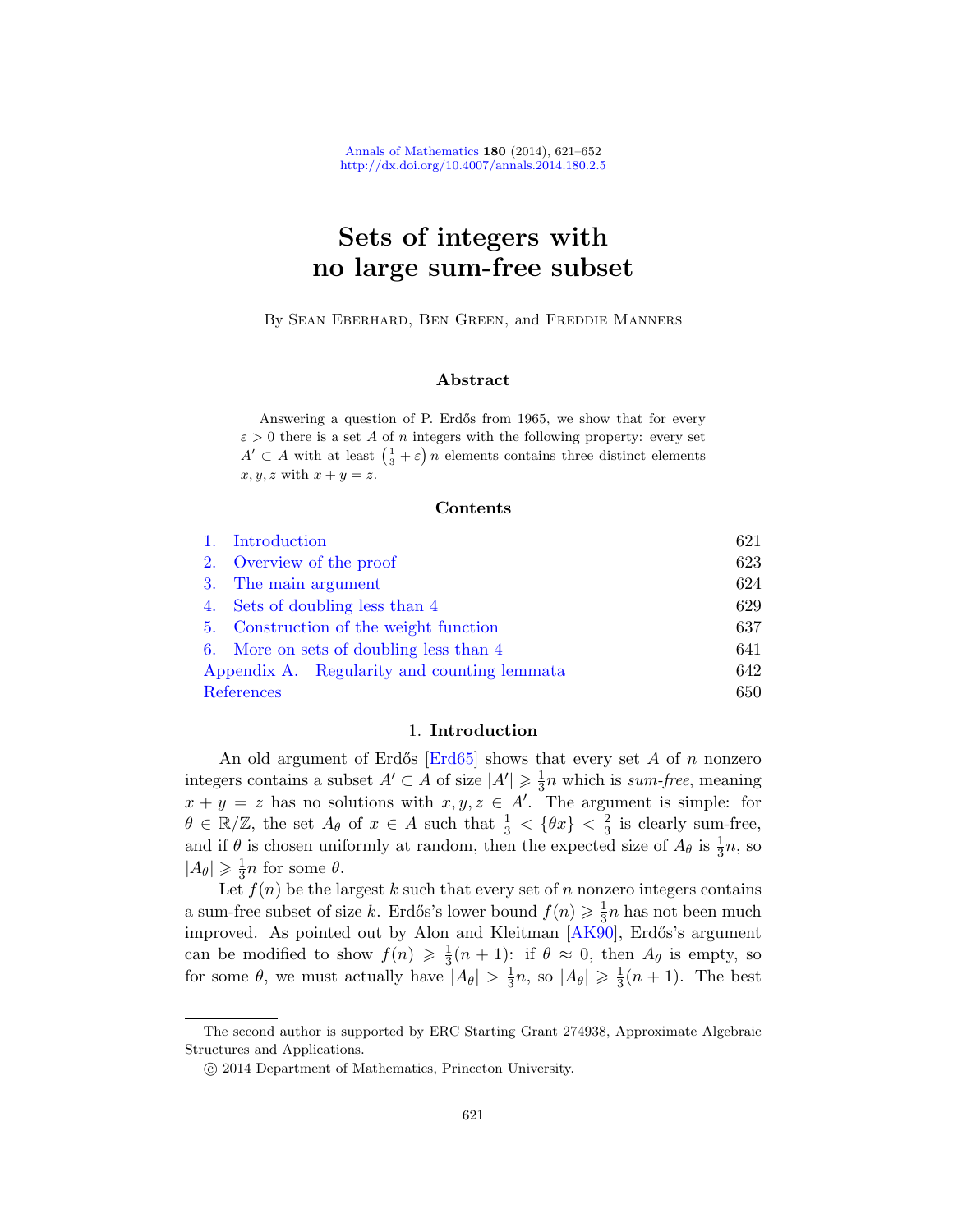known lower bound is due to Bourgain [Bou97], who showed  $f(n) \geq \frac{1}{3}$  $rac{1}{3}(n+2)$ for  $n \geqslant 3$  using an elaborate Fourier-analytic technique. In particular, it is unknown whether  $f(n) \geqslant \frac{1}{3}$  $\frac{1}{3}n + \omega(n)$  for some  $\omega(n) \to \infty$ , though this seems likely.

In the opposite direction, considering the largest element of a subset  $A \subset$  $\{1,\ldots,n\}$  gives an obvious upper bound of  $f(n) \leq \frac{1}{2}$  $\frac{1}{2}(n+1)$ . Improvements to this upper bound have all implicitly used the following device. Suppose that A is a set of size m with no sum-free subset of size larger than  $f(m)$  and that B is a set of size n with no sum-free subset of size larger than  $f(n)$ . Then if  $M \in \mathbb{N}$  is sufficiently large,  $A \cup MB$  is a set of size  $m + n$  with no sum-free subset of size larger than  $f(m) + f(n)$ , so  $f(m+n) \leq f(m) + f(n)$ . This [con](#page-30-0)dition is well known to imply that  $f(n)/n$  converges to inf  $f(n)/n$ , so to show  $f(n) \leqslant cn + o(n)$  $f(n) \leqslant cn + o(n)$  $f(n) \leqslant cn + o(n)$  it suffices to find a single set A with no sum-free subset of size [larger](#page-30-2) than  $c|A|$ . Let  $\sigma = \lim_{n \to \infty} f(n)/n = \inf_{n \to \infty} f(n)/n$ .

I[n \[Erd6](#page-29-2)5] Erdős mentioned that Hinton proved  $\sigma \leq \frac{7}{15} \approx 0.467$ . He also pointed out, attributing the construction to Klarner, that the set  $A =$  $\{2, 3, 4, 5, 6, 8, 10\}$  $\{2, 3, 4, 5, 6, 8, 10\}$  $\{2, 3, 4, 5, 6, 8, 10\}$  shows  $\sigma \leq \frac{3}{7} \approx 0.429$ . Using a set of size 29 Alon and Kleitman [AK90] showed  $\sigma \leq \frac{12}{29} \approx 0.414$ . In her thesis, Malouf [Mal94] (as well as Furedi, according to Guy  $[Guy04]$  used  $A = \{1, 2, 3, 4, 5, 6, 8, 9, 10, 18\}$ to show  $\sigma \leq \frac{2}{5} = 0.4$ . Lewko [Lew10] used a set of size 28 to show  $\frac{11}{28} \approx 0.393$ . Incidentally, in a 1992 letter [Erd92] to Klarner, [Erd˝os](#page-29-4) claims this same bound [o](#page-29-5)f  $\frac{11}{28}$ [, but h](#page-30-1)e [includ](#page-30-3)es no proof.

<span id="page-1-0"></span>Recently, Alon [Alo13] showed that for each n, there exists m such that  $f(m)/m < f(n)/n$ . Thus there is no n such that  $f(n)/n = \sigma$ . Applying this to Lewko's bound, Alon showed, for instance, that  $\sigma \leq \frac{11}{28} - \varepsilon$  for some  $\varepsilon \approx 10^{-50000}$ .

The question of whether  $\sigma = \frac{1}{3}$  $\frac{1}{3}$  has been mentioned several times [AS08], [CL07], [Erd65], [Erd73], [Guy04], [Kol96]. Our purpose in this paper is to answer this question affirmatively.

THEOREM 1.1. There is a set of n po[sitive in](#page-29-0)tegers with no sum-free subset of size greater than  $\frac{1}{3}n + o(n)$ .

By the above argument it suffices to find, for each  $\varepsilon > 0$ , a single set A with no sum-free subset of size larger than  $\left(\frac{1}{3} + \varepsilon\right)|A|$ . In fact we find a set A such that every subset A' of size larger than  $\left(\frac{1}{3} + \varepsilon\right)|A|$  contains a solution to  $x + y = z$  with  $x \neq y$ . This answers a further question asked in [Erd65].

One of the ingredients of our argument is a rough structure theorem for sets A satisfying conditions of the form  $|A - A| < 4|A|$ , which may be of independent interest. Specifically, if A is a set of integers with  $|A - A| \le$  $(4 - \varepsilon)|A|$ , then A has density at least  $\frac{1}{2} + c\varepsilon$  on some arithmetic progression of length  $\gg_{\varepsilon}$  |A|.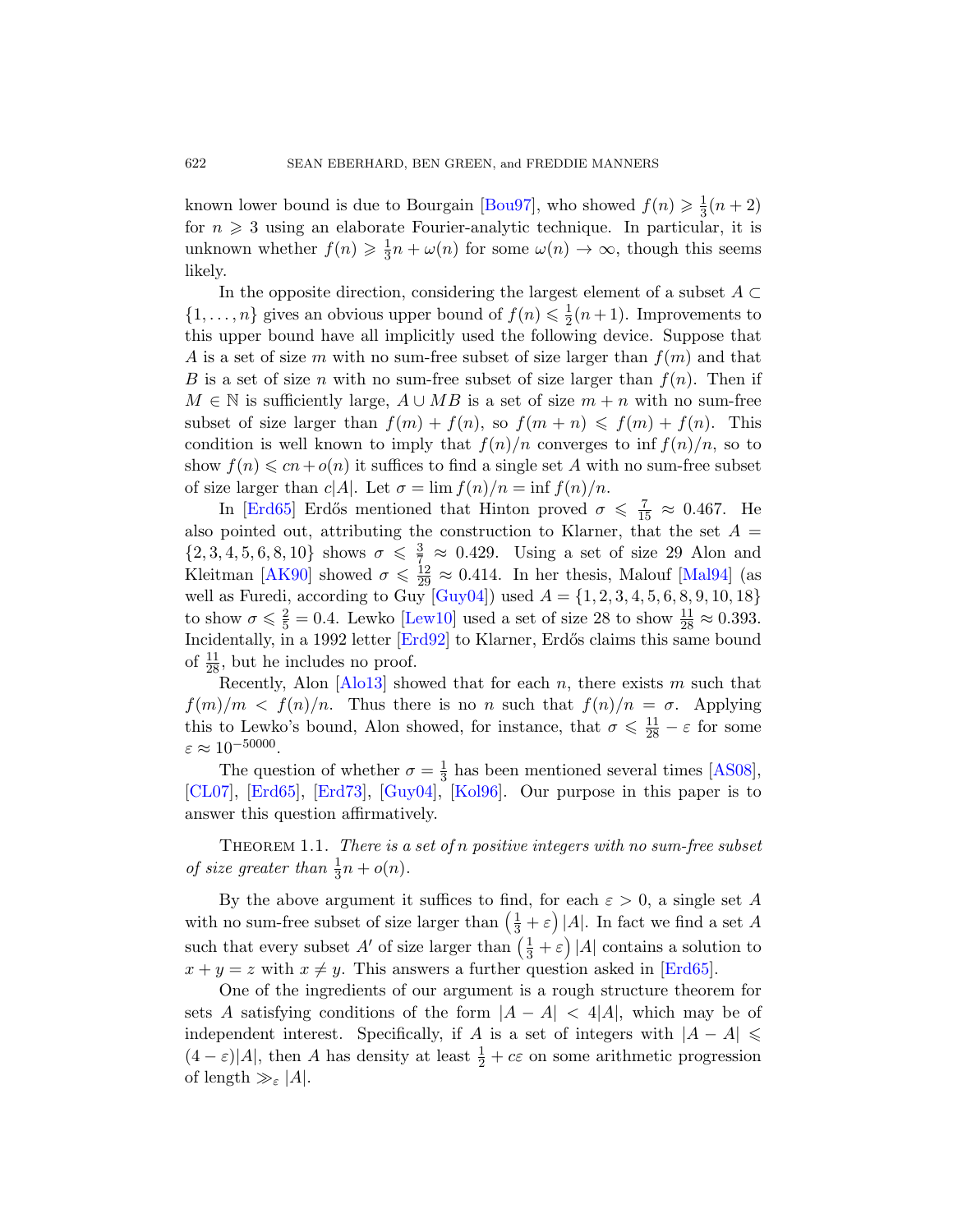### 2. Overview of the proof

The proof of Theorem 1.1 breaks down naturally into several parts. We outline these informally here and give an indication of how they combine.

Note that there are certain local obstructions to a set A having the desired property, that is to say having no sum-free subset  $A'$  with  $|A'| \geq (\frac{1}{3} + \varepsilon)|A|$ . For i[nstance, n](#page-3-0)ot more than  $\left(\frac{1}{3} + \varepsilon\right)|A|$  of the elements of A can be odd, as these form a sum-free set in  $A$ . We think of this as an obstruction coming from  $\mathbb{Z}/2\mathbb{Z}$ . Not more than  $\left(\frac{1}{3} + \varepsilon\right)|A|$  of the elements of A can be congruent to 2 or 3 (mod 5), an obstruction coming from  $\mathbb{Z}/5\mathbb{Z}$ . Similarly, not more than  $\left(\frac{1}{3} + \varepsilon\right)|A|$  elements can be contained in an interval  $[x, 2x)$ , an obstruction coming from R.

In fact we shall see in Section 3 that, in some sense, these restrictions coming from  $\mathbb{Z}/Q\mathbb{Z}$  for various Q and from R are the *only* obstructions to A having the desired property.

To deal with these restrictions modulo Q and in  $\mathbb R$  we consider a *weight* function  $w : \mathbb{Z}/Q\mathbb{Z} \times [0,1] \to (0,\infty)$ . Roughly speaking, we will define a set  $A \subset \{1, \ldots, N\}$  in such a way that a proportion  $w(x, y)$  of the elements of A lie near the value yN and are congruent to  $x \pmod{Q}$ . The "local" version of ou[r problem is then](#page-4-0) roughly the following.

*Problem* [2.1 \(Local](#page-1-0) problem). Find w such [that](#page-5-0) if  $A \subset \mathbb{Z}/Q\mathbb{Z} \times [0,1]$  is open and if  $\int_A w(x, y)d\mu \geq \frac{1}{3} + \varepsilon$ , then A contains a summing triple  $x, y, x + y$ . Here,  $\mu$  denotes the uniform probability measure on  $\mathbb{Z}/Q\mathbb{Z} \times [0,1]$ .

In Section 3, we show t[hat if](#page-22-0)  $w$  satisfies a slightly stronger version of Problem 2.1 (specifically Proposition 3.1), then a set A may be constructed from  $w$  as suggested above and Theorem 1.1 holds for this  $A$ . The actual construction of A, which invol[ves a random](#page-17-0) selection argument, occurs at (3.3). A crucial tool in showing that A has the required property (and elsewhere in the paper) is the arithmetic regularity lemma due to the second-named author and Tao [GT10]. The statement of this is recalled in Lemma A.2.

The remainder of the paper is concerned with constructing the weight function  $w$ , that is to say with solving the local problem. This construction is rather involved. At its heart is an iterative argument (Lemma 5.2) allowing us to take a near-solution w such that if  $\int_A w(x, y)d\mu \geq \alpha$  $\int_A w(x, y)d\mu \geq \alpha$  $\int_A w(x, y)d\mu \geq \alpha$ , then A contains many summing triples, and improve it to a nearer-solution  $w'$ , with corresponding parameter  $\alpha' < \alpha$ . The sequence  $\alpha, \alpha', \alpha'', \dots$  obtained in this way converges rapidly to  $\frac{1}{3} + \varepsilon$ .

The main driver for this iterative argument is a structural result concerning sum-free (or almost sum-free) subsets of  $\mathbb{Z}/Q\mathbb{Z} \times [0,1]$  with (uniform) measure just a little more than  $\frac{1}{3}$ . The crucial result here is Corollary 5.1,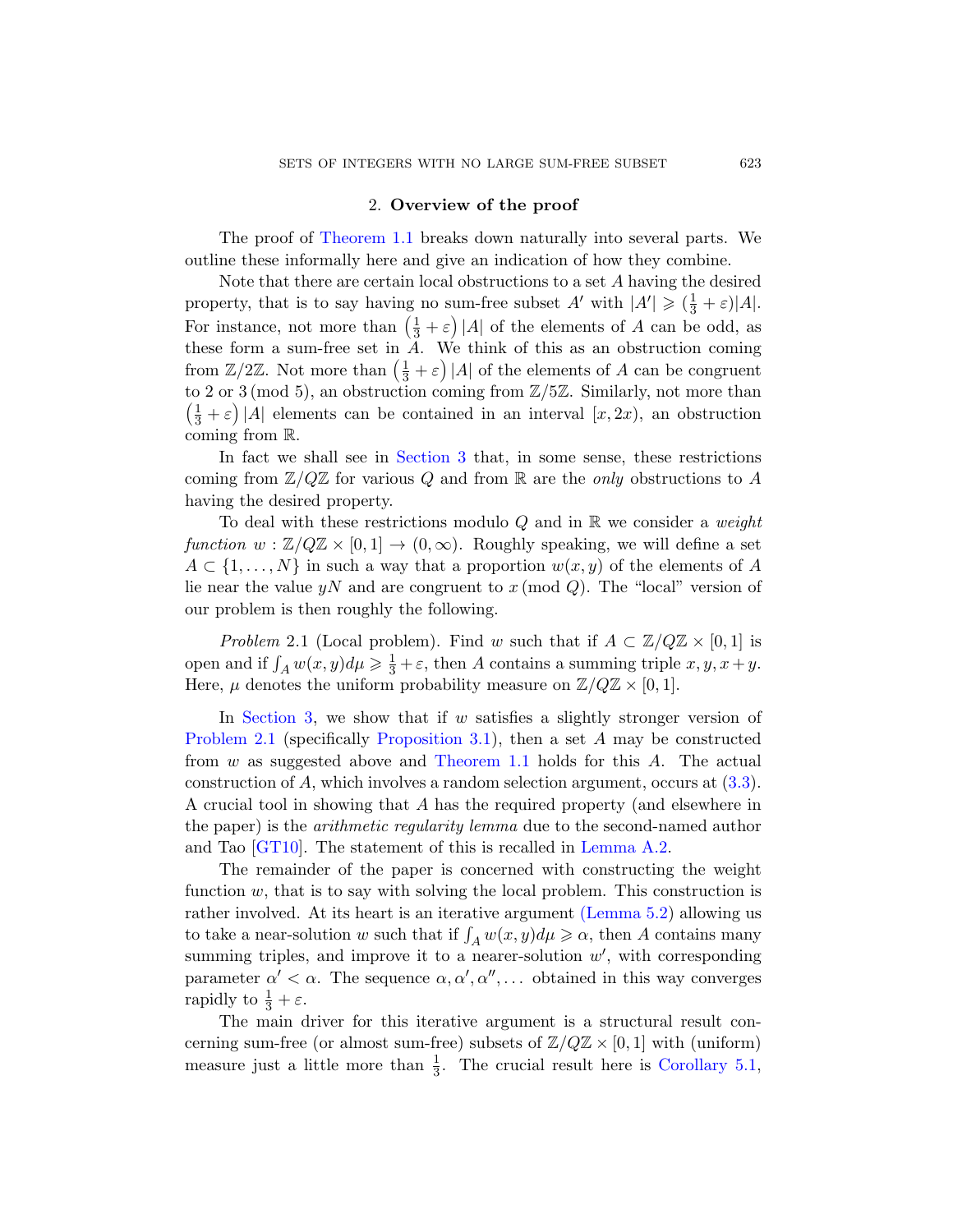[which s](#page-16-0)tates that such sets "avoid zero," i.e., have very little mass on  $H \times I$ , where  $H \leq \mathbb{Z}/Q\mathbb{Z}$  is a subgroup of small index and  $I \subset [0, 1]$  is a (not too small) open interval containing 0. Thus if  $w$  is c[hosen to have](#page-8-1) a lot of its mass concentrated on  $H \times I$ [, then](#page-8-2)  $\int_A w(x, y) d\mu$  is small whenever  $\mu(A)$  is a bit more than 1  $\frac{1}{3}$ . The iteration then works in some sense by applying the same arguments to  $A \cap (H \times I)$ . In particular, the weight w we construct blows up near zero.

The basis of Corollary 5.1 is the simple observation that a sum-free subset A [of](#page-20-0)  $\mathbb{Z}/Q\mathbb{Z} \times [0,1]$  of measure more than  $\frac{1}{3}$  must satisfy  $\mu(A - A) < 4\mu(A)$ . [In](#page-8-2) Section 4 we prove a weak structure theorem for such sets, Corollary 4.2. This in turn is deduced from Theorem 4.1, which concerns sets of integers  $A \subset \{1, \ldots, N\}$  satisfying the same condition, that  $|A - A| \leq 4|A| - \varepsilon N$ . The [conclus](#page-1-0)ion is that they have density at least  $\frac{1}{2} + c\varepsilon$  on a progression of length  $\gg_{\varepsilon} N$ , a result which may be of independent interest. (This theme is elabo[rated u](#page-8-0)pon briefly in Section 6, which is independent of the rest of the paper.) The proof of Theorem 4.1 uses the arithmetic regularity lemma again, as well as an application of the Brunn-Minkowski inequality for open subsets of  $\mathbb{R}^2$ .

On account of our double application of the arithmetic regularity lemma, the  $o(n)$  term in Theorem 1.1 is more or less ineffective. The authors believe that the main obstacle to a more effective  $o(n)$  here is the use of the arithmetic regularity lemma in Section 4, which for all we know could be replaced by more elementary arguments.

Notation. We will introduce various pieces of notation as we go along. Throughout the paper we will also use the following at least somewhat standard notation.

The expression  $O_{A_1,...,A_k}(1)$  denotes a constant which may depend on  $A_1, \ldots, A_k$ , and  $O_{A_1, \ldots, A_k}(Y) = O_{A_1, \ldots, A_k}(1)Y$ . If we write  $X \ll_{A_1, \ldots, A_k} Y$ , then we mean that  $X \leq O_{A_1,...,A_k}(Y)$ . The expression  $o_{A_1,A_2,...,A_k;N\to\infty}(1)$  denotes an expression which tends to zero as  $N \to \infty$ , the rate at which this happens being possibly dependent on the parameters  $A_1, \ldots, A_k$ . On account of its relative ugliness we will use this notation sparingly.

If  $f: \{1, \ldots, N\} \to \mathbb{C}$  is a function, then we write

$$
||f||_{\ell^p(N)} = \left(\frac{1}{N} \sum_{n \leq N} |f(n)|^p\right)^{1/p}
$$

.

<span id="page-3-0"></span>We will use this only when  $p = 1$  or 2. The normalisation, which is perhaps nonstandard, ensures that  $||f||_{\ell^1(N)} \leq ||f||_{\ell^2(N)} \leq ||f||_{\infty}$ .

#### 3. The main argument

In this section we prove Theorem 1.1 assuming the existence of a weight function  $w : \mathbb{Z}/Q\mathbb{Z} \times [0,1] \to (0,\infty)$ , the role of which was briefly outlined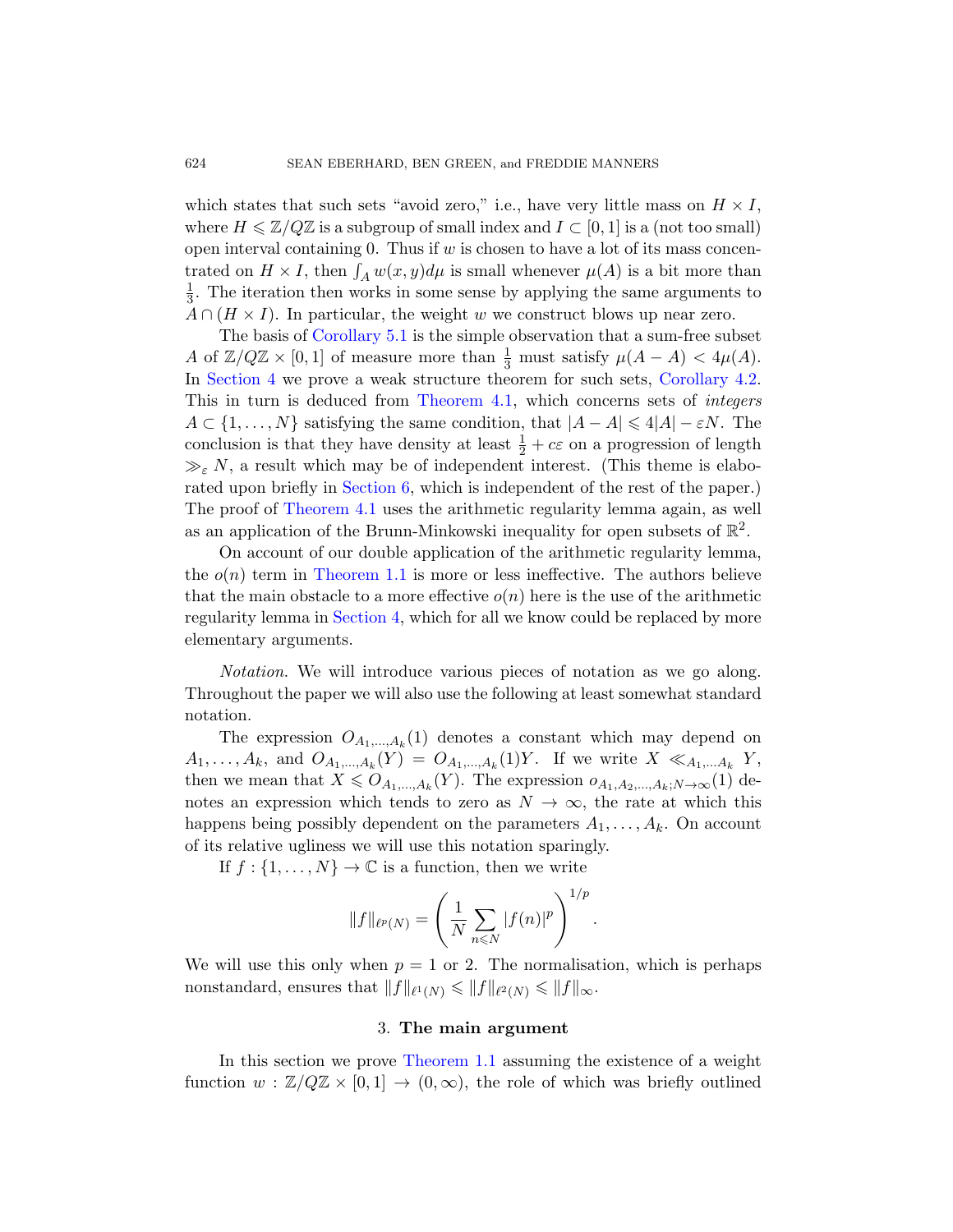in the preceding section. Proposition 3.1 below, whose proof will occupy Sections 4 and 5, specifies the properties we shall require of w. Before stating this proposition we introduce some pieces of nomenclature.

We will view both  $\mathbb{Z}/q\mathbb{Z} \times [0,1]$  and  $\mathbb{Z}/q\mathbb{Z} \times [0,1] \times (\mathbb{R}/\mathbb{Z})^d$ , for various integers q and  $d$ , as metric spaces. On each of these spaces X we place an "obvious" metric, namely a suitable product metric of the discrete metric on  $\mathbb{Z}/q\mathbb{Z}$  and the Euclidean metrics on [0,1] and on  $(\mathbb{R}/\mathbb{Z})^d$ . This allows us to talk about Lipschitz functions on X: if  $F: X \to \mathbb{C}$ , then we define  $||F||_{\text{Lip}}$  to be the infimum of all constants K such that  $|F(x) - F(x')| \leq K d(x, x')$  for all  $x, x' \in X$ .

We will also put natural measures on these spaces  $X$ , which we will always denote by  $\mu$ . (More precise notation such as  $\mu_{\mathbb{Z}/q\mathbb{Z}\times[0,1]}$  would be rather ugly and unnecessary.) The measure  $\mu$  will always be the product of the uniform probability measures on each factor, namely the uniform measure on  $\mathbb{Z}/q\mathbb{Z}$ (which assigns mass  $1/q$  to each point), and normalised Lebesgue measure on [0, 1] and the torus  $(\mathbb{R}/\mathbb{Z})^d$ .

Finally, if X is one of the sets above and if  $\Psi : X \to \mathbb{C}$  is a function, then we define

(3.1) 
$$
T(\Psi) = \int \Psi(x)\Psi(x')\Psi(x+x')d\mu(x)d\mu(x').
$$

We also write  $T(A) = T(1_A)$  if  $A \subset X$ . We use the same notation when  $X = \{1, \ldots, N\}$  with the uniform probability measure, so if  $f : \{1, \ldots, N\} \to \mathbb{C}$ is a function, we write

<span id="page-4-0"></span>(3.2) 
$$
T(f) = \frac{1}{N^2} \sum_{n,n' \le N} f(n) f(n') f(n+n').
$$

By a weight function we simply mean a function  $w : \mathbb{Z}/Q\mathbb{Z} \times [0, 1] \to (0, \infty)$ such that  $\int w d\mu = 1$ . If  $\mathbb{T} = (\mathbb{R}/\mathbb{Z})^d$  and  $Q \mid q$ , then by  $w \times 1_{\mathbb{T}} : \mathbb{Z}/q\mathbb{Z} \times [0, 1] \times$  $\mathbb{T} \to (0,\infty)$  we mean the function given by  $(w \times 1_{\mathbb{T}})(x,y,z) = w(x \pmod{Q},y)$ .

PROPOSITION 3.1. Let  $\varepsilon > 0$ . Then there is an integer Q and a Lipschitz [weight functio](#page-4-0)n  $w : \mathbb{Z}/Q\mathbb{Z} \times [0,1] \to (0,\infty)$  with the following property. If  $\mathbb{T} =$  $(\mathbb{R}/\mathbb{Z})^d$  and  $Q \mid q$ , then for any continuous function  $\Psi : \mathbb{Z}/q\mathbb{Z} \times [0,1] \times \mathbb{T} \to [0,1]$ such that  $\int \Psi \cdot (w \times 1_{\mathbb{T}}) d\mu \geq \frac{1}{3} + \varepsilon$ , we have  $T(\Psi) \gg_{\varepsilon} 1$ .

Note that because Q and w depend only on  $\varepsilon$ , there are constants  $c_1(\varepsilon)$ and  $c'_1(\varepsilon)$  such that  $0 < c_1(\varepsilon) \leq w(x) \leq c'_1(\varepsilon)$  for every  $x \in \mathbb{Z}/Q\mathbb{Z} \times [0,1],$ and there is a constant  $L(\varepsilon)$  such that  $||w||_{\text{Lip}} \leq L(\varepsilon)$ . Choose  $c_2(\varepsilon)$  to be the implied constant in Proposition 3.1 so that the conclusion of the proposition is that  $T(\Psi) \geqslant c_2(\varepsilon)$ .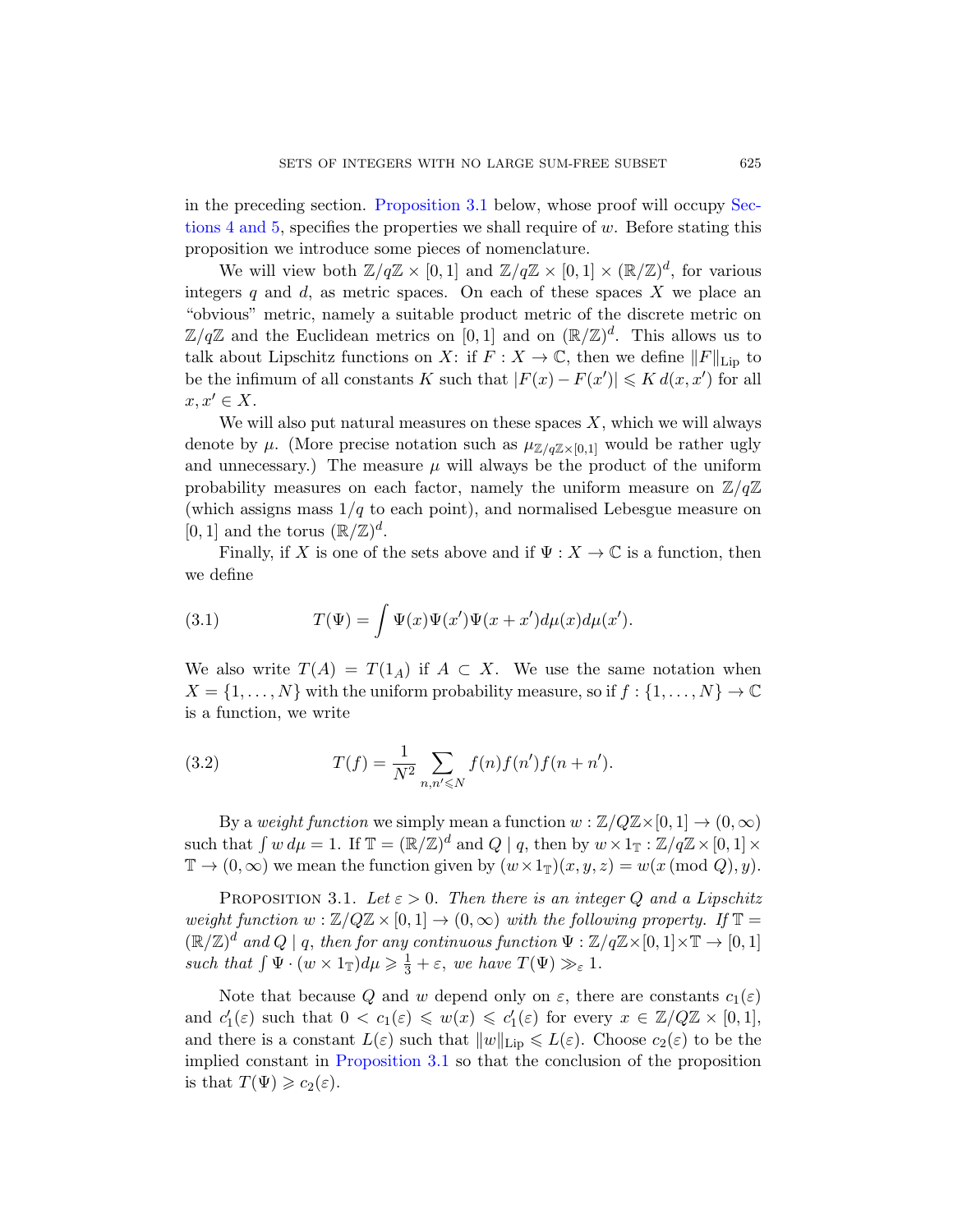<span id="page-5-1"></span>The next lemma is quite standard. In it we encounter the notion of the Gowers  $U^2$ -norm  $||f||_{U^2(N)}$ , whose definition and relevant basic properties are recalled in Appendix A.

LEMMA 3.2. Suppose that  $p: \{1, \ldots, N\} \rightarrow [0, 1]$  is a function. Then there is a set  $A \subset \{1, ..., N\}$  such that  $||1_A - p||_{U^2(N)} \ll N^{-1/4}$ .

*Proof.* Choose A at random by including n in A with probability  $p(n)$ , these choices being independent for different  $n$ . We claim that  $A$  has the required property on average. Write  $X_n = 1_A(n) - p(n)$ . Then the random variables  $X_n$  are independent, bounded by 1, and of mean zero. We have

$$
||1_A - p||_{U^2(N)}^4 \ll \frac{1}{N^3} \sum_{n_1 + n_2 = n_3 + n_4} X_{n_1} X_{n_2} X_{n_3} X_{n_4}.
$$

<span id="page-5-0"></span>The expected value of any term on the right-hand side with  $n_1, n_2, n_3, n_4$  distinct is 0. This accounts for all except  $O(N^2)$  terms, and so  $\mathbb{E} \|1_A - p\|_{U^2(N)}^4 \ll$  $1/N$ . The result follows immediately.  $\square$ 

<span id="page-5-4"></span>[F](#page-25-0)ix  $\varepsilon > 0$ , and let Q and w be as in Proposition 3.1. By Lemma 3.2 there is a set A such that

(3.3) 
$$
1_A(n) = \frac{1}{\|w\|_{\infty}} w(n \text{ (mod } Q), n/N) + g_{\text{unf}}(n),
$$

<span id="page-5-3"></span>where  $||g_{unf}||_{U^2(N)} = o(1)$ . Since  $\int w = 1$  and w has Lipschitz constant  $O_{\varepsilon}(1)$ , it follows from Lemmas A.6 and A.8 that

(3.4) 
$$
\frac{|A|}{N} = \frac{1}{\|w\|_{\infty}} + o_{\varepsilon; N \to \infty}(1).
$$

We shall [show th](#page-30-4)at this set A satisfies Theorem 1.1.

THEOREM 3.3. Let  $N > N_0(\varepsilon)$  be sufficiently large, let A be the set just constructed, and suppose  $A' \subset A$  has no solutions to  $x + y = z$ . Then  $|A'| \leq$  $(\frac{1}{3}+2\varepsilon)|A|.$ 

*Proof.* Let  $A' \subset A$  be a subset of A such that  $|A'| \geq (\frac{1}{3} + 2\varepsilon)|A|$ . We apply the *arithmetic regularity lemma* [GT10] to  $1_{A'}$ . The statement of this lemma is recalled in Lemma A.2. Let

<span id="page-5-2"></span>(3.5) 
$$
\delta = \min\left(\frac{c_2(\varepsilon)c_1(\varepsilon)^3}{20c'_1(\varepsilon)^3}, \frac{\varepsilon}{4c'_1(\varepsilon)}, \frac{1}{100}\right),
$$

and let  $\mathcal{F}: \mathbb{N} \to \mathbb{R}_+$  be a growth function, depending on  $\varepsilon$ , to be specified later. Applying the regularity lemma with parameter  $\frac{1}{8}\delta^4$  and growth function F, we obtain an integer  $M \ll_{\varepsilon,\mathcal{F}} 1$  and a decomposition

(3.6) 
$$
1_{A'} = f_{\text{tor}} + f_{\text{sml}} + f_{\text{unf}},
$$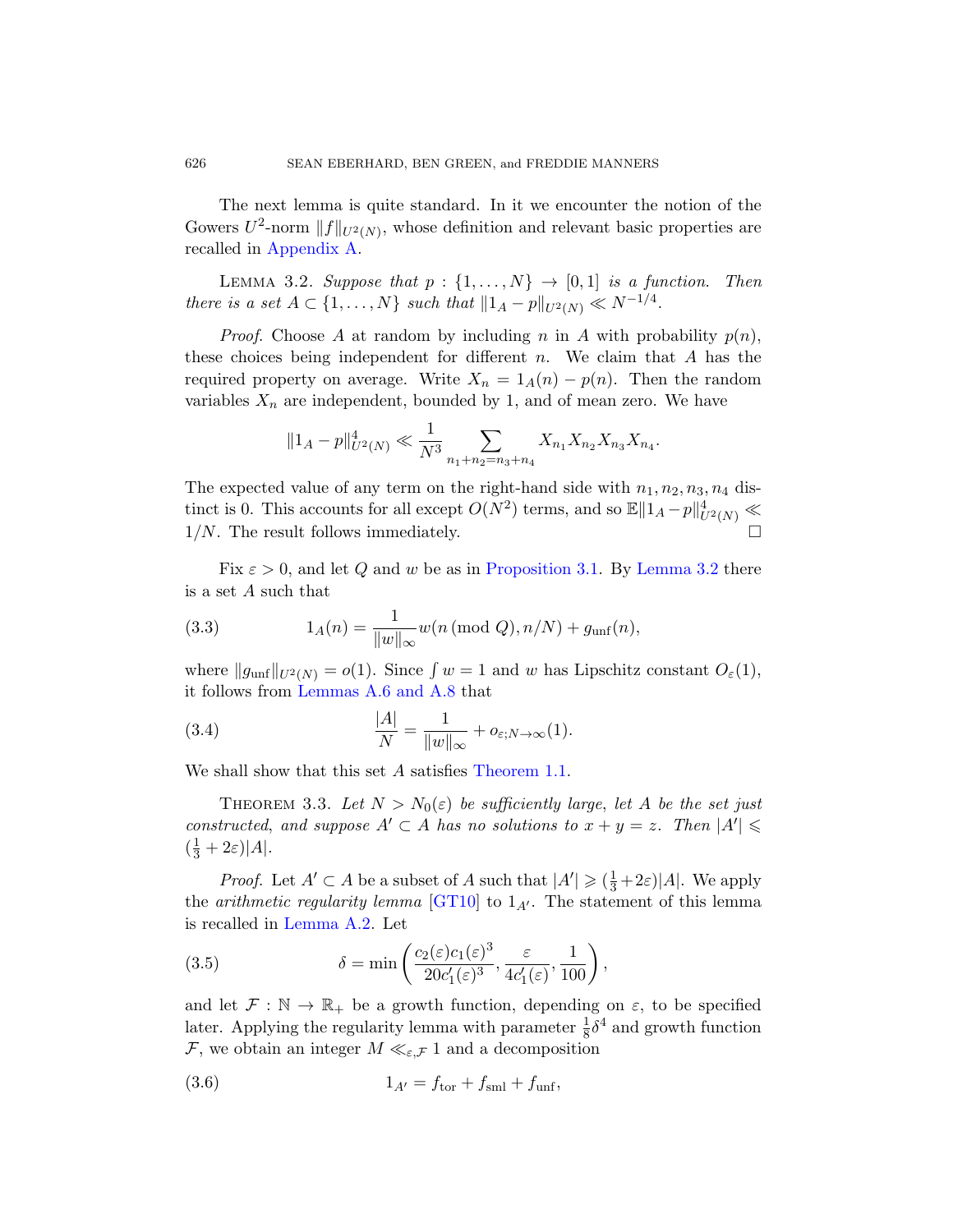where  $||f_{\text{sm}}||_{\ell^2(N)} \leq \delta^4/16$ ,  $||f_{\text{unf}}||_{U^2(N)} \leq 1/\mathcal{F}(M)$  and

(3.7) 
$$
f_{\text{tor}}(n) = F(n \pmod{q}, n/N, \theta n)
$$

for some M-Lipschitz  $F : \mathbb{Z}/q\mathbb{Z} \times [0,1] \times (\mathbb{R}/\mathbb{Z})^d \to [0,1]$  and some  $(\mathcal{F}(M), N)$ irrational  $\theta \in (\mathbb{R}/\mathbb{Z})^d$ , where  $q, d \leq M$ . For the rest of this section, write  $\mathbb{T} = (\mathbb{R}/\mathbb{Z})^d$ .

We may regard the mod q dependence of  $f_{\text{tor}}$  as mod  $qQ$  dependence instead without affecting the Lipschitz constant of  $F$ . Relabelling, we may assume that  $Q \mid q$  and  $q \ll_{\varepsilon} M$ .

The property that  $A'$  is a subset of  $A$  manifests as an approximate upper bound for  $F$  in terms of the weight  $w$ . As the next lemma shows, by absorbing the error into  $f_{\text{sml}}$  we can assume that  $F \leqslant ||w||_{\infty}^{-1} (w \times 1_{\mathbb{T}})$  pointwise.

LEMMA 3.4. Suppose F grows sufficiently rapidly depending on  $\varepsilon$  and  $N \geq$  $N_0(\varepsilon, \mathcal{F})$  is sufficiently large. Then we can modify the decomposition (3.6) to  $1_{A'} = f'_{\text{tor}} + f'_{\text{sml}} + f_{\text{unf}}$ , where  $||f'_{\text{sml}}||_{\ell^2(N)} \leq \delta^2$  and  $f'_{\text{tor}} = F'(n \pmod{q}, n/N, \theta n)$ for some  $O_{\varepsilon}(M)$ -Lipschitz function  $F^{'} : \mathbb{Z}/q\mathbb{Z} \times [0,1] \times (\mathbb{R}/\mathbb{Z})^d \to [0,1]$  such that  $F' \leqslant ||w||_{\infty}^{-1}(w \times 1_{\mathbb{T}})$  pointwise.

Proof. Let  $F' = \min(F, ||w||_{\infty}^{-1}(w \times 1_{\mathbb{T}})), f'_{\text{tor}}(n) = F'(n \pmod{q}, n/N, \theta n),$ and  $h = f_{\text{tor}} - f'_{\text{tor}}$ . It suffices to prove  $||h||_{\ell^2(N)} \leq \frac{1}{2}$  $rac{1}{2}\delta^2$ .

Now substituting in the definition of  $h$ , we have

$$
||h||_{\ell^2(N)}^2 = \mathbb{E}_{n \leq N} h(n)^2
$$
  
= 
$$
\mathbb{E}_{n \leq N} h(n) \left( f_{\text{tor}}(n) - ||w||_{\infty}^{-1} (w \times 1_{\mathbb{T}}) (n \pmod{Q}, n/N, \theta n) \right).
$$

Recalling that  $1_{A'} = f_{\text{tor}} + f_{\text{sml}} + f_{\text{unf}}$  and that

$$
1_A(n) = ||w||_{\infty}^{-1}(w \times 1_{\mathbb{T}})(n \text{ (mod } Q), n/N, \theta n) + g_{\text{unf}}(n),
$$

we may rewrite this as

$$
||h||_{\ell^2(N)}^2 = \mathbb{E}_{n \leq N} h(n) \Big( - (1_A(n) - 1_{A'}(n)) - f_{\text{sml}}(n) + (-f_{\text{unf}}(n) + g_{\text{unf}}(n)) \Big).
$$

[T](#page-26-1)o estimate this, we split into three terms as suggested by the bracketing. The first term is  $\leq 0$  since  $h \geq 0$  and  $1_{A'} \leq 1_A$  pointwise. The second term may be estimated by the Cauchy-Schwarz inequality, remembering that  $h \leq 1$ pointwise:

$$
\mathbb{E}_{n\leqslant N}h(n)f_{\mathrm{sml}}(n)\leqslant \|f_{\mathrm{sml}}\|_{\ell^2(N)}\|h\|_{\ell^2(N)}\leqslant \|f_{\mathrm{sml}}\|_{\ell^2(N)}\leqslant \tfrac{1}{8}\delta^4.
$$

Finally, by Lemma A.9, the third term is extremely tiny if  $\mathcal F$  grows quickly enough. Putting all this together gives  $||h||^2_{\ell^2(N)} \leq \frac{1}{4}$  $\frac{1}{4}\delta^4$ , and the lemma follows.  $\Box$ 

Relabelling  $f'_{\text{tor}}$  as  $f_{\text{tor}}$ ,  $f'_{\text{sml}}$  as  $f_{\text{sml}}$  and  $F'$  as  $F$ , we may thus assume that (3.6) and (3.7) hold with  $||f_{\text{sm}}||_{\ell^2(N)} \leq \delta^2$ ,  $||f_{\text{unf}}||_{U^2(N)} \leq 1/\mathcal{F}(M)$  and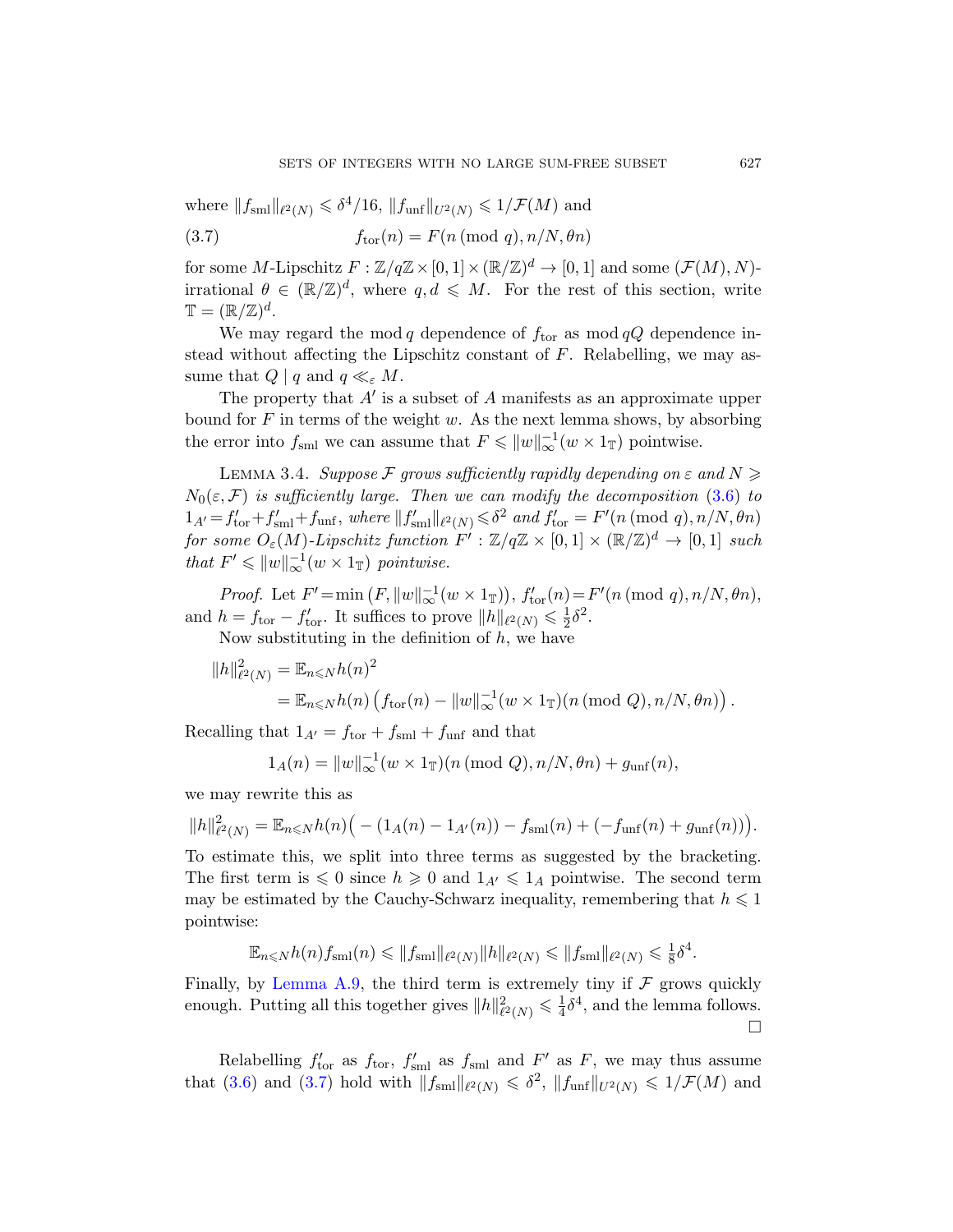[some](#page-5-3)  $O_{\varepsilon}(M)$ -Lipschitz function  $F : \mathbb{Z}/q\mathbb{Z} \times [0,1] \times (\mathbb{R}/\mathbb{Z})^d \to [0,1]$  such that  $F \leqslant ||w||_{\infty}^{-1}(w \times 1_{\mathbb{T}})$  pointwise, so in other words

$$
F = ||w||_{\infty}^{-1} \Psi \cdot (w \times 1_{\mathbb{T}})
$$

for some continuous  $\Psi : \mathbb{Z}/q\mathbb{Z} \times [0,1] \times \mathbb{T} \to [0,1]$ . By combining this decomposition with Proposition 3.1 and the [counting lem](#page-24-0)mata in the appendix we can finish the proof of Theorem 3.3.

Using (3.6), Cauchy-Schwarz and Lemma A.8, we have

$$
\frac{|A'|}{N} = \mathbb{E}_{n \le N} F(n \pmod{q}, n/N, \theta n) + \mathbb{E}_{n \le N} f_{\text{sml}}(n) + \mathbb{E}_{n \le N} f_{\text{unf}}(n)
$$
  

$$
\le \mathbb{E}_{n \le N} F(n \pmod{q}, n/N, \theta n) + 2\delta.
$$

Thus by the Lipschitz property of F, the irrationality of  $\theta$  and Lemma A.4 we have

$$
\frac{|A'|}{N} \leqslant \int F d\mu + 3\delta = \frac{1}{\|w\|_{\infty}} \int \Psi \cdot (w \times 1_{\mathbb{T}}) d\mu + 3\delta.
$$

If  $N > N_0(\varepsilon)$  is large enough, then (3.4) implies that

$$
\frac{|A|}{N} \geqslant \frac{1}{\|w\|_{\infty}} - \delta.
$$

Assuming that  $|A'| \geq ( \frac{1}{3} + 2\varepsilon) |A|$ , and recalling that  $\delta$  was chosen so that  $\delta \leq \varepsilon/4c_1'(\varepsilon)$ , it follows from these two observations that

$$
\int \Psi \cdot (w \times 1_{\mathbb{T}}) d\mu \geqslant \frac{1}{3} + \varepsilon.
$$

Proposition 3.1 now implies  $T(\Psi) \geq c_2(\varepsilon)$ , so by the pointwise bounds  $c_1(\varepsilon) \leq$  $w \leqslant c_1'(\varepsilon)$ , we have

$$
T(F) = T\left(\|w\|_{\infty}^{-1} \Psi \cdot (w \times 1_{\mathbb{T}})\right) \geqslant \frac{c_2(\varepsilon)c_1(\varepsilon)^3}{c_1'(\varepsilon)^3}.
$$

Write  $c_3(\varepsilon)$  for this latter quantity. By Lemma A.5 it follows that (if F grows sufficiently rapidly and  $N$  is big enough)

$$
T(f_{\text{tor}}) \geqslant T(F) - \frac{1}{2}c_3(\varepsilon) \geqslant \frac{1}{2}c_3(\varepsilon).
$$

[Fi](#page-5-3)nally, from L[emma A.10](#page-1-0) together with the bounds

 $||f_{\text{sml}}||_{\ell^2(N)} \leqslant \delta^2$ ,  $||f_{\text{unf}}||_{U^2(N)} \leqslant 1/\mathcal{F}(M)$ 

and the choice of  $\delta$ , we conclude that

$$
T(A') = T(f_{\text{tor}} + f_{\text{sml}} + f_{\text{unf}}) \geq \frac{1}{4}c_3(\varepsilon).
$$

In particular, A' has  $\gg_{\varepsilon} N^2$  solutions to  $x + y = z$  with  $x \neq y$ . This concludes the proof of Theorem 3.3 and hence of Theorem 1.1 (modulo the results of the next two sections and the appendix).  $\Box$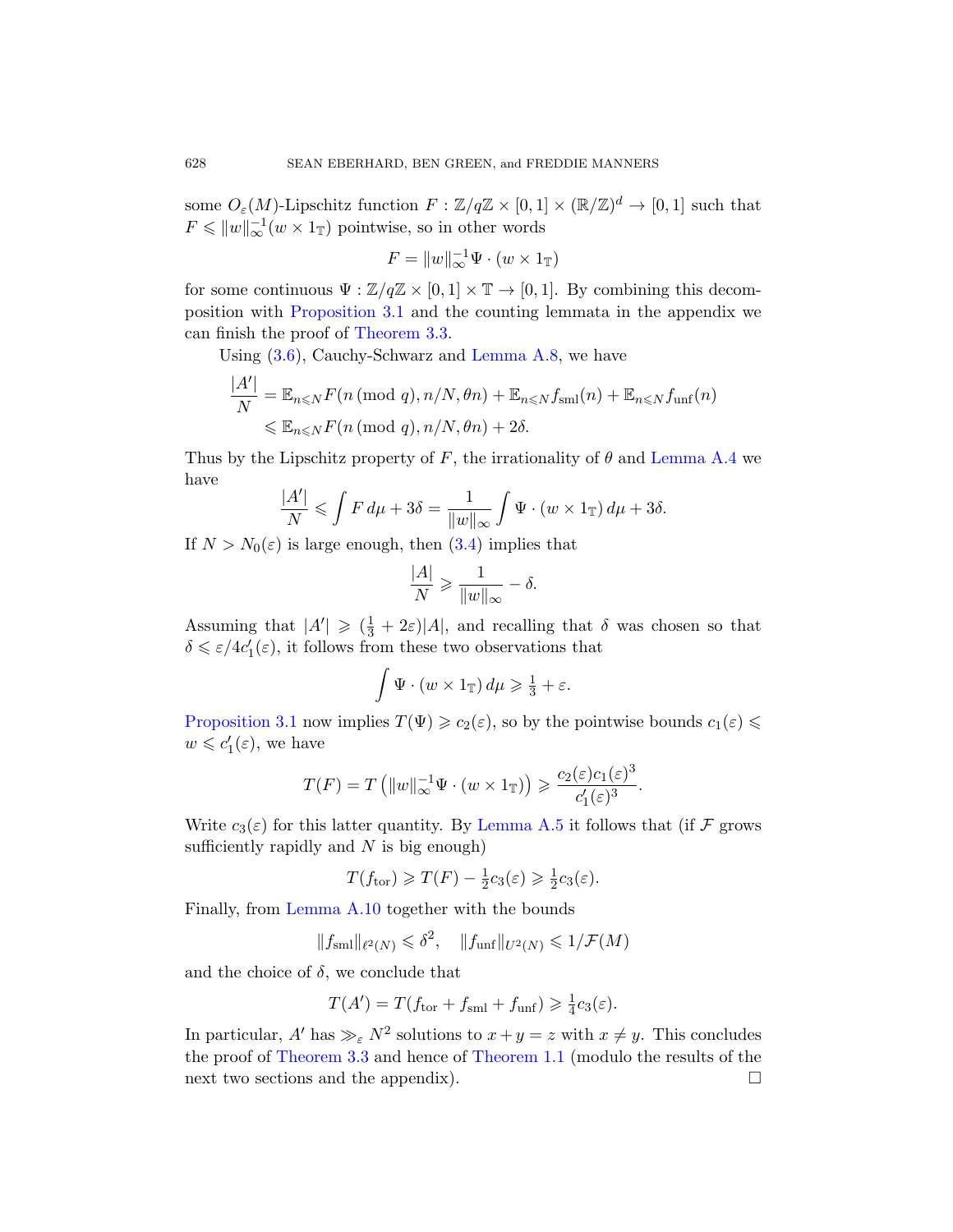## 4. Sets of doubli[ng less th](#page-20-0)an 4

<span id="page-8-0"></span>In this section we study sets A satisfying  $|A - A| \leq (4 - \varepsilon)|A|$  or various related but slightly weaker conditions. Our particular aim is to prove Corollary 4.2 below, which will be crucial in the construction of the weight function w in Proposition 3.1. However, some special cases and corollaries of our main result may be of independent interest, and we highlight these in Section 6.

We remind the reader of our convention, mentioned at the beginning of Section 3, that the "natural" uniform measure on a space  $X$ , whether it be  $\mathbb{Z}/q\mathbb{Z} \times [0,1], \mathbb{T}, \{1,\ldots,N\},$  etc., is denoted  $\mu$ . When we want to refer to the size (i.e., counting measure) of a set A, particularly a subset  $A \subset \{1, \ldots, N\}$ , we will use the notation  $|A|$ .

<span id="page-8-2"></span>If X is a space endowed with a measure  $\mu$  (one of the above) then, as usual, we define the *convolution* of two sufficiently nice functions  $f_1, f_2 : X \to \mathbb{C}$  by  $f_1 * f_2(x) = \int f_1(y) f_2(x - y) d\mu(y)$ . In the case  $X = \{1, ..., N\}$  we allow  $f_1$ ,  $f_2$  and  $f_1 * f_2$  to be defined on  $\mathbb{Z}\backslash\{1,\ldots,N\}$  as well, but we continue to use the measure  $\mu$  which gives each point a mass  $1/N$ . If A is a set and t is a real number then, we define  $D_t(A) = \{x : 1_A * 1_{-A}(x) \geq t\}$ , the set of "t-popular differences" of A. Note that  $D_t(A) \subset A - A$  if  $t > 0$ .

The main result of this section is the following.

<span id="page-8-1"></span>THEOREM 4.1. For every  $\varepsilon > 0$ , there is some  $\delta \gg_{\varepsilon} 1$  such that the foll[owing holds](#page-4-0). If  $A \subset \{1, ..., N\}$  is a set with  $|D_{\delta}(A)| \leq 4|A| - \varepsilon N$ , then there is an arithmetic progression  $P \subset \{1, \ldots, N\}$  of length  $|P| \gg_{\varepsilon} N$  such that  $|A \cap P| \geqslant (\frac{1}{2} + \frac{1}{5})$  $\frac{1}{5}\varepsilon)|P|.$ 

The reader may find it helpful to think of the hypothesis  $|D_{\delta}(A)| \leq 4|A|$  $-\varepsilon N$  as a slight weakening of  $|A - A| \le 4|A| - \varepsilon N$ . To motivate this theorem, we first derive the corollary which will enable us in Section 5 to construct a weight function satisfying Proposition 3.1.

COROLLARY 4.2. Let  $\varepsilon > 0$  and  $q \in \mathbb{N}$ . Then there is  $\delta \gg_{\varepsilon} 1$  such that if  $A \subset \mathbb{Z}/q\mathbb{Z} \times [0,1]$  is an open set with  $\mu(D_{\delta}(A)) \leq 4\mu(A) - \varepsilon$ , then there is a subgroup  $H \leq \mathbb{Z}/q\mathbb{Z}$  of index  $[\mathbb{Z}/q\mathbb{Z} : H] \ll_{\varepsilon} 1$ , an element  $x \in \mathbb{Z}/q\mathbb{Z}$ , and a subinterval I of [0,1] of length  $\mu(I) \gg_{\varepsilon} 1$  such that A has density at least  $rac{1}{2} + \frac{1}{7}$  $\frac{1}{7}\varepsilon$  on  $(x+H)\times I$ .

*Proof.* Let  $A \subset \mathbb{Z}/q\mathbb{Z} \times [0, 1]$  be an open set such that  $\mu(D_{\delta}(A)) \leq 4\mu(A) - \varepsilon$ . Then for some positive integer K depending on  $\varepsilon$  and A, there is a subset  $A'$  ⊂ A, a union of sets of the form  $\{a\} \times (\frac{i-1}{K})$  $\frac{-1}{K}, \frac{i}{K}$  $\frac{i}{K}$ , such that  $\mu(A') \geq \mu(A) - \frac{1}{32}\varepsilon$ . (Note that none of our final quantities can or will depend on  $K$ .) Then since  $A' \subset A$ ,

$$
\mu(D_{\delta}(A')) \leqslant \mu(D_{\delta}(A)) \leqslant 4\mu(A) - \varepsilon \leqslant 4\mu(A') - \frac{7}{8}\varepsilon.
$$

With an abuse of notation rename  $A'$  simply  $A$ .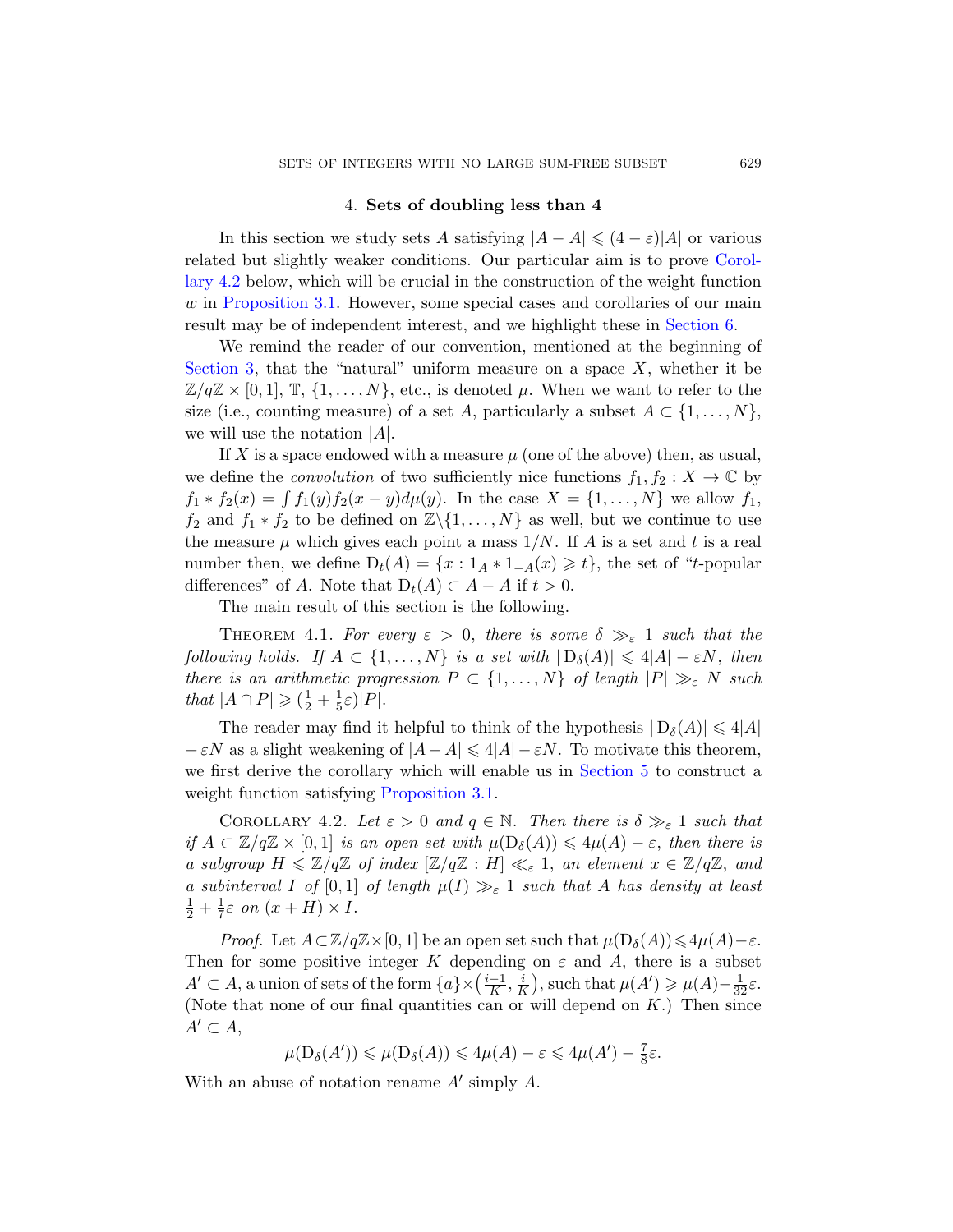<span id="page-9-0"></span>For N a large multiple of q, consider the map  $\pi : \{1, \ldots, N\} \to \mathbb{Z}/q\mathbb{Z} \times [0, 1]$ defined by  $\pi(n) = (n \pmod{q}, n/N)$ . It is clear (see Lemma A.6) that for large N, the image of  $\{1, \ldots, N\}$  under  $\pi$  is highly equidistributed in  $\mathbb{Z}/q\mathbb{Z} \times [0,1]$ . In particular, we have

(4.1) 
$$
\mathbb{E}_{n \leqslant N} \psi(\pi(n)) = \int_{\mathbb{Z}/q\mathbb{Z} \times [0,1]} \psi(x) d\mu(x) + o_{K;N \to \infty}(1)
$$

whenever  $\psi$  is "nice"; in particular, whenever  $\psi$  has one of the following three forms:

- (i) the characteristic [fun](#page-9-0)ction of [a](#page-9-1) union of sets  $\{a\} \times (\frac{i-1}{K})$  $\frac{-1}{K}, \frac{i}{K}$  $\frac{i}{K}\Big),$
- (ii) the characteristic function of the intersection of a set of type (i) with a translate of another set of type (i),
- (iii) a continuous function with Lipschitz constant  $K$ .

<span id="page-9-2"></span>(Note that, conditional on one of these [hypo](#page-9-0)theses, the quantity  $o_{K:N\to\infty}(1)$ ) is asserted to be independent of  $\psi$ .)

In particular, if  $B = \pi^{-1}(A)$ , by case (i) of (4.1) we have

(4.2) 
$$
\mu(B) = \mathbb{E}_{n \leq N} 1_A(\pi(n)) = \mu(A) + o_{K;N \to \infty}(1).
$$

Furthermore, we claim that

(4.3) 
$$
\mu(D_{2\delta}(B)) \leq \mu(D_{\delta}(A)) + o_{K,\delta;N \to \infty}(1).
$$

This is a little trickier to justify. First note that by case (ii) of (4.1),

$$
1_B * 1_{-B}(n) = \mathbb{E}_{m \leq N} 1_A(\pi(m)) 1_A(\pi(m) - \pi(n))
$$
  
= 
$$
\int_{\mathbb{Z}/q\mathbb{Z} \times [0,1]} 1_A(x) 1_A(x - \pi(n)) d\mu(x) + o_{K;N \to \infty}(1)
$$
  
= 
$$
1_A * 1_{-A}(\pi(n)) + o_{K;N \to \infty}(1).
$$

In particular, if  $N > N_0(K, \delta)$  is large enough, then if  $n \in D_{2\delta}(B)$ , then  $\pi(n) \in D_{3\delta/2}(A)$ , that is t[o say](#page-9-0) if  $1_B * 1_{-B}(n) \geq 2\delta$ , then  $1_A * 1_{-A}(\pi(n)) \geq 3\delta/2$ . Now let  $\chi : [0,1] \to [0,1]$  be a function such that  $\chi(x) = 1$  for  $x \geq 3\delta/2$ ,  $\chi(x) = 0$  for  $x \le \delta$ , and  $\chi$  has Lipschitz constant  $O(1/\delta)$ . What we have shown implies that if  $N > N_0(K, \delta)$ , then

$$
\mathbb{E}_{n\leq N} \chi \circ (1_A * 1_{-A})(\pi(n)) \geq \mu(D_{2\delta}(B)).
$$

<span id="page-9-1"></span>Now  $1_A * 1_{-A}$  has Lipschitz constant at most K, so  $\chi \circ (1_A * 1_{-A})$  has Lipschitz constant at most  $O(K/\delta)$ . Thus by case (iii) of (4.1),

$$
\mathbb{E}_{n \leq N} \chi \circ (1_A * 1_{-A})(\pi(n)) = \int_{\mathbb{Z}/q\mathbb{Z} \times [0,1]} \chi \circ (1_A * 1_A)(x) d\mu(x) + o_{K,\delta;N \to \infty}(1)
$$
  

$$
\leq \mu(D_{\delta}(A)) + o_{K,\delta;N \to \infty}(1).
$$

This completes the justification of the claim (4.3).

<sup>&</sup>lt;sup>1</sup>Note that this would not be true if  $A$  were an arbitrary open set, for example if  $A$  were a set of small measure containing  $\mathbb{Z}/q\mathbb{Z} \times (\mathbb{Q} \cap [0,1]).$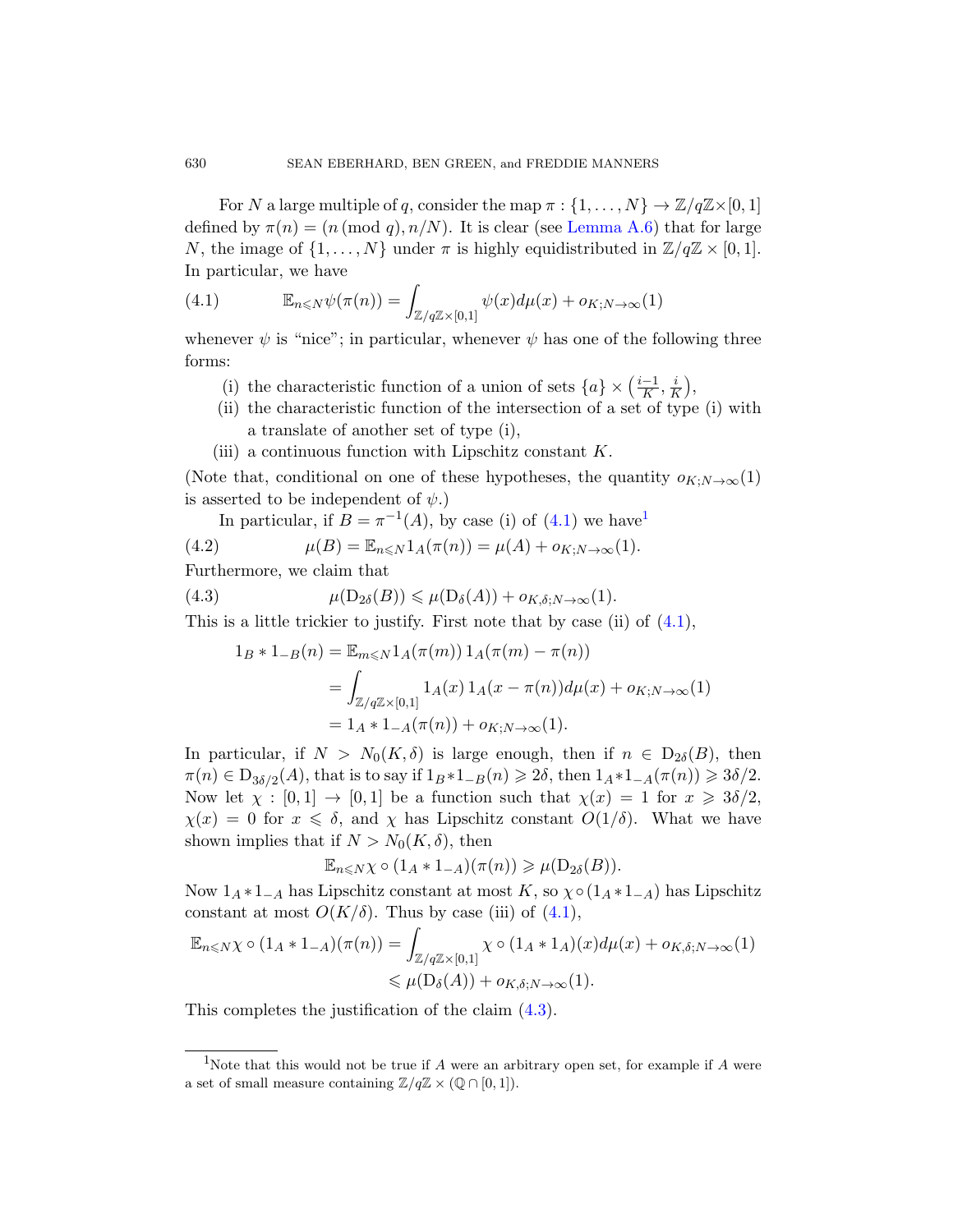Comparing (4.2) and (4.3) and recalling the hypothesis that  $\mu(D_{\delta}(A)) \le$  $4\mu(A) - \frac{7}{8}$  $\frac{7}{8}\varepsilon$ , we see that if  $N > N_0(K, \varepsilon, \delta)$  is large enough, then  $|D_{2\delta}(B)| \leq$  $4|B| - \frac{5}{6}\varepsilon N$ . Choose  $\delta \gg_{\varepsilon} 1$  small e[noug](#page-9-0)h that Theorem 4.1 holds with  $2\delta$  in place of  $\delta$  and  $\frac{5}{6}\varepsilon$  in place of  $\varepsilon$ . Then there is a progression  $P \subset \{1, \ldots, N\}$ of length  $L = |P| \gg_{\varepsilon} N$ , say  $P = \{x_0 + \lambda d : \lambda = 0, 1, \ldots, L-1\}$ , such that  $|B \cap P| \geqslant (\frac{1}{2} + \frac{1}{6})$  $\frac{1}{6}\varepsilon)|P|.$ 

It is readily seen that the image  $\pi(P)$  is highly equidistributed (as  $N \to \infty$ ) on  $\pi(x_0)+H\times I$ , where  $H\leq \mathbb{Z}/q\mathbb{Z}$  is the subgroup of index  $gcd(q,d)\leqslant d\ll_{\varepsilon} 1$ , and  $I = \left[0, \frac{dL}{N}\right]$  $\frac{dL}{N}$  has length  $\frac{dL}{N} \gg_{\varepsilon,\alpha} 1$ , so by a variant of (4.1), case (i), we have

$$
\frac{|B \cap P|}{|P|} = \frac{\mu(A \cap (\pi(x_0) + H \times I))}{\mu(\pi(x_0) + H \times I)} + o_{\varepsilon, K; N \to \infty}(1).
$$

Therefore, if N is large enough depending on  $\varepsilon$  and K,

$$
\mu(A \cap (\pi(x_0) + H \times I)) \geqslant (\frac{1}{2} + \frac{1}{7}\varepsilon)\mu(\pi(x_0) + H \times I).
$$

We devote the rest of this section to the proof of Theorem 4.1. The argument uses several nontrivial ingredients: the arithmetic regularity lemma (Lemma A.2) again, a "stability" version of Kemperman's theorem due to Tao [Taoa], [Taob, §3.2] and the Brunn-Minkowski theorem. We begin with the regularity lemma. Let the hypotheses be as in Theorem 4.1; thus  $A \subseteq$  $\{1,\ldots,N\}$  is a set with  $|D_{\delta}(A)| \leq 4|A| - \varepsilon N$ . Let  $\mathcal{F}: \mathbb{N} \to \mathbb{R}_+$  be a growth function depending on  $\varepsilon$  to be chosen later. Let  $\tilde{\varepsilon} = \min\left(\varepsilon, \frac{1}{1000}\right)$ . Then there is some  $M \ll_{\varepsilon,\mathcal{F}} 1$  such that

$$
1_A = f_{\text{tor}} + f_{\text{sml}} + f_{\text{unf}},
$$

where  $||f_{\text{sm}}||_{\ell^2(N)} \leq \tilde{\varepsilon}^{10}$ ,  $||f_{\text{unf}}||_{U^2(N)} \leq 1/\mathcal{F}(M)$  and

$$
f_{\text{tor}} = F(n \pmod{q}, n/N, \theta n)
$$

for some  $F: \mathbb{Z}/q\mathbb{Z} \times [0,1] \times (\mathbb{R}/\mathbb{Z})^d \to [0,1]$  such that  $q, d, ||F||_{\text{Lip}} \leqslant M$  and for some  $(\mathcal{F}(M), N)$ -irrational  $\theta \in (\mathbb{R}/\mathbb{Z})^d$ . As usual we abbreviate  $(\mathbb{R}/\mathbb{Z})^d$  to  $\mathbb{T}$ .

Let  $\tilde{M} = \lceil \tilde{\varepsilon}^{-10} M \rceil$ , and for  $a \in \mathbb{Z}/q\mathbb{Z}$  and  $i \in \{1, ..., M\}$ , consider the progressions

$$
I_{a,i} = \left\{ n \in \left( \frac{(i-1)N}{\tilde{M}}, \frac{iN}{\tilde{M}} \right] : n \equiv a \pmod{q} \right\}.
$$

Define  $F_{a,i} : \mathbb{T} \to [0,1]$  by  $F_{a,i}(x) = F(a, i/M, x)$ . Then since F is M-Lipschitz,  $F_{a,i}$  is M-Lipschitz and  $f_{\text{tor}}$  differs by at most  $\tilde{\varepsilon}^{10}$  from a function  $f_{\text{struct}}$  which we define by

$$
f_{\text{struct}}(n) = \sum_{a(\text{mod }q)} \sum_{i=1}^{\tilde{M}} 1_{I_{a,i}}(n) F_{a,i}(\theta n).
$$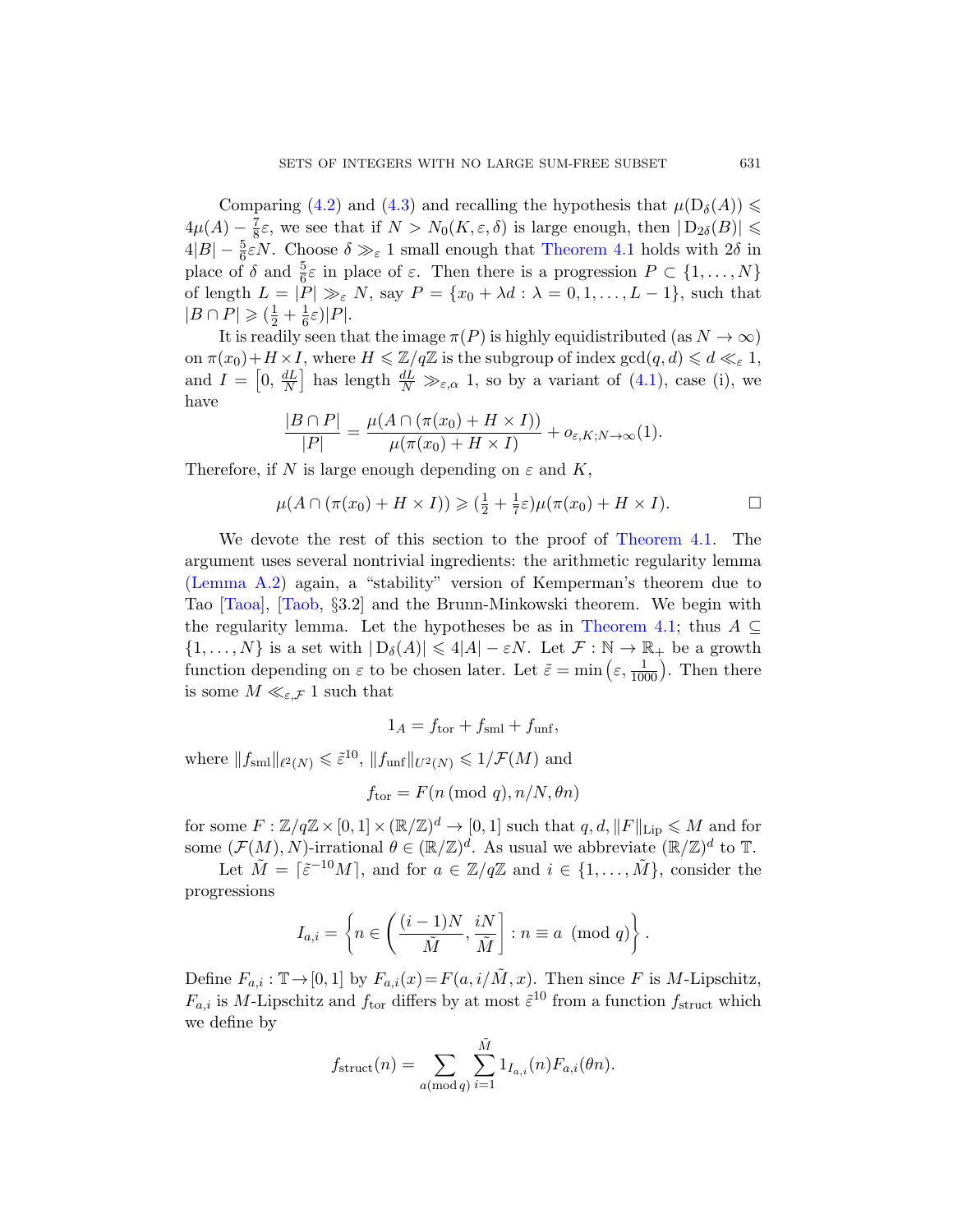Absorbing the error of  $\tilde{\varepsilon}^{10}$  into  $f_{\rm sml}$ , we have a decomposition

$$
1_A = f_{\text{struct}} + f'_{\text{sml}} + f_{\text{unf}},
$$

<span id="page-11-1"></span>where  $||f'_{\text{small}}||_{\ell^2(N)} \leq 2\tilde{\varepsilon}^{10}$  and  $||f_{\text{unf}}||_{U^2(N)} \leq 1/\mathcal{F}(M)$ . Now given an arbitrary growth function  $\tilde{\mathcal{F}}$  depending on  $\varepsilon$ , we may choose  $\mathcal F$  to grow sufficiently rapidly depending on  $\varepsilon$  so that  $\mathcal{F}(M) \geq \tilde{\mathcal{F}}(\tilde{M})$ , whence  $||f_{unf}||_{U^2(N)} \leq 1/\tilde{\mathcal{F}}(\tilde{M})$ and  $\theta$  is  $(\tilde{\mathcal{F}}(\tilde{M}), N)$ -irrational. Clearly we may now rename  $\tilde{M}$  as  $M, f'_{\text{sml}}$  as  $f_{\text{sml}}$  and  $\ddot{\mathcal{F}}$  as  $\mathcal{F}$ , so that

(4.4) 
$$
1_A = f_{\text{struct}} + f_{\text{sml}} + f_{\text{unf}},
$$

where  $||f_{\text{sm1}}||_{\ell^2(N)} \leq 2\tilde{\varepsilon}^{10}$ ,  $||f_{\text{unf}}||_{U^2(N)} \leq 1/\mathcal{F}(M)$ ,

$$
f_{\text{struct}}(n) = \sum_{a(\text{mod }q)} \sum_{i=1}^{M} 1_{I_{a,i}}(n) F_{a,i}(\theta n),
$$

and

$$
I_{a,i} = \left\{ n \in \left( \frac{(i-1)N}{M}, \frac{iN}{M} \right] : n \equiv a \pmod{q} \right\}.
$$

Write  $\alpha(a, i)$  for the density of A on  $I_{a,i}$ [. We will sho](#page-11-1)w that  $\alpha(a, i) \geq \frac{1}{2} + \frac{1}{5}$  $rac{1}{5}\varepsilon$ for some  $(a, i)$ . Note that while  $|I_{a,i}|$  need not be exactly  $N/qM$ , at worst it differs from  $N/qM$  by 2. We will deal with this small discrepancy taking  $N \geq N_0(\varepsilon)$  sufficiently large depending on  $\varepsilon$ . This is acceptable: if  $N < N_0(\varepsilon)$ , then Theorem 4.1 is trivially satisfied by taking  $P$  to be a suitable singleton.<sup>2</sup>

<span id="page-11-2"></span>We proceed by examining how the behaviour of  $1_A$  is modelled by the more "structured" functions  $F_{a,i}(\theta n)$ , which in view of the decomposition (4.4) involves estimating the effect of  $f_{\text{sml}}$  and  $f_{\text{unf}}$ . The term  $f_{\text{sml}}$  is the more troublesome of the two. The following simple lemma is useful here.

LEMMA 4.3. For all  $(a, i) \in \mathbb{Z}/q\mathbb{Z} \times \{1, ..., M\}$  outside an exceptional subset E of size at most  $\tilde{\varepsilon}^4 qM$ , we have  $\mathbb{E}_{n \in I_{a,i}} |f_{\text{sml}}(n)| \leq \tilde{\varepsilon}^5$ .

Proof. If this were not the case, we would have

$$
\mathbb{E}_{n\leqslant N}|f_{\mathrm{sml}}(n)| > \frac{1}{N} \left(\frac{N}{qM} - 2\right) qM \tilde{\varepsilon}^9 \geqslant 2\tilde{\varepsilon}^{10},
$$

whence by Cauchy-Schwarz  $||f_{\text{sm}}||_{\ell^2(N)} > 2\tilde{\varepsilon}^{10}$ , a contradiction.

<span id="page-11-0"></span>LEMMA 4.4. Let E be as in the preceding lemma. For all  $(a, i) \in \mathbb{Z}/q\mathbb{Z} \times$  $\{1,\ldots,M\}$  outside E, we have  $\int_{\mathbb{T}} F_{a,i} \geq \alpha(a,i) - \tilde{\varepsilon}^4$ .

*Proof.* By Lemma A.8 the average of  $f_{\text{unf}}$  over any progression  $I_{a,i}$  is less than  $\frac{1}{3}\tilde{\varepsilon}^4$  provided that  $\mathcal F$  grows sufficiently rapidly, and by Lemma 4.3 for all

$$
\Box
$$

<sup>&</sup>lt;sup>2</sup>Alternatively, one could arrange that N is always multiple of  $qM$ , in which case  $|I_{a,i}|$  is exactly  $N/qM$ .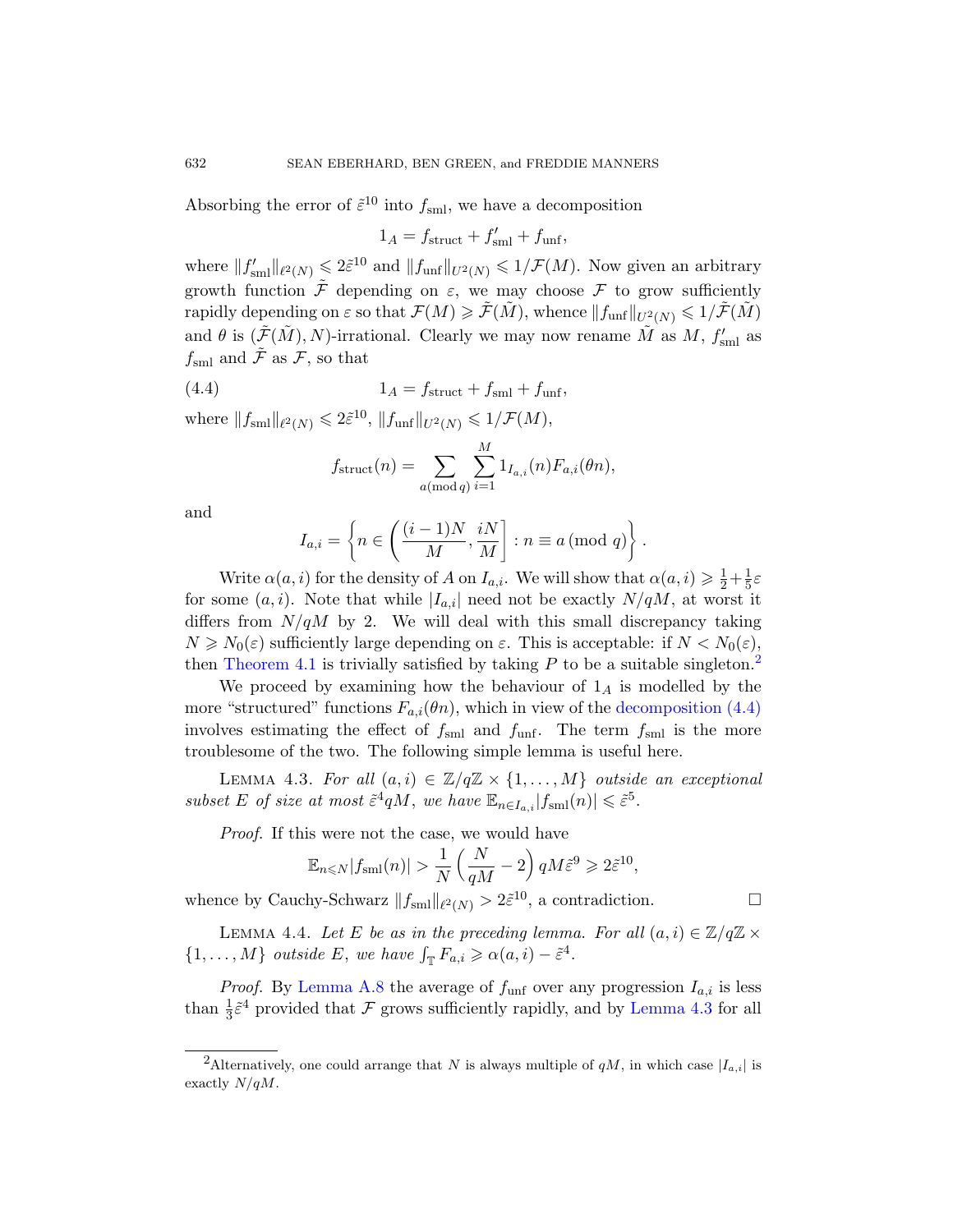<span id="page-12-1"></span> $(a, i) \notin E$ , the average of  $f_{\text{sml}}$  on  $I_{a,i}$  is also at most  $\frac{1}{3}\tilde{\varepsilon}^4$ . Thus if  $(a, i) \notin E$ , we have

$$
\alpha(a,i) = \mathbb{E}_{n \in I_{a,i}} 1_A(n) \leq \mathbb{E}_{n \in I_{a,i}} F_{a,i}(\theta n) + \frac{2}{3} \tilde{\varepsilon}^4 \leq \int_{\mathbb{T}} F_{a,i} + \tilde{\varepsilon}^4.
$$

Assuming that  $\mathcal F$  grows sufficiently rapidly, the last step follows from the  $(\mathcal{F}(M), N)$ -irrationality of  $\theta$  and Lemma A.3.

We need a slightly technical lemma concerning level sets of Lipschitz functions.

LEMMA 4.5. Let  $\eta > 0$ . If F grows sufficiently quickly depending on  $\eta$ , then the following is true. If  $F : \mathbb{T} \to [0,1]$  is M-Lipschitz,  $\theta$  is  $(\mathcal{F}(M), N)$ irrational and  $I \subset \{1, \ldots, N\}$  is any progression of length at least  $N/M^2$ , then the proportion of  $n \in I$  such that  $F(n\theta) > \eta$  is at least  $\mu({x \in \mathbb{T} : F(x) > 2\eta})-\eta$ .

*Proof.* We want to compute  $\mathbb{E}_{n\in I}\chi \circ F(n\theta)$ , where  $\chi$  is the cutoff  $1_{x\geqslant \eta}$ . Replace  $\chi$  by a function  $\tilde{\chi}$  with  $\|\tilde{\chi}\|_{\text{Lip}} \ll 1/\eta$  such that  $\tilde{\chi}(x) = 0$  for  $x < \eta$ and  $\tilde{\chi}(x) = 1$  for  $x \geq 2\eta$ . Then  $\mathbb{E}_{n \in I} \chi \circ F(n\theta) \geq \mathbb{E}_{n \in I} \tilde{\chi} \circ F(n\theta)$ . However the function  $\tilde{\chi} \circ F$  is Lipschitz with  $\|\tilde{\chi} \circ F\|_{\text{Lip}} \ll M/\eta$  and so, if F grows sufficiently [rap](#page-30-5)idly, since  $\theta$  is so irrational, Lemma A.3 implies that  $\mathbb{E}_{n\in I}\tilde{\chi} \circ F(n\theta) \geq$  $\int_{\mathbb{T}} \tilde{\chi} \circ F - \eta$ . O[n the o](#page-30-6)ther hand, the integral here is at least the measure of  $\{x: F(x) \geqslant 2\eta\}.$ 

<span id="page-12-0"></span>The following lemma has more meat to it and is a crucial ingredient of our argument. It encodes the fact that if  $B_1, B_2$  are open subsets of a torus, then the measure  $\mu(B_1 + B_2)$  is at least  $\min(\mu(B_1) + \mu(B_2), 1)$ , a 1953 result due to Macbeath [Mac53]. More accurately, we require a "robust" version of this result which was obtained in [GR05, Prop. 6.1], and recently given the following elegant formulation by Tao [Taob]: if  $S_1, S_2 \subset \mathbb{T}$  are open and  $0 \leq t \leq \min(\mu(S_1), \mu(S_2))$ , then

(4.5) 
$$
\int_{\mathbb{T}} \min(1_{S_1} * 1_{S_2}, t) d\mu \geq t \min(\mu(S_1) + \mu(S_2) - t, 1).
$$

LEMMA 4.6. Let  $0 < \eta < 1$ , and suppose that  $F_1, F_2 : \mathbb{T} \to [0,1]$  are M-Lipschitz functions such that  $\int F_1, \int F_2 \geqslant 2\eta^{1/6}$ . Then the measure of the set of x for which  $F_1 * F_2(x) \geqslant \eta$  is at least min  $(\int F_1 + \int F_2, 1) - 4\eta^{1/6}$ .

*Proof.* Let  $S_i = \{x : F_i(x) > \eta^{1/3}\}\$ for  $i = 1, 2$ . Clearly  $\mu(S_i) \geq \int F_i - \eta^{1/3}$ so, in particular,  $\mu(S_1), \mu(S_2) \geq \eta^{1/6}$ . By (4.5) we therefore have

$$
\int_{\mathbb{T}} \frac{\min(1_{S_1} * 1_{S_2}(x), \eta^{1/6})}{\eta^{1/6}} dx \ge \min(\mu(S_1) + \mu(S_2) - \eta^{1/6}, 1).
$$

Writing X for the set of  $x \in \mathbb{T}$  such that  $1_{S_1} * 1_{S_2}(x) \geq \eta^{1/3}$ , the left-hand side here is bounded by  $\mu(X) + \eta^{1/6}$ , so  $\mu(X) \ge \min(\int F_1 + \int F_2, 1) - 4\eta^{1/6}$ . On the other hand, for  $x \in X$ , we certainly have  $F_1 * F_2(x) \geq \eta^{2/3} 1_{S_1} * 1_{S_2}(x) \geq \eta$ .  $\Box$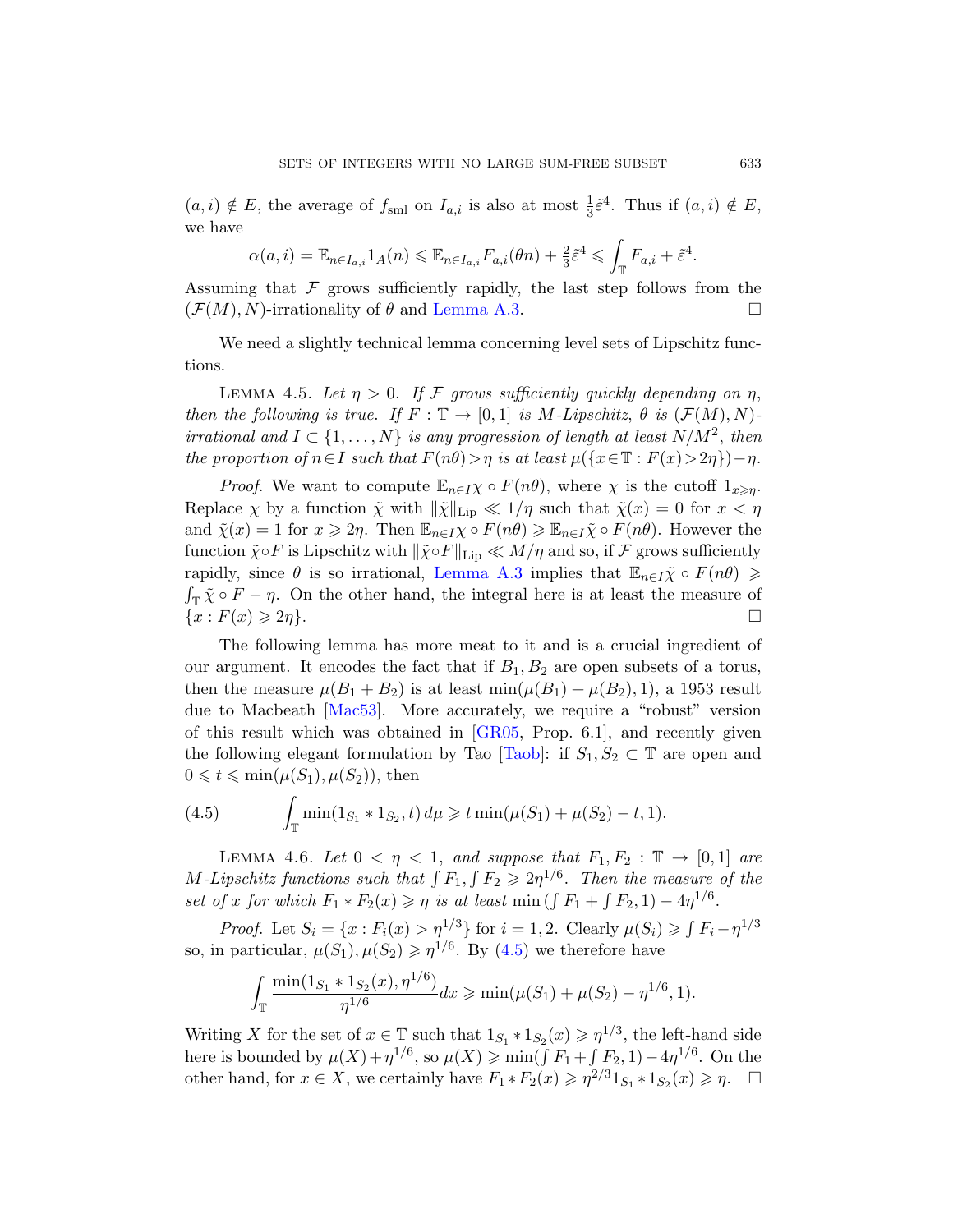634 SEAN EBERHARD, BEN GREEN, and FREDDIE MANNERS

LEMMA 4.7. If 
$$
(a, i), (a', i') \notin E
$$
 and  $\alpha(a, i), \alpha(a', i') \geq 2\tilde{\varepsilon}^2$ , then

$$
|D_{\tilde{\varepsilon}^{20}/10M^2}(A) \cap I_{a-a',i-i'}| \geq \frac{N}{qM} \min(\alpha(a,i) + \alpha(a',i'),1) - \frac{10\tilde{\varepsilon}^2 N}{qM},
$$

and the same bound holds for  $|D_{\tilde{\varepsilon}^{20}/10M^2}(A) \cap I_{a-a',i-i'+1}|$ .

If f is a function on an abelian group, we write  $f^{\circ}$  for the function  $f^{\circ}(x) =$  $f(-x)$ .

*Proof.* Dealing with  $I_{a-a',i-i'}$  and  $I_{a-a',i-i'+1}$  are similar, so we focus on the former. By Lemma 4.4 then, it suffices to prove

$$
|D_{\tilde{\varepsilon}^{20}/10M^2}(A) \cap I_{a-a',i-i'}| \geq \frac{N}{qM} \min\left(\int F_{a,i} + \int F_{a',i'}, 1\right) - \frac{8\tilde{\varepsilon}^2 N}{qM}
$$

for  $(a, i)$  and  $(a', i')$  outside E and such that  $\int F_{a,i}, \int F_{a',i'} \geq \tilde{\varepsilon}^2$ .

For all except maybe  $2\tilde{\varepsilon}^2 N/qM$  values of  $d \in I_{a-a',i-i'}$  (those near the left ends),

(4.6) 
$$
|I_{a,i} \cap (d + I_{a',i'})| \geqslant \frac{\tilde{\varepsilon}^2 N}{qM},
$$

and for any such d we have, if  $\mathcal F$  is sufficiently rapidly growing,

$$
(4.7) \ f_{\text{struct}}|_{I_{a,i}} * f_{\text{struct}}^{\circ}|_{I_{a',i'}}(d) = \sum_{n \in I_{a,i} \cap (d + I_{a',i'})} F_{a,i}(\theta n) F_{a',i'}(\theta(d+n))
$$

$$
\geq |I_{a,i} \cap (d + I_{a',i'})| \left( F_{a,i} * F_{a',i'}^{\circ}(\theta d) - \frac{1}{4} \tilde{\varepsilon}^{12} \right).
$$

Here we used the  $(\mathcal{F}(M), N)$ -irrationality of  $\theta$ , Lemma A.3 and the fact that the product of two  $M$ -Lipschitz functions, each of which is bounded pointwise by 1, is 2M-Lipschitz. By Lemma A.11,  $F_{a,i} * F_{a',i'}^{\circ}$  is also M-Lipschitz, so again by the  $(\mathcal{F}(M), N)$ -irrationality of  $\theta$  and by Lemma 4.5, the proportion of  $d \in I_{a-a',i-i'}$  such that  $F_{a,i} * F_{a',i'}^{\circ}(\theta d) \geq \frac{1}{2}$  $\frac{1}{2}\tilde{\varepsilon}^{12}$  is at least  $\mu(Y) - \tilde{\varepsilon}^{12}$ , where

$$
Y = \{ y : F_{a,i} * F_{a',i'}^{\circ}(y) \geqslant \tilde{\varepsilon}^{12} \}.
$$

But by Lemma 4.6 with  $\eta = \tilde{\varepsilon}^{12}$ ,  $\mu(Y) \geqslant \min\left(\int F_{a,i} + \int F_{a',i'}, 1\right) - 4\tilde{\varepsilon}^2$ . Putting [th](#page-11-2)is all together,

$$
f_{\text{struct}}|_{I_{a,i}} * f_{\text{struct}}^{\circ}|_{I_{a',i'}}(d) \geqslant \frac{\tilde{\varepsilon}^{14}N}{4qM}
$$

for a set of  $d \in I_{a-a',i-i'}$  of size at least

$$
\frac{N}{qM}\min\left(\int F_{a,i} + \int F_{a',i'}, 1\right) - \frac{7\tilde{\varepsilon}^2 N}{qM}.
$$

Now by Lemma 4.3 and Young's inequality (Lemma A.12) we can absorb the contribution of  $f_{\text{sml}}$  and conclude that

$$
(f_{\text{struct}} + f_{\text{sml}})|_{I_{a,i}} * (f_{\text{struct}} + f_{\text{sml}})_{I_{a',i'}}^{\circ}(d) \geqslant \frac{\tilde{\varepsilon}^{14}N}{5qM}
$$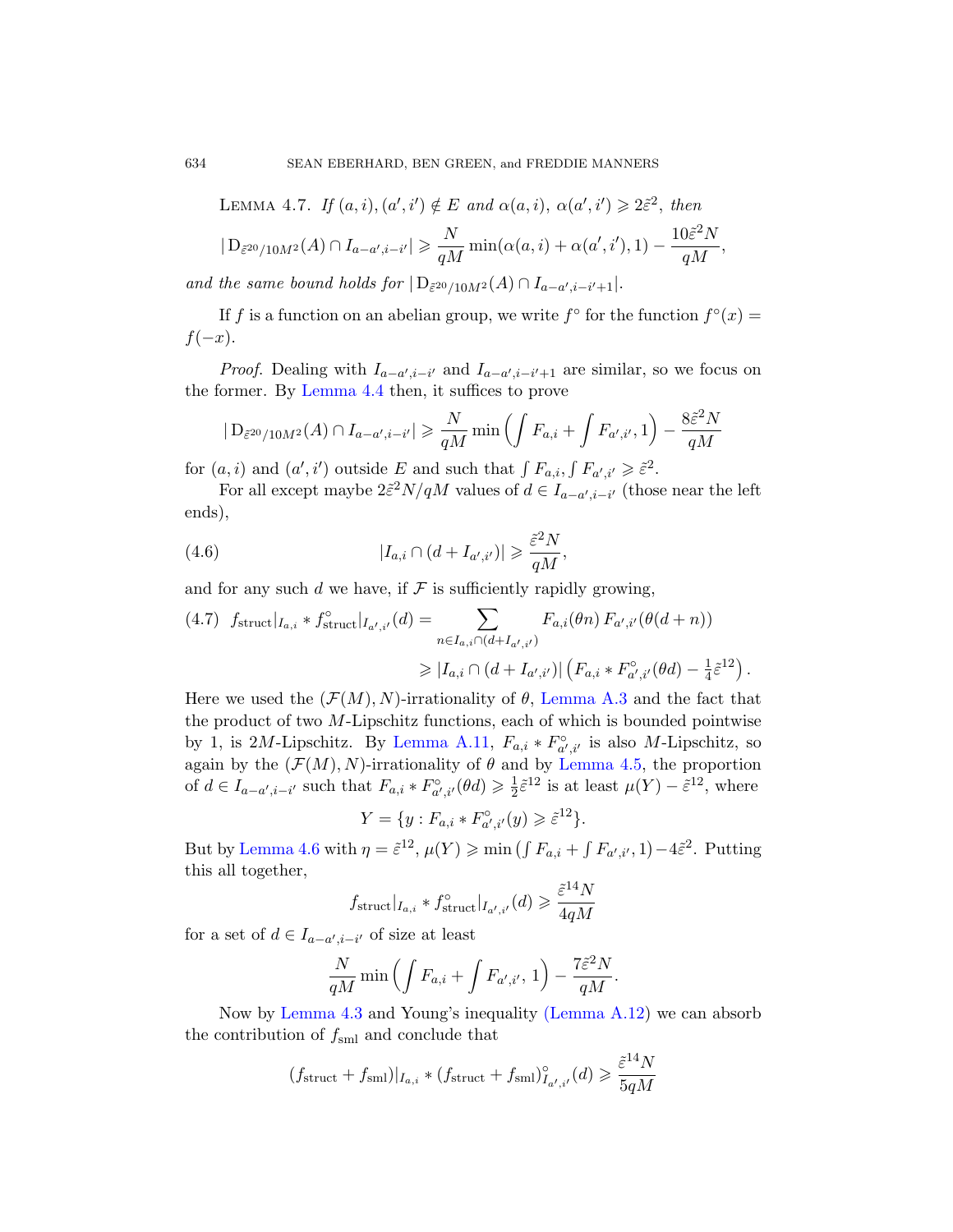for these same values of d. Finally we add in the contribution of  $f_{\text{unf}}$ . Recalling from (4.4) that  $1_A = f_{struct} + f_{sml} + f_{unf}$ , Lemma A.13 implies that

$$
1_A|_{I_{a,i}} * 1_{-A}|_{I_{a',i'}}(d) \ge \frac{\tilde{\varepsilon}^{14}N}{8qM}
$$

for all d in a subset  $I_{a-a',i-i'}$  of size at least

$$
\frac{N}{qM}\min\left(\int F_{a,i} + \int F_{a',i'}, 1\right) - \frac{8\tilde{\varepsilon}^2 N}{qM}.
$$

<span id="page-14-0"></span>All these d lie in  $D_{\tilde{\varepsilon}^{14}/8qM}(A)$ , which is of course contained in  $D_{\tilde{\varepsilon}^{20}/10M^2}(A)$ .  $\square$ 

To use the bound supplied by the preceding lemma we apply the Brunn-Minkowski theorem, which states that if  $X, Y \subset \mathbb{R}^d$  are open, then  $\mu(X+Y)^{1/d}$  $\geq \mu(X)^{1/d} + \mu(Y)^{1/d}$ . We require the case  $d = 2$ . For a wider discussion and proof, see [Gar02].

LEMMA 4.8. Given a function  $\alpha : \mathbb{Z}/q\mathbb{Z} \times \{1, \ldots, M\} \to [0, 1]$  and  $(x, y) \in$  $\mathbb{Z}/q\mathbb{Z} \times \{-M,\ldots,M\},$  define  $\tilde{\alpha}(x,y) = \max(\alpha(a,i) + \alpha(a',i'))$ , where the maximum is taken over all  $(a, i), (a', i') \in \mathbb{Z}/q\mathbb{Z} \times \{1, ..., M\}$  such that  $\alpha(a, i)$ ,  $\alpha(a',i') > 0$ ,  $a - a' = x$  and either  $i - i' = y$  or  $i - i' + 1 = y$ . Then

$$
\sum_{x,y} \tilde{\alpha}(x,y) \geqslant 4 \sum_{a,i} \alpha(a,i).
$$

*Proof.* Consider the open sets  $X, X' \subset \mathbb{Z}/q\mathbb{Z} \times \mathbb{R}^2$  defined by

$$
X = \bigcup_{(a,i)\in \mathbb{Z}/q\mathbb{Z}\times\{1,\dots,M\}} \{a\} \times (i-1,i) \times (0,\alpha(a,i)),
$$
  

$$
X' = \bigcup_{(a',i')\in \mathbb{Z}/q\mathbb{Z}\times\{1,\dots,M\}} \{a'\} \times (i'-1,i') \times (-\alpha(a',i'),0).
$$

Note that

$$
X - X' = \bigcup_{(a,i),(a',i')} \{a - a'\} \times (i - i' - 1, i - i' + 1) \times (0, \alpha(a,i) + \alpha(a',i'))
$$
  
= 
$$
\bigcup_{(x,y) \in \mathbb{Z}/q\mathbb{Z} \times \{1,\dots,M\}} \{x\} \times (y - 1, y) \times (0, \tilde{\alpha}(x, y)),
$$

where in the last equality we have ignored a set of measure zero. Thus, if  $\nu$  is the product of counting measure on  $\mathbb{Z}/q\mathbb{Z}$  and Lebesgue measure  $\lambda$  on  $\mathbb{R}^2$ , we have  $\nu(X) = \nu(X') = \sum_{a,i} \alpha(a,i)$  and  $\nu(X - X') = \sum_{x,y} \tilde{\alpha}(x,y)$ . It therefore suffices to show that

$$
\nu(X - X') \geq 4\nu(X).
$$

The case  $q = 1$  of this is immediate from the Brunn-Minkowski inequality. A simple argument allows us to extend this to general  $q$ . Indeed, let  $X_a, X'_a$  be the fibres of X, X' respectively above  $a \in \mathbb{Z}/q\mathbb{Z}$ . Then  $X_a, X'_a$  are open subsets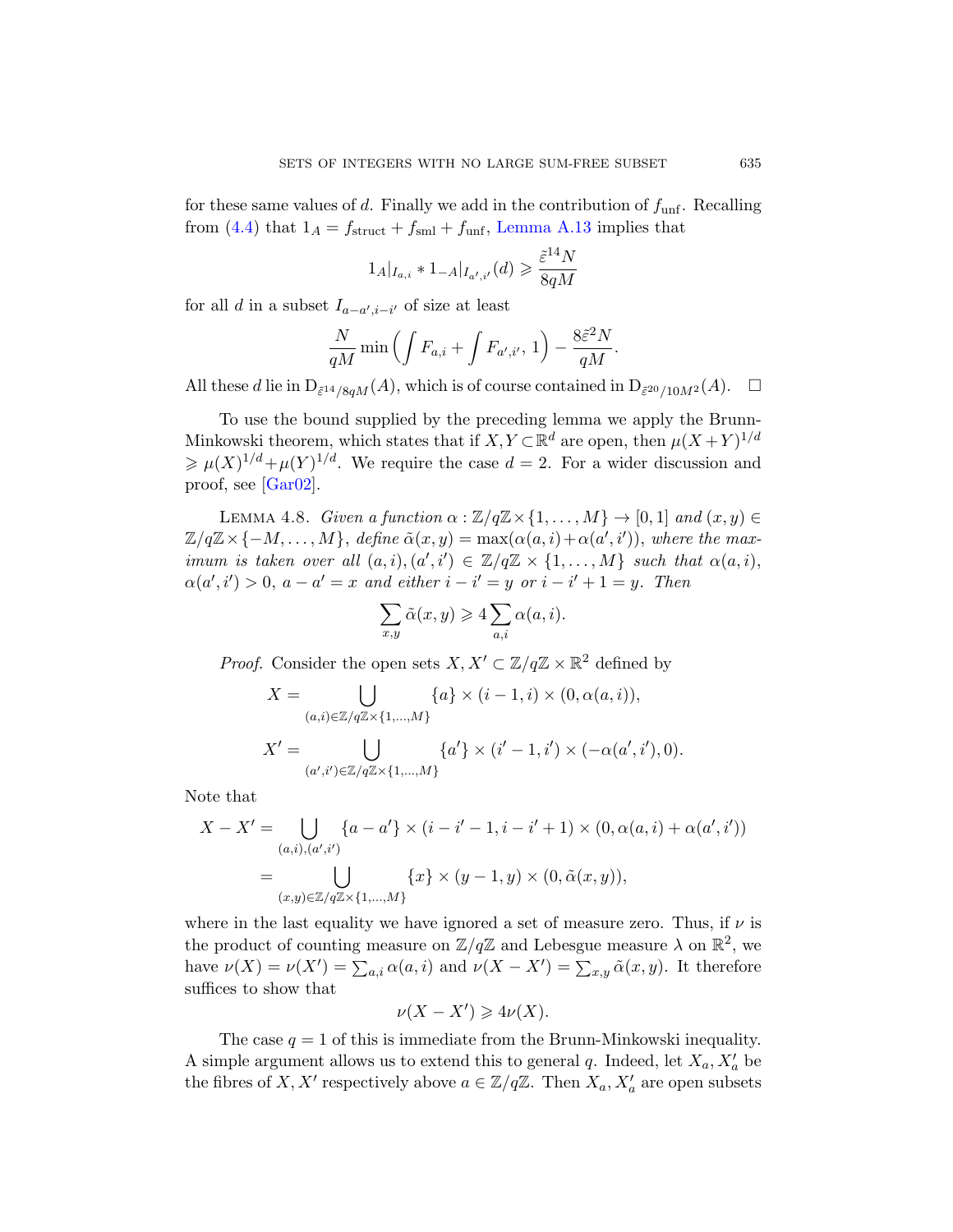of  $\mathbb{R}^2$ . Pick a such that  $\lambda(X_a) = \lambda(X'_a) = \sum_i \alpha(a, i)$  is largest. If  $X_a \neq \emptyset$ , then the Brunn-Minkowski inequality implies that

$$
\lambda(X_a - X'_{a_*}) \geqslant \left(\lambda(X_a)^{1/2} + \lambda(X_{a_*})^{1/2}\right)^2 \geqslant 4\lambda(X_a).
$$

<span id="page-15-0"></span>However, the sets  $X_a - X'_{a_*}$  are disjoint as a ranges over  $\mathbb{Z}/q\mathbb{Z}$ , since each lies in a different fibre over  $\mathbb{Z}/q\mathbb{Z}$ . Therefore

$$
\nu(X - X') \geqslant \sum_{a: X_a \neq \emptyset} \lambda(X_a - X'_{a_*}) \geqslant \sum_{a: X_a \neq \emptyset} 4\lambda(X_a) = 4\lambda(X).
$$

In fact we need the following more robust variant of the above, easily deduced from it.

LEMMA 4.9. Let  $\eta > 0$ . Given a function  $\alpha : \mathbb{Z}/q\mathbb{Z} \times \{1, ..., M\} \to [0, 1]$ and  $(x, y) \in \mathbb{Z}/q\mathbb{Z} \times \{-M, \ldots, M\}$ , define  $\tilde{\alpha}(x, y) = \max(\alpha(a, i) + \alpha(a', i')),$ where the maximum is taken over all  $(a, i), (a', i') \in \mathbb{Z}/q\mathbb{Z} \times \{1, ..., M\}$  such that  $\alpha(a,i)$ ,  $\alpha(a',i') > \eta$ ,  $a - a' = x$  and either  $i - i' = y$  or  $i - i' + 1 = y$ . [Then](#page-14-0)

$$
\sum_{x,y}\tilde{\alpha}(x,y) \geqslant 4\sum_{a,i}\alpha(a,i) - 4\eta qM.
$$

[Proo](#page-14-0)f. Let

$$
\alpha^{\dagger}(a,i) = \begin{cases} \alpha(a,i) & \text{if } \alpha(a,i) > \eta, \\ 0 & \text{otherwise.} \end{cases}
$$

Then if we define, as in Lemma 4.8,  $\tilde{\alpha}^{\dagger}(x, y) = \max(\alpha^{\dagger}(a, i) + \alpha^{\dagger}(a', i'))$ , where the maximum is taken over all  $(a, i), (a', i')$  such that  $\alpha^{\dagger}(a, i), \alpha^{\dagger}(a', i') > 0$ ,  $a - a' = x$  and either  $i - i' = y$  or  $i - i' + 1 = y$ , then  $\tilde{\alpha}^{\dagger} = \tilde{\alpha}$  as defined above. It follows then from Lemma 4.8 that

$$
\sum_{x,y} \tilde{\alpha}(x,y) = \sum_{x,y} \tilde{\alpha}^{\dagger}(x,y) \geq 4 \sum_{a,i} \alpha^{\dagger}(a,i) \geq 4 \sum_{a,i} \alpha(a,i) - 4\eta qM. \qquad \Box
$$

Now we are ready to put everything together and complete the proof of Theorem 4.1. Let  $\delta = \tilde{\varepsilon}^{20}/10M^2$ . Then certainly  $\delta \gg_{\varepsilon} 1$ . Recall that  $\alpha(a, i)$ is the density of A on  $I_{a,i}$ . Define

$$
\alpha'(a,i) = \begin{cases} \alpha(a,i) & \text{if } (a,i) \notin E, \\ 0 & \text{if } (a,i) \in E. \end{cases}
$$

Then Lemma 4.7 may be rephrased as follows: if  $\alpha'(a, i), \alpha'(a', i') \geq 2\tilde{\epsilon}^2$ , then

$$
|D_{\delta}(A) \cap I_{a-a',i-i'}| \geq \frac{N}{qM} \min(\alpha'(a,i) + \alpha'(a',i'), 1) - \frac{10\tilde{\varepsilon}^2 N}{qM},
$$

with the same bound for  $|D_{\delta}(A) \cap I_{a-a',i-i'+1}|$ . It follows that

$$
|D_{\delta}(A)| \geq \frac{N}{qM} \sum_{x,y} \min(\tilde{\alpha}'(x,y), 1) - 10\tilde{\varepsilon}^2 N,
$$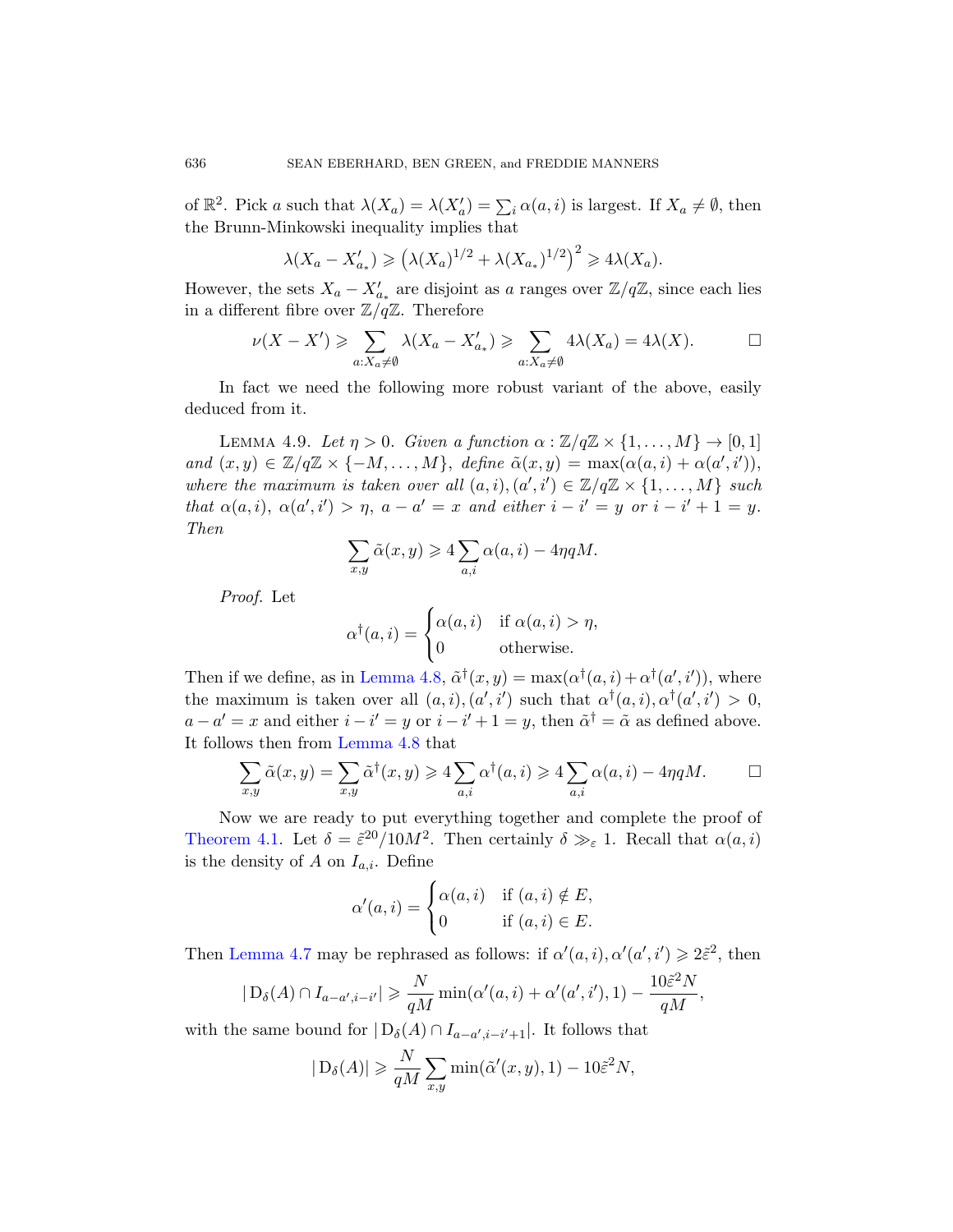where  $\tilde{\alpha}'$  is as defined from  $\alpha'$  as in Lemma 4.9 with  $\eta = 2\tilde{\varepsilon}^2$ . Recalling that  $\tilde{\varepsilon} = \min(\varepsilon, \frac{1}{1000}),$  this implies

$$
|D_{\delta}(A)| \geq \frac{N}{qM} \sum_{x,y} \min(\tilde{\alpha}'(x,y), 1 + \frac{2}{5}\varepsilon) - \frac{9}{10}\varepsilon N.
$$

<span id="page-16-1"></span>[Su](#page-8-2)pposing that  $\tilde{\alpha}'(x, y) < 1 + \frac{2}{5}\varepsilon$  for all  $(x, y)$ , Lemma 4.9 implies

$$
|D_{\delta}(A)| > \frac{4N}{qM} \sum_{a,i} \alpha'(a,i) - \frac{99}{100} \varepsilon N > \frac{4N}{qM} \sum_{a,i} \alpha(a,i) - \frac{999}{1000} \varepsilon N > 4|A| - \varepsilon N.
$$

Thus if  $|D_{\delta}(A)| \leq 4|A| - \varepsilon N$ , there must be some  $(x, y)$  such that  $\tilde{\alpha}'(x, y) \geq$  $1 + \frac{2}{5}\varepsilon$ , whence for some  $(a, i)$  we must have  $\alpha(a, i) \geq \frac{1}{2} + \frac{1}{5}$  $\frac{1}{5}\varepsilon$ . This completes the proof of [Theo](#page-8-0)rem 4.1.

## 5. Construction of the weight function

<span id="page-16-0"></span>In this section we prove Proposition 3.1 by constructing an appropriate weight function  $w$ . The reader may wish to take this opportunity to recall the statement of that result. A key ingredient in the proof is the following corollary of the results of the Section 4. It states that an "almost sum-free" open subset of  $\mathbb{Z}/q\mathbb{Z} \times [0, 1]$  with density larger than  $\frac{1}{3}$  must "avoid the origin." Recall that  $\mu$  is the natural probability measure on  $\mathbb{Z}/q\mathbb{Z} \times [0,1]$ , namely the product of the uniform measure on  $\mathbb{Z}/q\mathbb{Z}$  and the Lebesgue measure.

COROLLARY 5.1. Let  $\varepsilon, \eta > 0$  and  $q \in \mathbb{N}$ . Suppose that  $A \subset \mathbb{Z}/q\mathbb{Z} \times [0,1]$ is an open set with  $\mu(A) \geq \frac{1}{3} + \varepsilon$  and  $T(A) \leq \eta$ . Then  $\mu(A \cap (H \times I)) \ll_{\varepsilon} \eta$ for some subgroup  $H \leq \mathbb{Z}/q\mathbb{Z}$  of index  $\ll_{\varepsilon} 1$  and some interval I around 0 of length  $\gg_{\varepsilon} 1$ .

*Proof.* We may assume that  $\eta \leq \eta_0(\varepsilon)$  for some  $\eta_0(\varepsilon)$  to be specified later. If not, the corollary is trivial by taking  $H = \mathbb{Z}/q\mathbb{Z}$  and  $I = [0,1]$ . Let  $\delta \gg_{\varepsilon} 1$ be as in Corollary 4.2. Recall that  $D_{\delta}(A) = \{x : 1_A * 1_{-A}(x) \geq \delta\}$ , and first suppose that  $\mu(D_{\delta}(A)) > 4\mu(A) - \varepsilon$ . Write  $D_{\delta}(A)_{+} = D_{\delta}(A) \cap (\mathbb{Z}/q\mathbb{Z} \times [0,1]).$ Since  $D_{\delta}(A)$  is symmetric about 0, we have  $\mu(D_{\delta}(A)_{+}) > 2\mu(A) - \frac{1}{2}$  $\frac{1}{2}\varepsilon$ . It follows that  $\mu(A) + \mu(D_{\delta}(A)) > 3\mu(A) - \frac{1}{2}$  $\frac{1}{2}\varepsilon > 1+2\varepsilon$ , and so by the pigeonhole principle,  $\mu(A \cap D_{\delta}(A)_+) > 2\varepsilon$ . This implies that  $T(A) \geq 2\varepsilon \delta \gg_{\varepsilon} 1$ . If  $\eta_0(\varepsilon)$  is small enough, then this is more than  $\eta$ , and the corollary is established in this case.

The other possibility is that  $\mu(D_{\delta}(A)) \leq 4\mu(A) - \varepsilon$ . In this case, by Theorem 4.2 there is a subgroup  $H \leq \mathbb{Z}/q\mathbb{Z}$  of index  $m \ll_{\varepsilon} 1$  and an interval  $I \subset [0,1]$  of length  $\ell \gg_{\varepsilon} 1$  such that  $A$  has density at least  $\frac{1}{2} + \frac{1}{7}$  $\frac{1}{7}\varepsilon$  on  $(x+H) \times I$ for some  $x \in \mathbb{Z}/q\mathbb{Z}$ . Let  $\varepsilon' = \frac{1}{7}$  $\frac{1}{7}\varepsilon\ell$ , and suppose that  $(h, t) \in H \times [0, \varepsilon']$ . Then both  $A \cap ((x+H) \times I)$  and  $(A \cap ((x+H) \times I)) + (h,t)$  lie in  $(x+H) \times I'$ , where  $I' = I + [0, \varepsilon']$ . Noting that  $\mu(H \times I) = \ell/m$  and  $\mu(H \times I') = (\ell + \varepsilon')/m$ , we have

$$
\mu(A\cap (A+(h,t)))\geqslant 2\,\left(\tfrac{1}{2}+\tfrac{1}{7}\varepsilon\right)\mu(H\times I)-\mu(H\times I')\geqslant \frac{\varepsilon'}{m}.
$$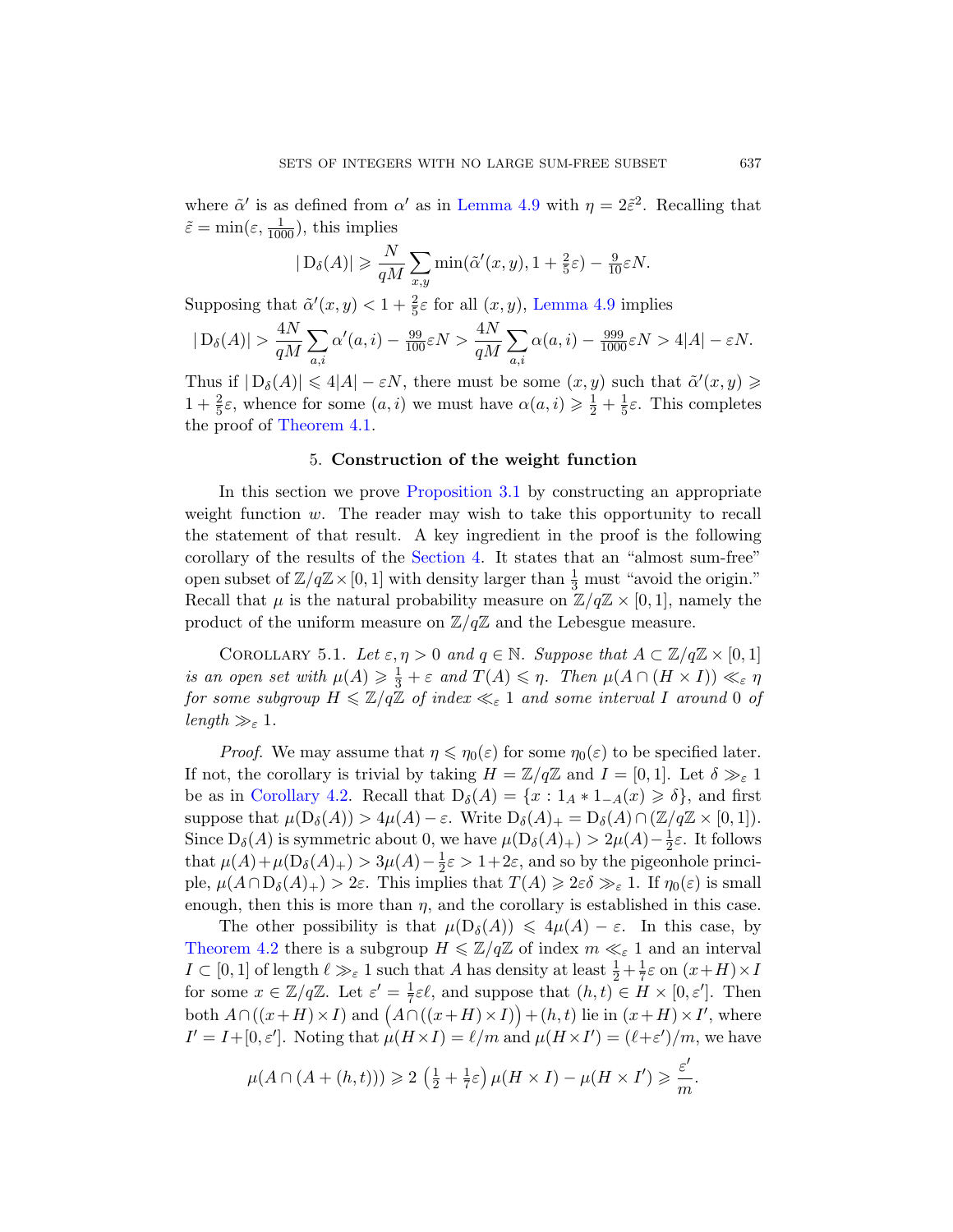<span id="page-17-0"></span>It [follows that](#page-4-0)  $T(A) \geq \mu(A \cap (H \times [0, \varepsilon])) \frac{\varepsilon'}{m}$  $\frac{\varepsilon'}{m}$ . Since  $T(A) \leq \eta$ , this implies that  $\mu(A \cap (H \times [0, \varepsilon])) \leqslant \eta m/\varepsilon' \ll_{\varepsilon} \eta$ , and we have proved the corollary in this case too.  $\Box$ 

Using the above corollary, we can construct a weight function on  $\mathbb{Z}/Q\mathbb{Z} \times$ [0, 1] for some  $Q \ll_{\varepsilon} 1$ , packing most of its weight near 0 in a certain sense, and prove that it satisfies Proposition 3.1. Our iterative strategy<sup>3</sup> is embodied in the following lemma.

LEMMA 5.2. Let  $\varepsilon > 0$ , and suppose that  $\alpha \geqslant \frac{1}{3} + \frac{1}{8}$  $\frac{1}{8}\varepsilon$ . Suppose we are given a Lipschitz weight function  $w : \mathbb{Z}/Q\mathbb{Z} \times [0,1] \to (0,\infty)$  and  $\eta > 0$  such that if  $Q \mid q$  and  $A \subset \mathbb{Z}/q\mathbb{Z} \times [0,1]$  is an open set such that  $T(A) \leq \eta$ , then

$$
\int_A w \, d\mu \leqslant \alpha.
$$

Then for some Q', there is a Lipschitz weight function  $w' : \mathbb{Z}/Q'\mathbb{Z} \times [0,1] \rightarrow$  $(0, \infty)$  and  $\eta' > 0$  such that if  $Q' | q'$  and  $A \subset \mathbb{Z}/q'\mathbb{Z} \times [0, 1]$  is an open set [such that](#page-16-0)  $T(A) \leqslant \eta'$ , then

$$
\int_A w' \, d\mu \leqslant \alpha',
$$

where  $\alpha' = \frac{3}{4}$  $\frac{3}{4}\alpha + \frac{1}{4}$  $rac{1}{4}$  $rac{1}{3}$  +  $rac{1}{8}$  $rac{1}{8}\varepsilon$ .

The constants  $\frac{1}{4}$  and  $\frac{3}{4}$  here are not important; they can be replaced by any  $\delta$  and  $1 - \delta$  such that  $0 < \delta < \frac{1}{3}$ .

*Proof.* Apply Corollary 5.1 with  $\frac{1}{8}\varepsilon$  replacing  $\varepsilon$ . Thus if  $A \subset \mathbb{Z}/q\mathbb{Z} \times [0,1]$ is open,  $\mu(A) \geq \frac{1}{3} + \frac{1}{8}$  $\frac{1}{8}\varepsilon$  and  $T(A) \leqslant \eta'$ , then  $\mu(A \cap (H \times [0, \varepsilon']) \ll_{\varepsilon} \eta'$ , where  $H \leq \mathbb{Z}/q\mathbb{Z}$  is a subgroup of index at most  $C_{\varepsilon}$  and  $\varepsilon' \gg_{\varepsilon} 1$ . Let  $M = C_{\varepsilon}!$ . Then the index  $[\mathbb{Z}/q\mathbb{Z}:H]$  necessarily divides M, so for every  $x \in \mathbb{Z}/q\mathbb{Z}$ , we have  $Mx \in H$ .

For  $t \in \left[\frac{1}{2}\right]$  $\frac{1}{2}$ , 1] and  $q \in \mathbb{N}$ , define  $\pi_t : \mathbb{Z}/q\mathbb{Z} \times [0,1] \to \mathbb{Z}/Mq\mathbb{Z} \times [0,1]$  by  $\pi_t(x, y) = (\tilde{M}x, t\varepsilon'y)$ . Then, by the above, if  $A \subset \mathbb{Z}/Mq\mathbb{Z} \times [0, 1]$  is open,  $\mu(A) \geq \frac{1}{3} + \frac{1}{8}$  $\frac{1}{8}\varepsilon$  and  $T(A) \leqslant \eta'$ , then  $\mu(A \cap \text{im }\pi_t) \ll_{\varepsilon} \eta'$ .

Let  $Q' = MQ$ , and define  $w'_t$  on  $\mathbb{Z}/Q'\mathbb{Z} \times [0,1]$  by

(5.1) 
$$
w'_t(x) = \frac{3}{4} \mathbb{1}_{\mathrm{im}\,\pi_t}(x) \frac{w(\pi_t^{-1}(x))}{\mu(\mathrm{im}\,\pi_t)} + \frac{1}{4}.
$$

<span id="page-17-1"></span>This definition can be made to look a little more natural as follows. Define measures  $\nu$  on  $\mathbb{Z}/Q\mathbb{Z} \times [0,1]$  and  $\nu'_t$  on  $\mathbb{Z}/Q'\mathbb{Z} \times [0,1]$  by  $\nu(A) = \int 1_A w \, d\mu$ and  $\nu'_t(A) = \int 1_A w'_t d\mu$ . Then the relationship between  $\nu$  and  $\nu'_t$  is  $\nu'_t =$ 3  $\frac{3}{4}(\pi_t)_*\nu + \frac{1}{4}$  $\frac{1}{4}\mu$ , where the push-forward measure is defined as usual by  $\pi_*\nu(A)$  =  $\nu(\pi^{-1}(A)).$ 

<sup>&</sup>lt;sup>3</sup>This strategy was suggested to us by the proof of the contraction mapping theorem.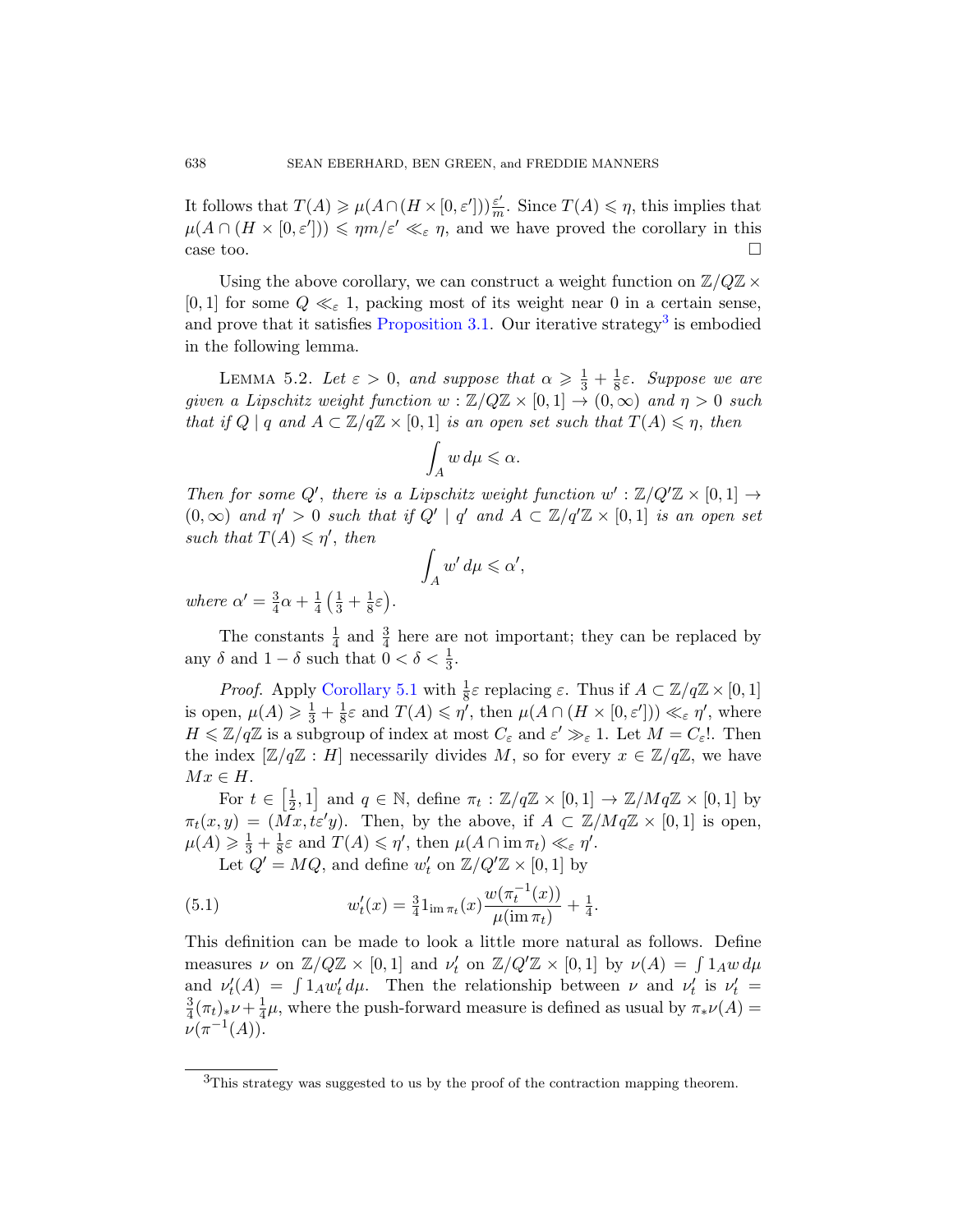Now suppose  $Q' | q'$ , say  $q' = Mq$  where  $Q | q$ , and  $A \subset \mathbb{Z}/q'\mathbb{Z} \times [0,1]$  is open and  $T(A) \leq \eta'$ . If  $\mu(A) \geq \frac{1}{3} + \frac{1}{8}$  $\frac{1}{8}\varepsilon$  then, as noted above,  $\mu(A \cap \text{im } \pi_t) \ll_{\varepsilon} \eta'$ . Therefore

$$
(\pi_t)_*\nu(A) = \nu(\pi_t^{-1}(A)) \leq \|w\|_{\infty} \mu(\pi_t^{-1}(A)) = \|w\|_{\infty} \frac{\mu(A \cap \operatorname{im} \pi_t)}{\mu(\operatorname{im} \pi_t)} \ll_{\varepsilon} \eta' \|w\|_{\infty},
$$

so  $\nu'_{t}(A) \leq 0_{\varepsilon}(\eta'||w||_{\infty}) + \frac{1}{4}$ , and this can be made to be less than  $\frac{1}{3}$  by taking  $\eta'$  sufficiently small depend[in](#page-18-0)g on  $\varepsilon$  and  $||w||_{\infty}$ .

Suppose instead  $\mu(A) \leq \frac{1}{3} + \frac{1}{8}$  $\frac{1}{8}\varepsilon$ . If  $\eta' \leq \mu(\text{im }\pi_{1/2})^3\eta$ , then we have  $T(\pi_t^{-1}(A)) \leq \eta$  for all  $t \in [\frac{1}{2}]$  $(\frac{1}{2}, 1]$ , so in this case we have

<span id="page-18-1"></span>
$$
\nu'_t(A) = \frac{3}{4}\nu(\pi_t^{-1}(A)) + \frac{1}{4}\mu(A) \leq \frac{3}{4}\alpha + \frac{1}{4}\left(\frac{1}{3} + \frac{1}{8}\varepsilon\right) = \alpha'.
$$

To complete the proof, we must show that  $w'$  can be chosen to be Lipschitz. In fact  $w'_t$  generally has a jump discontinuity<sup>4</sup> at every point of the form  $(Mk, t\varepsilon')$ , but we can remedy this by defining

(5.2) 
$$
w' = 2 \int_{\frac{1}{2}}^{1} w'_t dt.
$$

<span id="page-18-2"></span>[Then if](#page-17-0)  $Q' | q'$ ,  $A \subset \mathbb{Z}/q'\mathbb{Z} \times [0,1]$  is open and  $T(A) \leq \eta'$ , then

$$
\int_A w' d\mu = 2 \int_{\frac{1}{2}}^1 \nu'_t(A) dt \leq 2 \int_{\frac{1}{2}}^1 \alpha' dt = \alpha',
$$

while from  $(5.1)$  and  $(5.2)$  it is fairly clear that w' is Lipschitz.

By applying Lemma 5.2 iteratively we get a weak version of Proposi[tion 3.1](#page-17-0).

PROPOSITION 5.3. Let  $\varepsilon > 0$ . Then there is an integer Q and a Lipschitz weight function  $w : \mathbb{Z}/Q\mathbb{Z} \times [0,1] \to (0,\infty)$  with the following property. If  $Q \mid q$ , then for any open set  $A \subset \mathbb{Z}/q\mathbb{Z} \times [0,1]$  such that  $\int 1_A w d\mu \geq \frac{1}{3} + \varepsilon$ , we have  $T(A) \gg_{\varepsilon} 1$ .

<span id="page-18-0"></span>*Proof.* Apply Lemma 5.2 iteratively starting with  $Q = 1$ ,  $w \equiv 1$ ,  $\alpha = 1$ , and  $\eta = 1$ . After  $n = 100 \log(1/\varepsilon)$  ste[ps we ob](#page-3-0)tain an integer Q and a weight w on  $\mathbb{Z}/Q\mathbb{Z} \times [0,1]$  satisfying the hypotheses of that lemma with some  $\eta > 0$ and

$$
\alpha = \left(\frac{3}{4}\right)^n + \frac{1}{4}\left(1 + \frac{3}{4} + \left(\frac{3}{4}\right)^2 + \dots + \left(\frac{3}{4}\right)^{n-1}\right)\left(\frac{1}{3} + \frac{1}{8}\varepsilon\right) < \frac{1}{3} + \frac{1}{4}\varepsilon. \qquad \Box
$$

 ${}^{4}$ This would not, in actual fact, be a fatal hole in our argument; in Section 3 we could instead have dealt with the larger class of piecewise Lipschitz functions. This is a little complicated, however, and the Lipschitz hypothesis is convenient.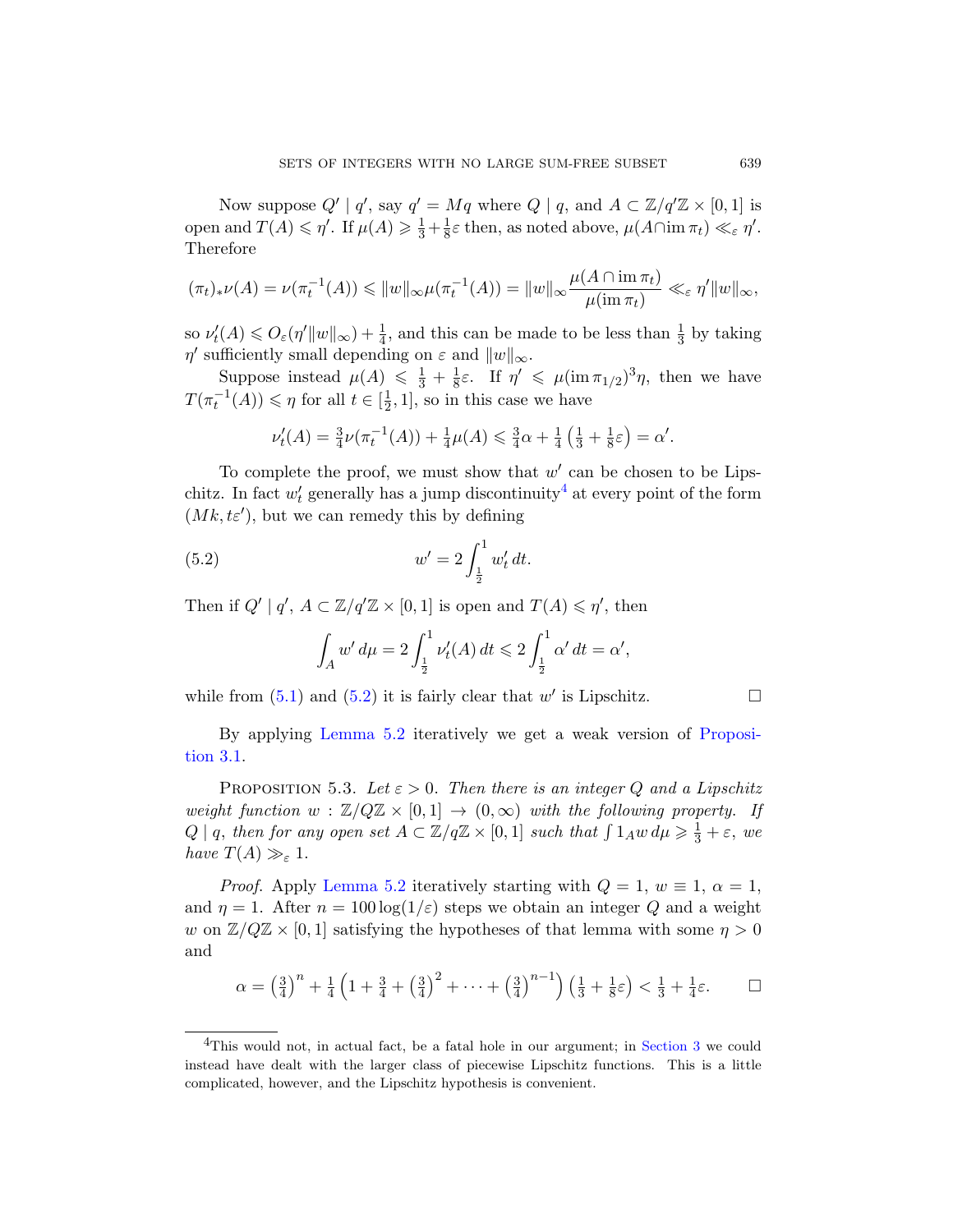[To obtain](#page-18-2) Proposition 3.1 from Propositio[n 5.3, w](#page-4-0)e must replace  $1_A$  by an arbitrary continuous function  $\Psi$ , and we must introduce the additional factor of  $\mathbb{T} = (\mathbb{R}/\mathbb{Z})^d$ . Both of these improvements turn out to be relatively straightforward.

*Proof of Proposition* 3.1. We will show that  $w$ , the weight function on  $\mathbb{Z}/Q\mathbb{Z} \times [0,1]$  constructed in Proposition 5.3, has property required by Proposition 3.1. We do this in stages, beginning with the following.

*Claim* I. Consider the "discrete torus"  $\mathbb{T}_{disc} = \mathbb{Z}/q_1\mathbb{Z} \times \cdots \times \mathbb{Z}/q_d\mathbb{Z}$ , where  $q_1, \ldots, q_d > q$  are distinct primes. Suppose  $A \subset \mathbb{Z}/q\mathbb{Z} \times [0,1] \times \mathbb{T}_{\text{disc}}$  is open and  $\int 1_A(w \times 1_{\mathbb{T}_{\text{disc}}})d\mu \geq \frac{1}{3} + \frac{1}{4}$  $\frac{1}{4}\varepsilon$ . Then  $T(A) \gg_{\varepsilon} 1$ . (Here,  $\mathbb{Z}/Q\mathbb{Z} \times [0,1] \times \mathbb{T}_{\text{disc}}$ is endowed with the uniform probability measure  $\mu$ .)

*Proof of Claim I.* Let  $q' = qq_1 \ldots q_d$ , and consider the  $\mu$ -preserving isomor[phism](#page-18-2)

$$
\mathbb{Z}/q'\mathbb{Z} \times [0,1] \xrightarrow{\psi} \mathbb{Z}/q\mathbb{Z} \times [0,1] \times \mathbb{T}_{\text{disc}}
$$

given by

 $\psi(x, y) = (x \pmod{q}, y, x \pmod{q_1}, \ldots, x \pmod{q_d}).$ 

If  $A \subset \mathbb{Z}/q\mathbb{Z} \times [0,1] \times \mathbb{T}_{\text{disc}}$  is open and  $\int 1_A(w \times 1_{\mathbb{T}_{\text{disc}}}) d\mu \geq \frac{1}{3} + \frac{1}{4}$  $rac{1}{4}\varepsilon$ , then  $\int 1_{\psi^{-1}(A)} w \, d\mu \geq \frac{1}{3} + \frac{1}{4}$  $\frac{1}{4}\varepsilon$ , so Proposition 5.3 implies  $T(A) = T(\psi^{-1}(A)) \gg_{\varepsilon} 1$ .

*Claim* II. The same claim holds if  $\mathbb{T}_{disc}$  is replaced by the genuine torus  $\mathbb{T} = (\mathbb{R}/\mathbb{Z})^d$  and  $\frac{1}{4}\varepsilon$  is replaced with  $\frac{1}{2}\varepsilon$ . That is, if  $A \subset \mathbb{Z}/Q\mathbb{Z} \times [0,1] \times \mathbb{T}$  is open and  $\int 1_A(w \times 1_{\mathbb{T}}) \geq \frac{1}{3} + \frac{1}{2}$  $\frac{1}{2}\varepsilon$ , then  $T(A) \gg_{\varepsilon} 1$ .

Proof of Claim II. This is a standard discretisation argument. We may find some  $\kappa > 0$  and a subset  $A' \subset A$  such that  $A'$  is a disjoint union of sets of the form  $\{x\} \times I \times J$ , where  $I \subset [0,1]$  is an open interval of length  $\kappa$  and  $J \subset \mathbb{T}$  is an [open cube of side](#page-4-0)-length  $\kappa$ , and  $\int 1_{A'}(w \times 1_{\mathbb{T}}) \geq \frac{1}{3} + \frac{1}{3}$  $\frac{1}{3}$ ε. Regard  $\mathbb{T}_{\text{disc}}$  as a subgroup of  $\mathbb{T}$  by mapping  $(x_1, \ldots, x_d) \in \mathbb{T}_{\text{disc}}$  to  $\left(\frac{x_1}{a_1}\right)$  $\frac{x_1}{q_1}, \ldots, \frac{x_d}{q_d}$  $\frac{x_d}{q_d}$ )  $\in \mathbb{T}$ . Set

$$
A'_{\rm disc} = A' \cap (\mathbb{Z}/Q\mathbb{Z} \times [0,1] \times \mathbb{T}_{\rm disc}).
$$

Then as  $q_1, \ldots, q_d \to \infty$ , both  $\int 1_{A'_{\text{disc}}} (w \times 1_{\mathbb{T}_{\text{disc}}}) d\mu \to \int 1_{A'} (w \times 1_{\mathbb{T}}) d\mu$  and  $T(A'_{\text{disc}}) \to T(A')$ , so by the previous claim  $T(A) \geq T(A') \geq \varepsilon 1$ .

Finally, we are ready to verify Proposition 3.1 itself, which differs from Claim II only in the presence of a general continuous function  $\Psi : \mathbb{Z}/q\mathbb{Z} \times [0,1] \times$  $\mathbb{T} \to [0,1]$  in place of the characteristic function  $1_A$ . Suppose that  $\Psi$  is given and  $\int \Psi \cdot (w \times 1_{\mathbb{T}}) d\mu > \frac{1}{3} + \varepsilon$ . Consider the open set  $A = \{x : \Psi(x) > \frac{1}{2}\}$  $\frac{1}{2}\varepsilon$   $\Big\}$   $\subset$  $\mathbb{Z}/q\mathbb{Z} \times [0,1] \times \mathbb{T}$ . Since

$$
\frac{1}{3} + \varepsilon \leqslant \int \Psi \cdot (w \times 1_{\mathbb{T}}) = \int_{A} \Psi \cdot (w \times 1_{\mathbb{T}}) + \int_{A^c} \Psi \cdot (w \times 1_{\mathbb{T}}) \leqslant \int 1_{A} (w \times 1_{\mathbb{T}}) + \frac{1}{2} \varepsilon,
$$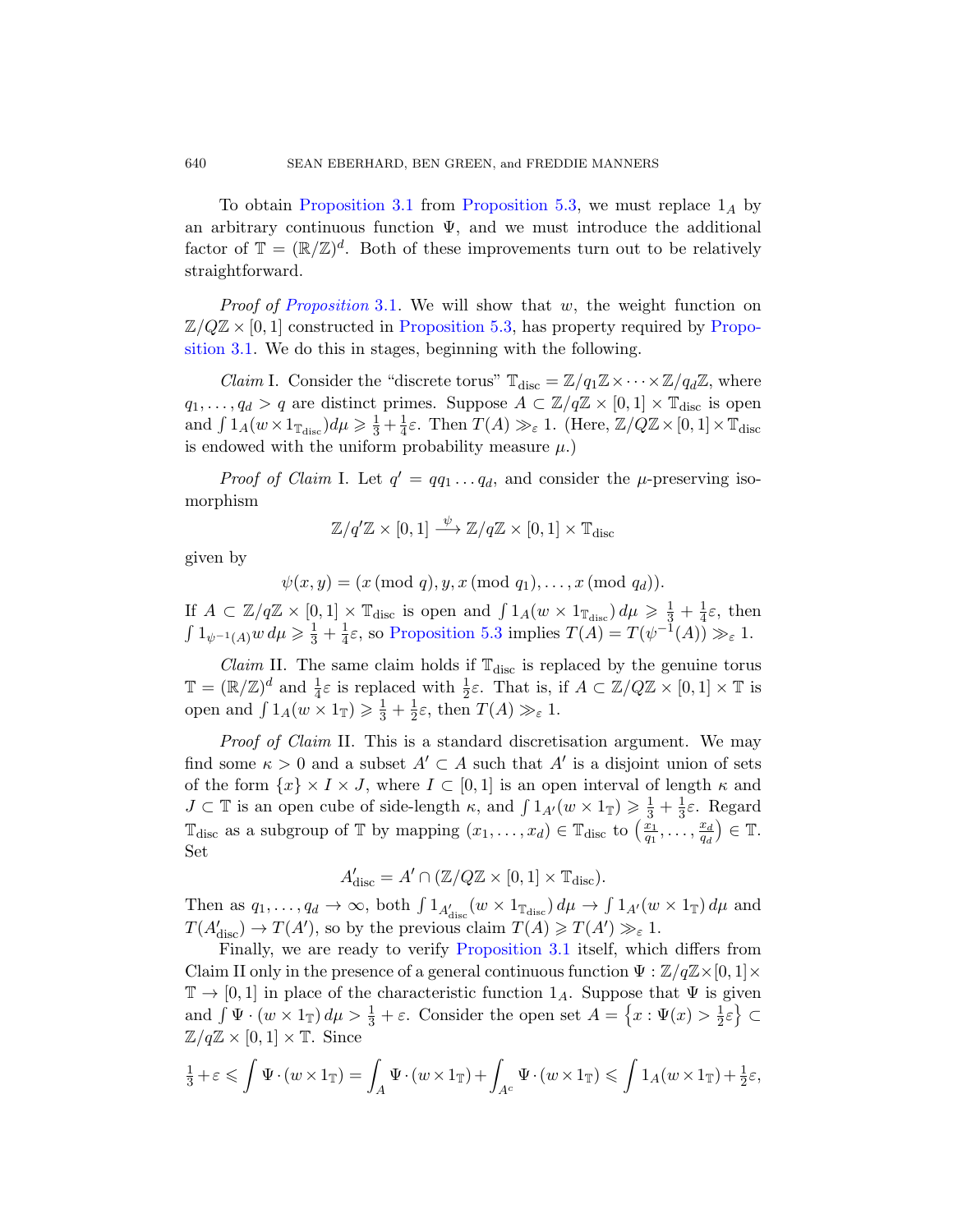<span id="page-20-0"></span>we have  $\int 1_A(w \times 1_{\mathbb{T}}) \geq \frac{1}{3} + \frac{1}{2}$  $\frac{1}{2}\varepsilon$ . By Claim II we therefore have  $T(A) \gg_{\varepsilon} 1$ , and thus  $T(\Psi) \geqslant \left(\frac{1}{2}\right)$  $(\frac{1}{2}\varepsilon)^3 T(A) \gg_{\varepsilon} 1$ . This (at last!) completes the proof of [Propo](#page-8-1)sition 3.1 and hence of Theorem 1.1.

## 6. More on sets of doubling less than 4

<span id="page-20-2"></span><span id="page-20-1"></span>The purpose of this section is to expand just a little more on the results of Section 4, which may be of independent interest. The first theorem below is a direct consequence of Theorem 4.1; the second is the corresponding consequence of Corollary 4.2 in the case  $Q = 1$ .

THEOREM 6.1. If  $A \subset \{1, ..., N\}$  is a set such that  $|A - A| \leq 4|A| - \varepsilon N$ , then there is an arithmetic progression  $P \subset \{1, \ldots, N\}$  of length  $\gg_{\varepsilon} N$  on which A [has density](#page-20-1) at [least](#page-8-2)  $\frac{1}{2} + \frac{1}{5}$  $rac{1}{5}\varepsilon$ .

THEOREM 6.2. If  $A \subset [0,1]$  is an open set such that  $|A - A| \leq 4|A| - \varepsilon$ , then there is an interval  $I \subset [0,1]$  of length  $\gg_{\varepsilon} 1$  on which A has density at  $least\frac{1}{2}+\frac{1}{7}$  $least\frac{1}{2}+\frac{1}{7}$  $least\frac{1}{2}+\frac{1}{7}$  $\frac{1}{7}\varepsilon$ .

Remarks.

- (i) Neither the constant  $\frac{1}{5}$  in Theorem 6.1 (or Theorem 4.1) nor the constant 1  $\frac{1}{7}$  in Theorem 6.2 is optimal. Indeed, if one allows the implied constants to depend on  $\eta$ , then our proof can be modified to get  $\frac{1}{4} - \eta$  for both these [constan](#page-20-1)ts.
- (ii) A similar conclusion to Theorem 6.2 could be obtained if one instead had two sets A and B satisfying  $|A - B| < |A| + |B| + 2|A|^{1/2}|B|^{1/2} - \varepsilon$ . The conclusion would then be that there are intervals  $I_A$  and  $I_B$  such that the de[nsities](#page-30-4) of  $A, B$  on  $I_A, I_B$  respectively sum to at least  $1 + \frac{1}{3}\varepsilon$  (or up to  $1 + (\frac{1}{2} - \eta)\varepsilon$ , constants depending on  $\eta$ ). There would be a similar generalisation of Theorem 6.1. We leave the proof of these results as an exercise to the interested reader. One annoying additional complication would be the need to have an arithmetic regularity lemma valid for two sets simultan[eously.](#page-30-7) While such a statement can be easily established by modifying the arguments of [GT10], no such result currently appears in the literature.
- (iii) We are not aware of any reason that the length of  $I$  or  $P$  could not be bounded below by some quite reasonable function of  $\varepsilon$ , but our argument does not give one. Much better quantitative results are available under the assumption that  $|A - A| < 3|A|$ ; see [Ruz91].

Consider the discrete case  $A \subset \{1, \ldots, N\}$ . Note that the hypothesis  $|A - A| \leq 4|A| - \varepsilon N$  implies  $|A| \geq \frac{1}{4}$  $\frac{1}{4}\varepsilon N$ . Thus one can consider Theorem 6.1 to contain a "hidden hypothesis" to the effect that A is somewhat dense in  $\{1,\ldots,N\}$ . If instead one assumed only that  $|A-A|\leqslant (4-\varepsilon)|A|$ , then our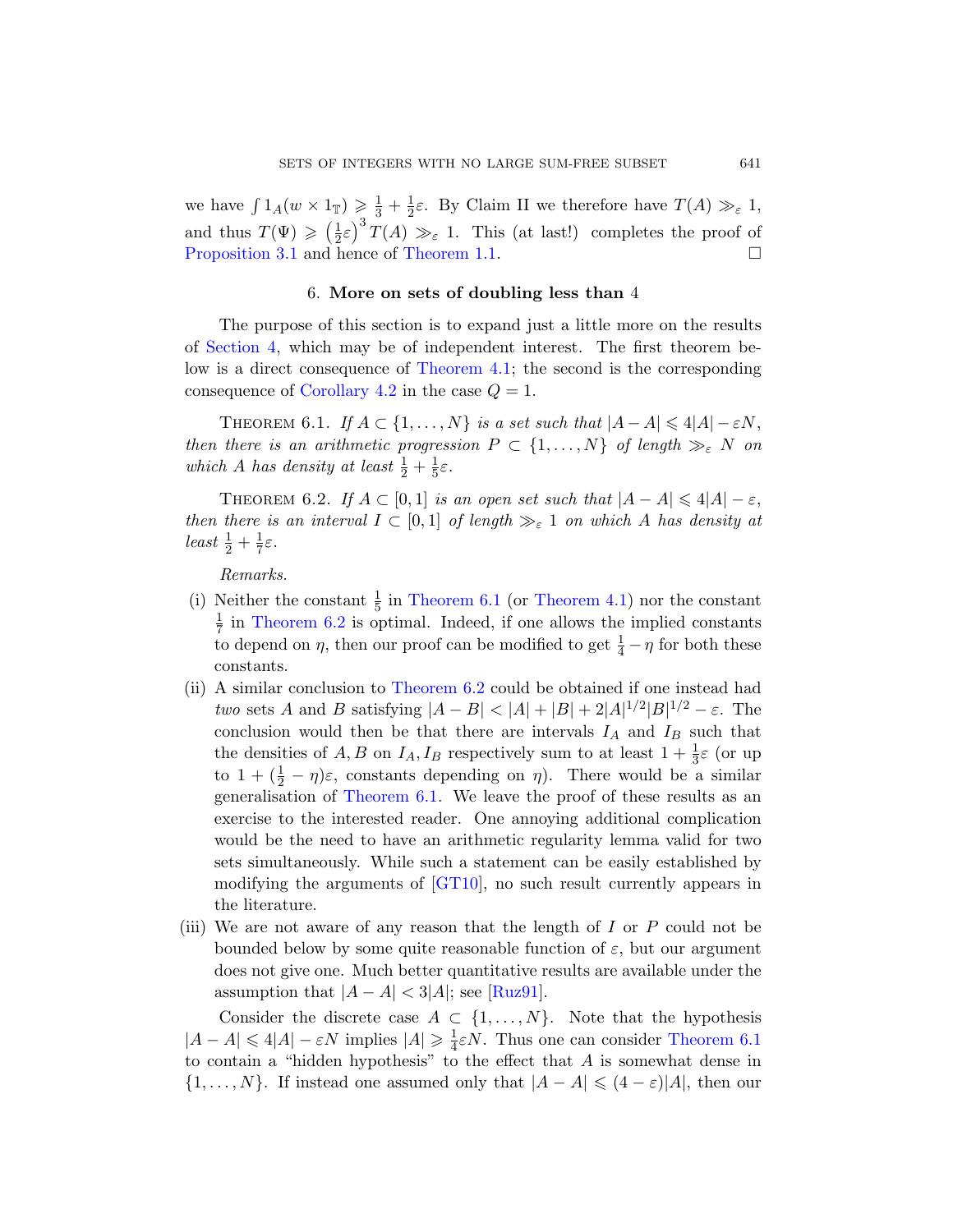argument would give bounds depending on  $\alpha = |A|/N$  as well as  $\varepsilon$ . Using a "Freiman modelling" argument of a type pioneered by Ruzsa, however, we can overcome this. We first isolate a lemma due to Lev [Lev97] (though earlier results of Sárközy [Sár89] woul[d also s](#page-30-8)uffice).

LEMMA  $6.3.$  Let P be a finite arithmetic progression of length greater than 12, and let  $X \subset P$  be a set with  $|X| > \frac{1}{2}$  $\frac{1}{2}|P|$ . Then  $5X - 4X$  contains P.

<span id="page-21-1"></span>Proof. The statement of the lemma being affine-invariant, we may suppose without loss of generality that  $X = \{1, \ldots, N\}$ . Since  $|X| > N/2$ , the highest common factor of the elements of  $X$  is 1. By [Lev97, Lemma 1] with  $k = 2$  (and a short computation),  $4X$  contains an interval of length at least  $4(\frac{N}{2}-3) > N$ . It follows that  $4X - 4X$  contains  $\{-N, \ldots, N\}$ , and the result follows immediately.  $\Box$ 

In the proof of the next lemma we will use the notion of a Freiman homomorphism. See [TV10, Def. 5.21] for details.

THEOREM 6.4. Let  $\varepsilon > 0$ . [Suppo](#page-20-1)se that A is a finite set of integers such that  $|A - A| \leq (4 - \varepsilon)|A|$ . Then there is an arithmetic progression  $P \subset \mathbb{Z}$  of length  $\gg_{\varepsilon}$  |A| on which the density of A is at least  $\frac{1}{2} + c\varepsilon$ .

*Proof.* By [GR06, Th. 1.4], ever[y set](#page-31-0)  $A \subset \mathbb{Z}$  with  $|A - A| \leq 4|A|$  is Freiman 18-isomorphic to a subset of  $\{1, \ldots, N\}$  for some  $N \ll |A|$ . Let  $\pi$ :  $A \to A' \subset \{1, \ldots, N\}$  be this Freiman isomorphism. Then clearly  $|A'|/N \gg 1$ , so  $|A'-A'|\leq 4|A'|- \varepsilon' N$  with  $\varepsilon' \gg \varepsilon$ . By Theorem 6.1 to A', there is a progression  $P' \subset \{1, ..., N\}$  of length  $|P'| \gg_{\varepsilon} N$  on which the density of A' is at least  $\frac{1}{2} + \frac{1}{5}$  $\frac{1}{5}\varepsilon'$ . Finally, by the preceding lemma,  $P' \subset 5A' - 4A'$ , so it follows from basic facts about Freiman homomorphisms (see [TV10, §5.2] for example) that  $\pi^{-1}: A' \to A$  induces a Fre[iman](#page-30-9) 2-homomorphism  $\tilde{\pi}^{-1}: P' \to \mathbb{Z}$ coinciding with  $\pi^{-1}$  on  $A' \cap P'$ . The image  $P = \tilde{\pi}^{-1}(P')$  is then a progression of length  $\gg_{\varepsilon}$  |A| [on which](#page-21-1) A has density at least  $\frac{1}{2} + c\varepsilon$ .

[Rem](#page-29-7)arks.

- (i) The value for c given by this argument is something like  $2^{-1000}$ .
- (ii) Under stronger conditions such as  $|A + A| < 3|A|$  or  $|A A| < 3|A|$ , more precise information can be obtained; see [Fre73, Th. 1.9] or [LS95].
- <span id="page-21-0"></span>(iii) Statements of the same form as Theorem 6.4, but with  $\frac{1}{2} + c\varepsilon$  replaced by some small quantity  $f(\varepsilon) > 0$ , follow from versions of Freiman's theorem [Fre73, Th. 2.8], [Bil99, Th. 1.2]. These statements come with more effective lower bounds on the length of P.

## Appendix A. Regularity and counting lemmata

In this appendix we collect some tools used in the main part of the paper. All of these are more or less standard, or at least have easily quotable references.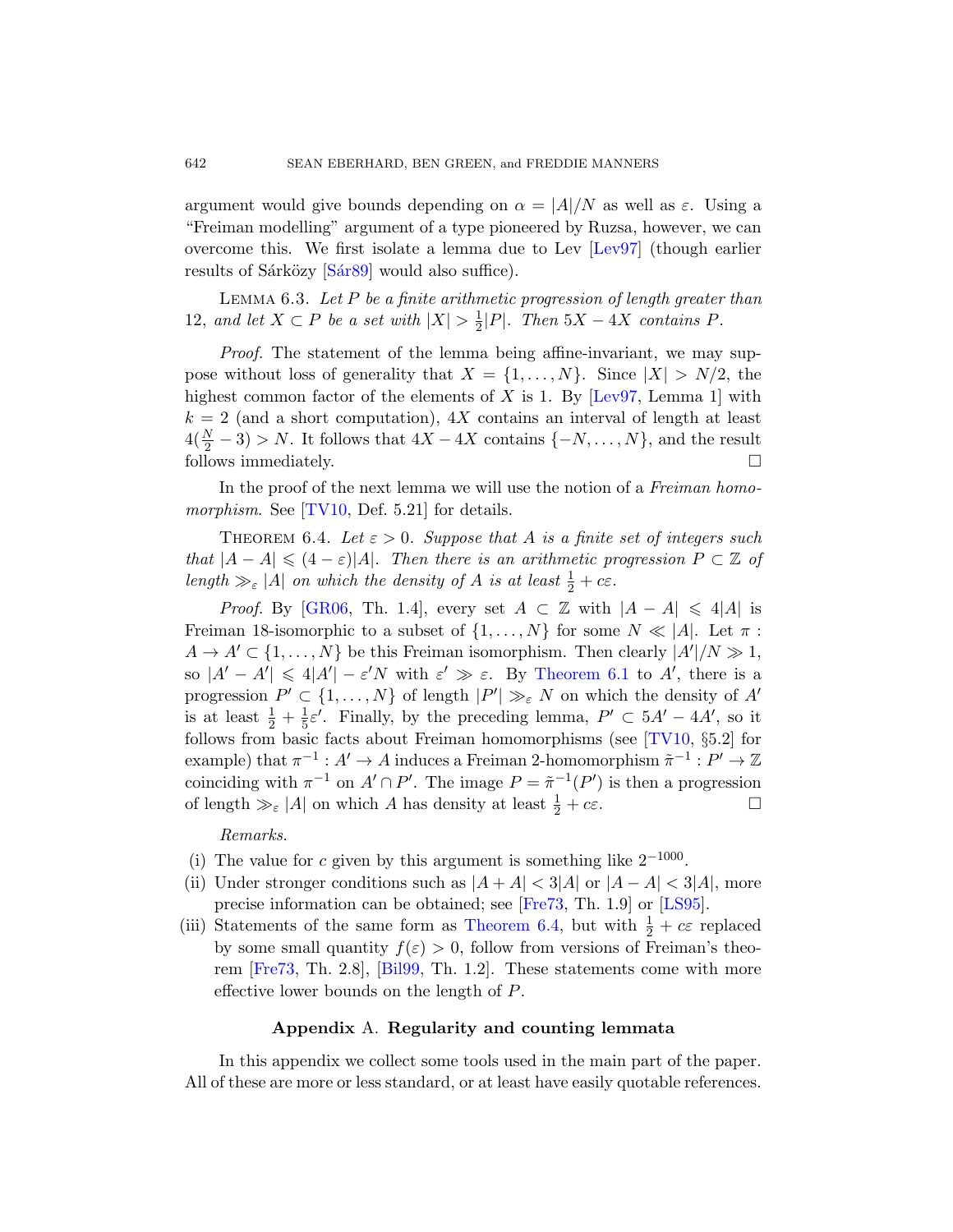The arithmetic regularity lemma. We begin with the arithmetic regularity lemma, the main result of [GT10], used twice in the paper. As reassurance to the reader who views that paper with trepidation, we remark that the majority of it is give[n to](#page-29-8) applications, and only Sections 1 and 2 are relevant to us. Furthermore, that paper establishes a regularity lemma for the Gowers  $U^{s+1}$ -norm for general s, whereas we only need the case  $s = 1$ . This means that the notion of a nilsequence, beyond the abelian case, is not relevant here. A complete, self-contained proof of the arithmetic regularity lemma in the form we need it here can be written up in less than ten pages. The first-named author has provided such a write-up online [Ebe].

<span id="page-22-0"></span>We begin by defining a quantitative notion of irrationality for vectors  $\theta \in \mathbb{R}^d$ .

Definition A.1. Suppose that  $\theta \in \mathbb{R}^d$ . Let  $N \geq 1$  be an integer, and let  $A > 0$  be some real parameter. We say that  $\theta$  is  $(A, N)$ -irrational if whenever  $q_1, \ldots, q_d$  are integers, not all zero, with  $\sum_i |q_i| \leq A$  we have  $||q_1\theta_1 + \cdots +$  $q_d\theta_d\|_{\mathbb{R}/\mathbb{Z}} \geqslant A/N.$ 

LEMMA A.2. Suppose we are given a parameter  $\delta > 0$  and a growth function  $\mathcal{F}: \mathbb{N} \to \mathbb{R}_+$ . Then there exists  $M_{\text{max}} \ll_{\delta,\mathcal{F}} 1$  such that for any function  $f : \{1, ..., N\} \rightarrow [0, 1]$ , there is an  $M \leq M_{\text{max}}$  and a decomposition  $f = f_{\text{tor}} + f_{\text{sml}} + f_{\text{unf}}$  into functions taking values in  $[-1, 1]$ , where  $||f_{\text{sm}}||_{\ell_2(N)} \leq \delta$ ,  $||f_{\text{unf}}||_{U^2(N)} \leq 1/\mathcal{F}(M)$  and  $f_{\text{tor}}(n) = F(n \pmod{q}, n/N, \theta n)$ for some  $q, d \leq M$  and some function  $F : \mathbb{Z}/q\mathbb{Z} \times [0,1] \times (\mathbb{R}/\mathbb{Z})^d \to [0,1]$  with Lipschitz constant at most M. Furthermore, the element  $\theta \in (\mathbb{R}/\mathbb{Z})^d$  may be taken to be  $(F(M), N)$ -ir[rationa](#page-30-4)l.

Here  $\|g\|_{U^2(N)}$  is the Gowers  $U^2(N)$ -norm, whose definition will be recalled below. We do not offer a proof of this lemma, but merely a guide to extracting this result from [GT10]. The function  $f_{\text{tor}}$  written here is the same thing as, in the language of that paper, a " $(\mathcal{F}(M), N)$ -irrational virtual nilsequence [of de](#page-30-4)gree  $\leq 1$ , complexity  $\leq M$  and scale N." Once we have justified this assertion, Lemma A.2 is essentially the same as  $[GT10, Th. 1.2]$ , the proof of [whic](#page-30-4)h occupies Section 2 of that paper. The definition of an irrational virtual nilsequence of degree  $\leq s$  is rather long and complicated for general s, but for  $s = 1$ , a great deal simplifies: a *filtered nilmanifold* of degree 1 and complexity  $\leqslant M$  (cf. [GT10, Def. 1.4]) is just the torus  $(\mathbb{R}/\mathbb{Z})^d$  for  $d \leqslant M$ , a polynomial *orbit* of degree 1(cf. [GT10, Def. 1.7]) is just a sequence of the form  $n \mapsto \theta n$ for some  $\theta \in (\mathbb{R}/\mathbb{Z})^d$ , and a *virtual nilsequence* of degree 1 and complexity  $\leqslant M$  at scale N (cf. [GT10, Def. 1.9]) is just a function  $F(n \pmod{q}, n/N, \theta n)$ with  $\theta \in (\mathbb{R}/\mathbb{Z})^d$ ,  $d, q, ||F||_{\text{Lip}} \leq M$ . Finally, an  $(A, N)$ -irrational sequence (cf. [GT10, Def. A.6]), in the case that the sequence has the form  $n \mapsto \theta n$  where  $\theta \in (\mathbb{R}/\mathbb{Z})^d$ , coincides with the notion of irrationality defined above.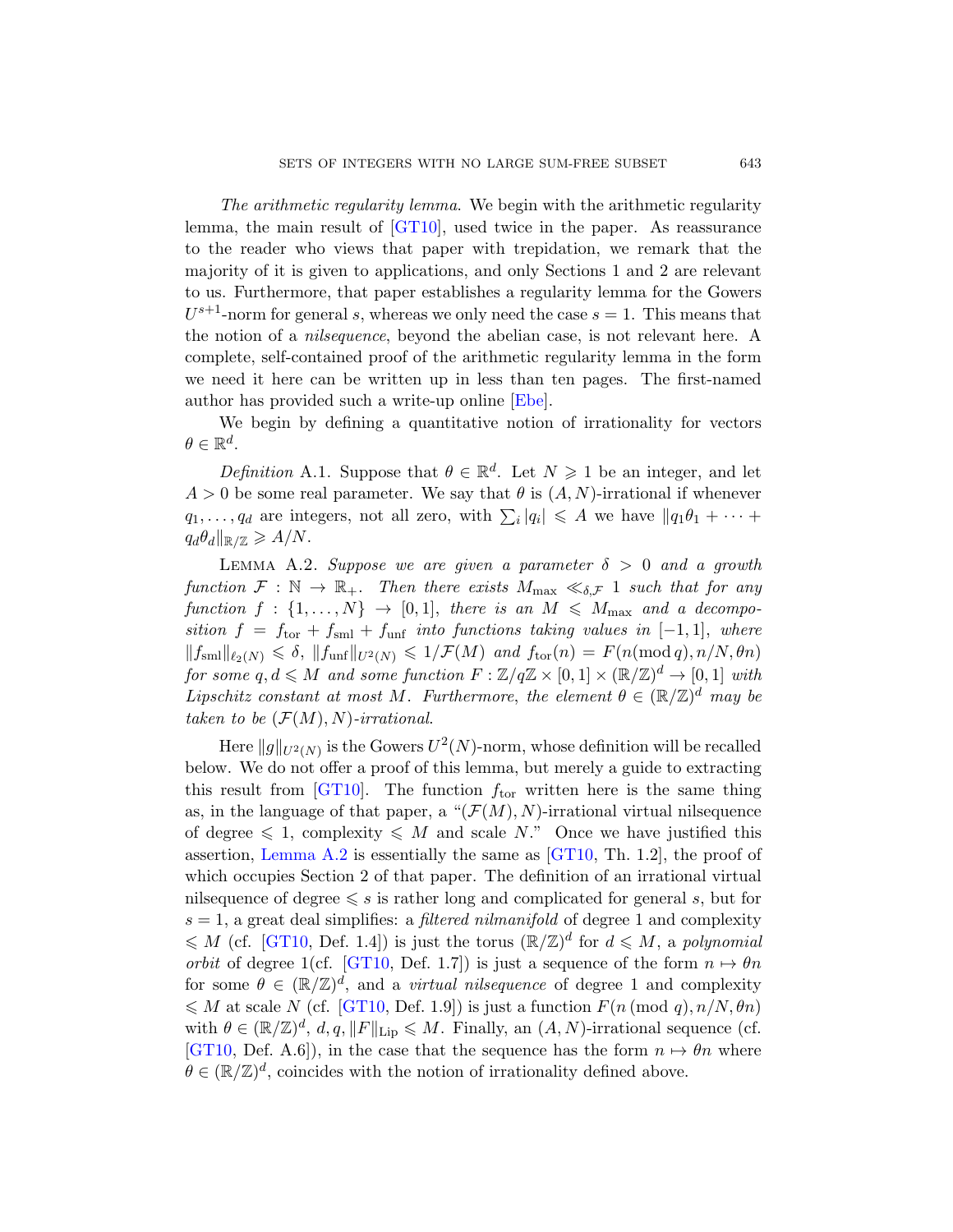<span id="page-23-0"></span>*Equidistribution and counting.* If  $\theta \in (\mathbb{R}/\mathbb{Z})^d$  is highly irrational in the sense of Definition A.1, then the sequence  $\theta_n$  is highly equidistributed on  $(\mathbb{R}/\mathbb{Z})^d$  as *n* ranges over fairly long progressions. Moreover, the triple

$$
(n \, (\text{mod } q), n/N, n\theta)
$$

is highly equidistributed in  $\mathbb{Z}/q\mathbb{Z} \times [0,1] \times n\theta$  as n varies over  $\{1,\ldots,N\}$ . We prove various statements of this type required in the main body of the paper. The first is quite classical.

LEMMA A.3. Suppose that  $\theta \in (\mathbb{R}/\mathbb{Z})^d$  is  $(A, N)$ -irrational, and let F:  $(\mathbb{R}/\mathbb{Z})^d \to \mathbb{C}$  be a function with Lipschitz constant at most M. Suppose that  $P \subset \{1, \ldots, N\}$  is an arithmetic progression of length at least  $\eta N$ . Then, provided that  $A > A_0(M, d, \eta, \delta)$  is large enough,

$$
\left|\mathbb{E}_{n\in P}F(\theta n)-\int F\,d\mu\right|\leqslant\delta.
$$

Proof. The key h[ere \(as](#page-30-10) usual in equidistribution theory) is to take a Fourier expansion of F and truncate it. In particular, we may find  $M_0 =$  $O_{M,d,\delta}(1)$  and coefficients  $c_m$  with  $c_0 = \int F$  and  $c_m = O_{M,d}(1)$  for  $m \neq 0$  such that

$$
\left| F(x) - \sum_{|m| \le M_0} c_m e(m \cdot x) \right| \le \delta/2
$$

uniformly in x. For a proof see, for example,  $[GT08, Lemma A.9]$ . It follows, of course, that

$$
\left|\mathbb{E}_{n\in P}F(\theta n)-\int F d\mu\right|\leqslant \sum_{|m|\leqslant M_0,m\neq 0}|c_m||\mathbb{E}_{n\in P}e(m\cdot\theta n)|+\frac{\delta}{2}.
$$

Thus we need only show that

$$
\mathbb{E}_{n \in P}e(m \cdot \theta n) = o_{m, \eta; A \to \infty}(1)
$$

and then take A sufficiently large. If the common difference of the arithmetic progression  $P$  is  $h$ , then by summing the geometric progression we have the bound

$$
\mathbb{E}_{n \in P} e(m \cdot \theta n) \ll \frac{1}{\eta N ||(m \cdot \theta)h||_{\mathbb{R}/\mathbb{Z}}}.
$$

If  $A > |h|(|m_1| + \cdots + |m_d|)$  (where  $m = (m_1, \ldots, m_d)$ ) then, by the definition of  $(A, N)$ -irrationality,  $\|(m \cdot \theta)h\|_{\mathbb{R}/\mathbb{Z}} \geq A/N$ . The result follows immediately.  $\square$ 

Our second result is a little more involved but is proved in essentially the same way as the last lemma. It states that if  $\theta$  is highly irrational and N is sufficiently large, then  $(n \pmod{q}, n/N, \theta n)$  is highly equidistributed in  $\mathbb{Z}/q\mathbb{Z} \times [0,1] \times (\mathbb{R}/\mathbb{Z})^d.$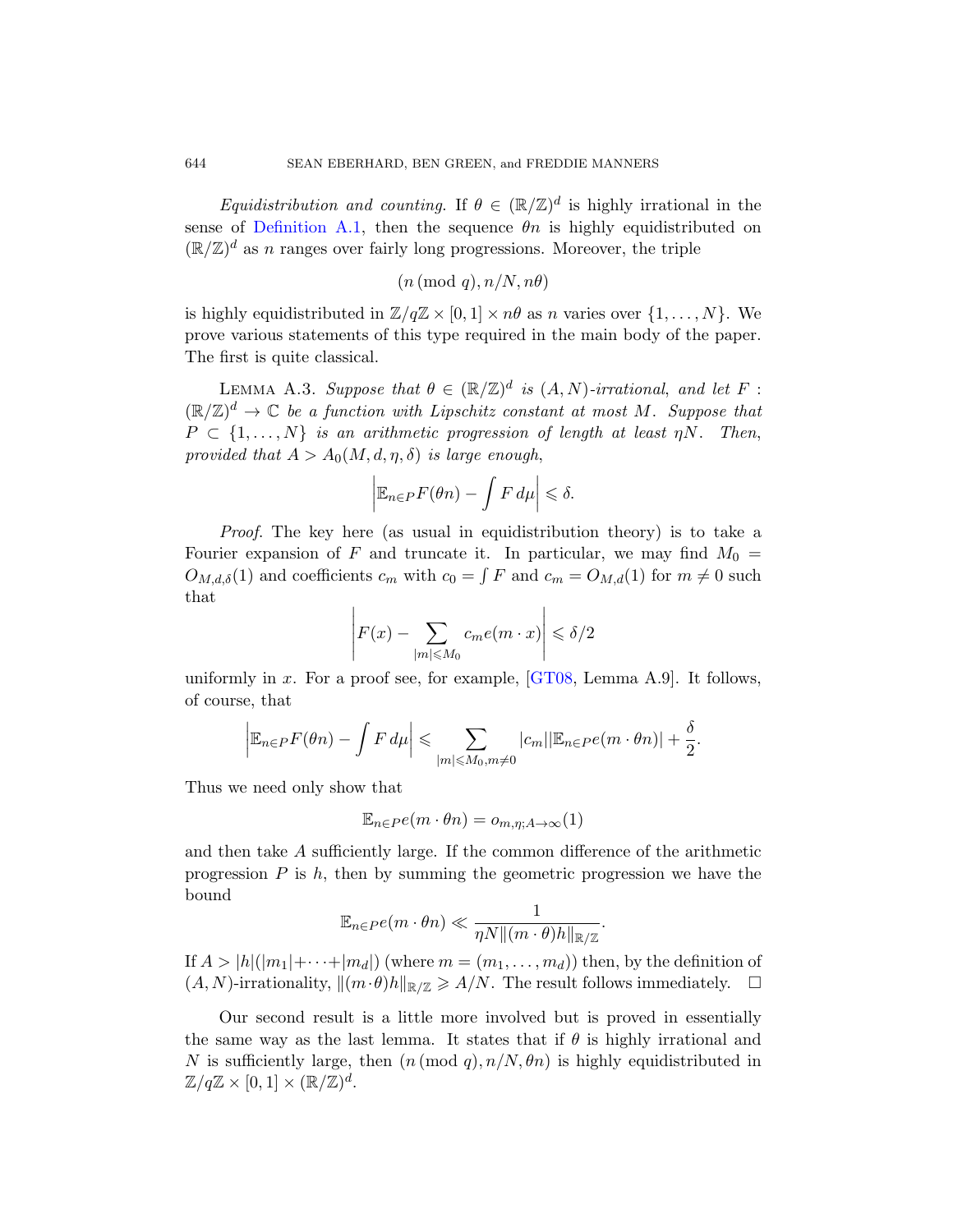<span id="page-24-0"></span>LEMMA A.4. Suppose that  $\theta \in (\mathbb{R}/\mathbb{Z})^d$  is  $(A, N)$ -irrational. Let  $q \in \mathbb{N}$ , and let  $F: \mathbb{Z}/q\mathbb{Z} \times [0,1] \times (\mathbb{R}/\mathbb{Z})^d \to \mathbb{C}$  be a function with Lipschitz constant at most M. Let  $\delta > 0$  be arbitrary. Then, provided that  $A > A_0(M, q, d, \delta)$  and  $N > N_0(M, q, d, \delta)$  are large enough,

$$
\left| \mathbb{E}_{n \leq N} F(n \pmod{q}, n/N, \theta n) - \int F d\mu \right| \leq \delta.
$$

<span id="page-24-3"></span>Proof sketch. Again the idea is to take a truncated Fourier expansion of F, but because  $F|_{\mathbb{Z}/q\mathbb{Z}\times\{0\}\times(\mathbb{R}/\mathbb{Z})^d}$  and  $F|_{\mathbb{Z}/q\mathbb{Z}\times\{1\}\times(\mathbb{R}/\mathbb{Z})^d}$  need not agree, the expansion looks a little more complicated. The key point is that  $F$  can be extended to an M-Lipschitz function  $\mathbb{Z}/q\mathbb{Z} \times [-1,1] \times (\mathbb{R}/\mathbb{Z})^d \to \mathbb{C}$  such that  $F(x, y, z) = F(x, -y, z)$ , so F may be approximated by a sum of the functions  $\phi_{a,m,m}$  given by

<span id="page-24-2"></span>(A.1) 
$$
\phi_{a,m,\mathbf{m}}(x,y,z) = e\left(\frac{a}{q}x + \frac{m}{2}y + \mathbf{m} \cdot z\right) + e\left(\frac{a}{q}x - \frac{m}{2}y + \mathbf{m} \cdot z\right),
$$

where  $a \in \mathbb{Z}/q\mathbb{Z}, m \in \mathbb{Z}$  and  $\mathbf{m} \in \mathbb{Z}^d$ . Then just as in the proof of the previous lemma we need only check that

<span id="page-24-1"></span>
$$
(A.2) \qquad \mathbb{E}_{n \leq N} \phi_{a,m,\mathbf{m}}(n \pmod{q}, n/N, \theta n) = o_{a,m,\mathbf{m},q;A,N \to \infty}(1)
$$

provided that  $a, m, m$  are not all zero. Substituting in, the left-hand side is

(A.3) 
$$
\mathbb{E}_{n \leq N} \left( e \left( \left( \frac{a}{q} + \frac{m}{2N} + \mathbf{m} \cdot \theta \right) n \right) + e \left( \left( \frac{a}{q} - \frac{m}{2N} + \mathbf{m} \cdot \theta \right) n \right) \right).
$$

Summing the geometric progressions, we see that this is bounded by  $\varepsilon$  unless

(A.4) 
$$
\left\| \frac{a}{q} + \frac{m}{2N} + \mathbf{m} \cdot \theta \right\|_{\mathbb{R}/\mathbb{Z}} \ll \frac{1}{N\varepsilon}.
$$

Supposing first that  $m \neq 0$ , inequality (A.4) implies

$$
\left\|\frac{mq}{2N} + q\mathbf{m} \cdot \theta\right\|_{\mathbb{R}/\mathbb{Z}} \ll \frac{q}{N\varepsilon},
$$

and hence

$$
\left\|\mathbf{m}'\cdot\theta\right\|_{\mathbb{R}/\mathbb{Z}}\ll\frac{q}{N\varepsilon}+\frac{mq}{2N},
$$

where  $\mathbf{m}' = q\mathbf{m}$ . If A is sufficiently large in terms of  $\varepsilon, q, m$  and  $\mathbf{m}$ , this is contrary to the  $(A, N)$ -irrationality of  $\theta$ .

Now suppose that  $m = 0$ . Then if N is large enough depending on m and q, (A.4) implies that  $a = 0$ . Thus  $a = m = 0$ , and hence  $m \neq 0$ . Then the expression (A.3) is  $\mathbb{E}_{n\leqslant N} (e(mn/2N) + e(-mn/2N)) = 0$ , so (A.2) certainly follows in this case as well.

The next result is a kind of "counting lemma." It eventually allows one to relate summing triples  $(x, y, x + y)$  in  $A \subset \{1, ..., N\}$  with summing triples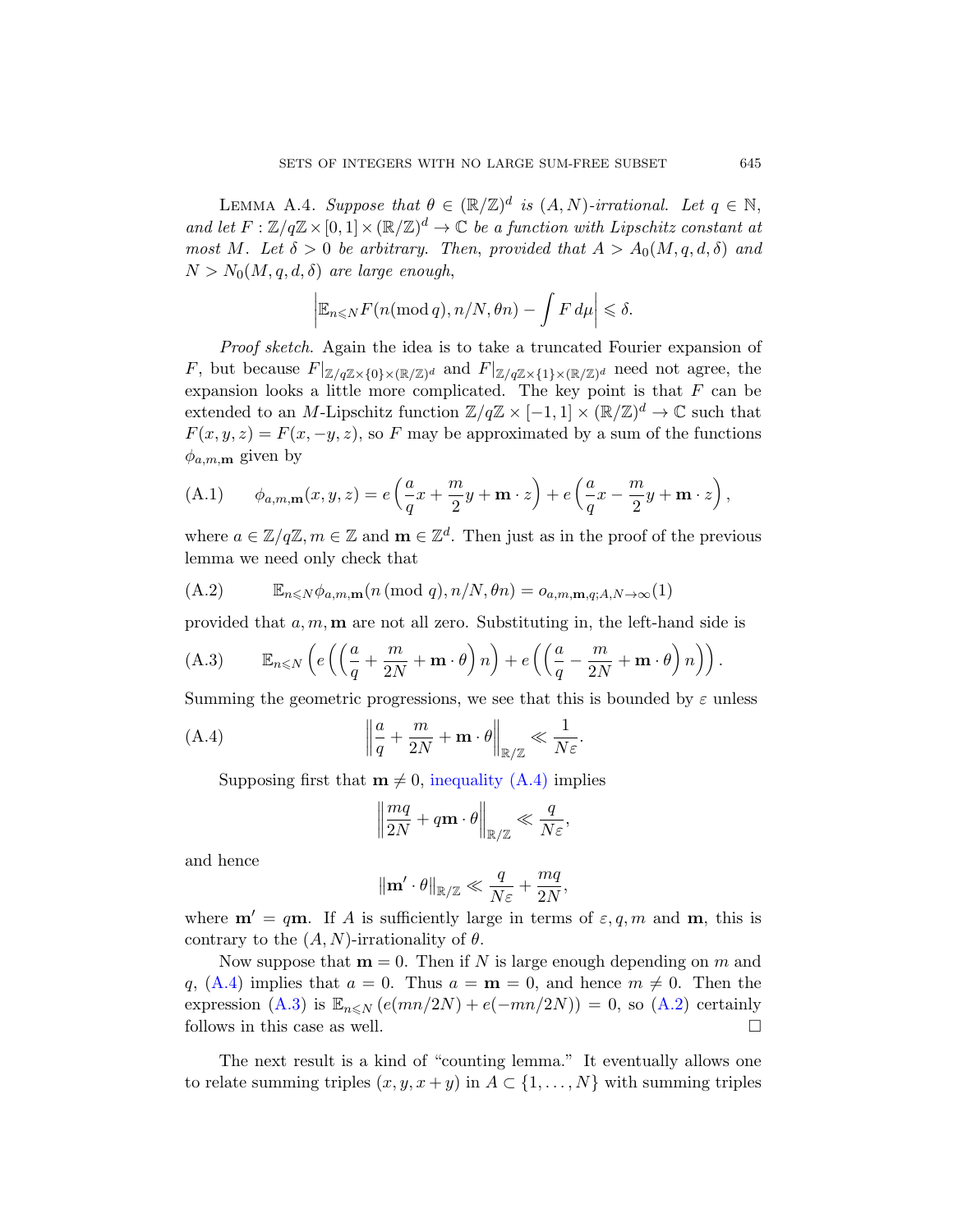<span id="page-25-1"></span>in  $(\mathbb{R}/\mathbb{Z})^d$  weighted by  $f_{\text{tor}}$ . Recall the operator T, defined at the beginning of Section 3: if  $f : \{1, \ldots, N\} \to \mathbb{C}$ , then

$$
T(f) = \frac{1}{N^2} \sum_{n,n'} f(n) f(n') f(n+n'),
$$

and if  $F: \mathbb{Z}/q\mathbb{Z} \times [0,1] \times (\mathbb{R}/\mathbb{Z})^d \to \mathbb{C}$ , then

$$
T(F) = \int F(x)F(x')F(x+x') d\mu(x) d\mu(x').
$$

LEMMA A.5. Suppose that  $\theta \in (\mathbb{R}/\mathbb{Z})^d$  is  $(A, N)$  $(A, N)$  $(A, N)$ -irrational. Let  $q \in \mathbb{N}$ , and let  $F: \mathbb{Z}/q\mathbb{Z} \times [0,1] \times (\mathbb{R}/\mathbb{Z})^d \to \mathbb{C}$  be a function with Lipschitz constant at most M. Let  $f(n) = F(n \pmod{q}, n/N, \theta n)$ . If  $A > A_0(q, M, \varepsilon)$  and  $N >$  $N_0(q, M, \varepsilon)$  are large enough, then

$$
|T(f)-T(F)|=|T_{\{1,\ldots,N\}}(f)-T_{\mathbb{Z}/q\mathbb{Z}\times[0,1]\times(\mathbb{R}/\mathbb{Z})^d}(F)|\leqslant \varepsilon.
$$

*Proof sketch.* Write  $\pi(n) = (n \pmod{q}, n/N, \theta n)$ . We showed in Lemma A.4 that, if  $\theta$  is highly irrational,  $\pi(n)$  is highly equidistributed in  $X = \mathbb{Z}/q\mathbb{Z} \times$  $[0,1] \times (\mathbb{R}/\mathbb{Z})^d$  as n ranges in  $\{1,\ldots,N\}$ . It follows that as  $n,n'$  range over  $\{1,\ldots,N\}$ , the pair  $(\pi(n), \pi(n'))$  is highly equidistributed in  $X \times X$  and, in particular,

$$
\mathbb{E}_{n,n' \in \{1,\dots,N\}} F_*(\pi(n), \pi(n')) \approx \int F_*(x, x') d\mu(x) d\mu(x')
$$

<span id="page-25-0"></span>for any Lipschitz function  $F_*: X \times X \to \mathbb{C}$ . Applying this with  $F_*(x, x') =$  $F(x)F(x')F(x+x')$  gives the stated result.

Finally, we require the following simple result which does not mention  $\theta$ at all.

LEMMA A.6. Let  $q \in \mathbb{N}$ . Suppose that  $w : \mathbb{Z}/q\mathbb{Z} \times [0, 1] \to \mathbb{C}$  has Lipschitz constant at most M. Then

$$
\mathbb{E}_{n\leqslant N}w(n(\text{mod }q),n/N)=\int w\,d\mu+o_{q,M;N\to\infty}(1).
$$

*Proof sketch.* Split into progressions  $P_a = \{n \leq N : n \equiv a \pmod{q}\}.$ Then one need only show that

$$
\mathbb{E}_{n\in P_a} w(a, n/N) = \int_0^1 w(a, y) dy + o_{M;N\to\infty}(1),
$$

which is fairly obvious from the definition of the Riemann integral.  $\Box$ 

Properties of the Gowers  $U^2$ -norm. The statement of the arithmetic regularity lemma involved the Gowers  $U^2(N)$ -norm of a function. Here we recall some basic properties of this norm, whose proofs may be found in several places. We begin by recalling the definition. For a fuller discussion, see [GT10].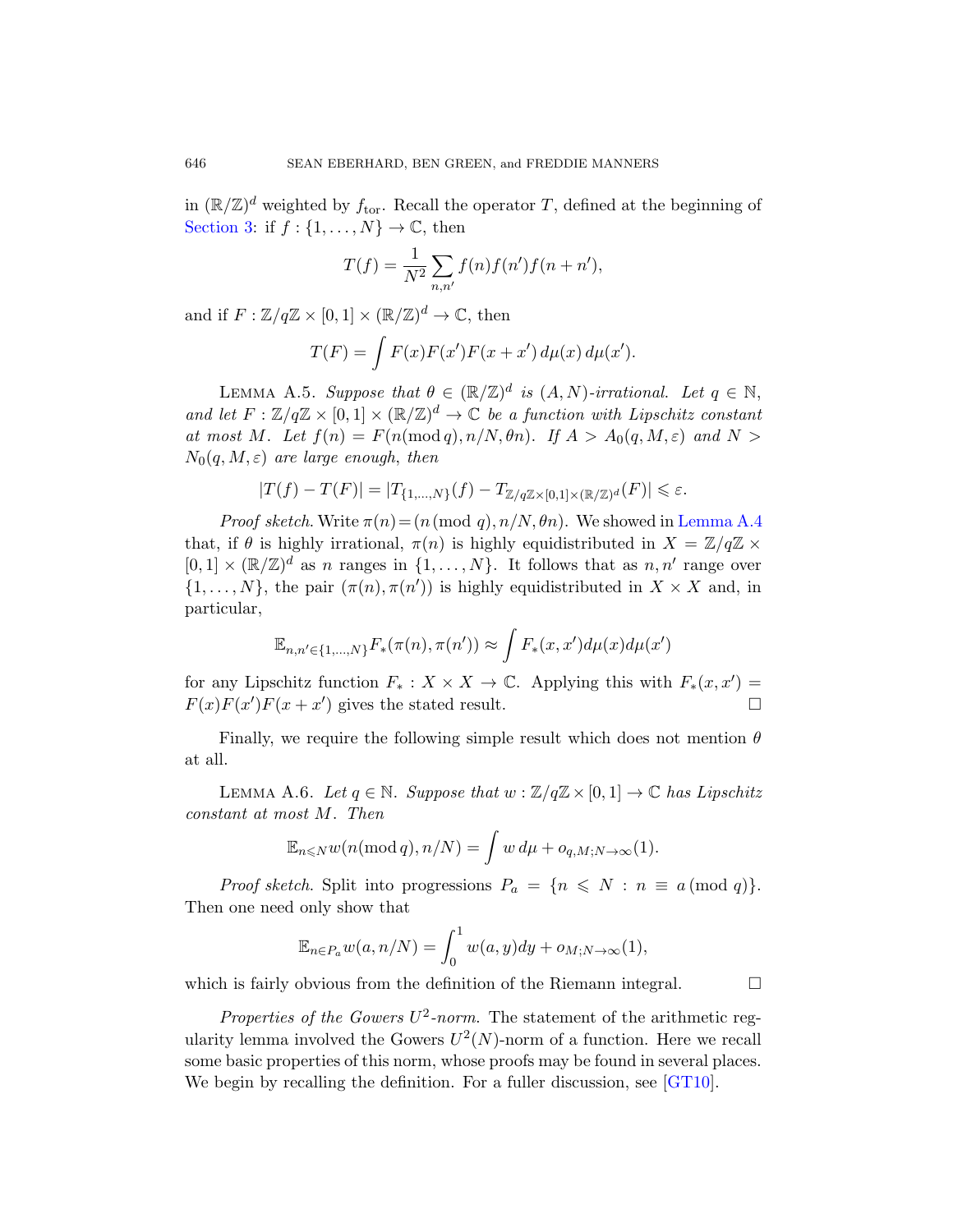Definition A.7. Let  $f: \{1, \ldots, N\} \to \mathbb{C}$  be a function. Then we define  $||f||_{U^2(N)} = ||f||_{U^2(G)}/||1_{\{1,\ldots,N\}}||_{U^2(G)}$ , where  $G = \mathbb{Z}/N'\mathbb{Z}$  for some arbitrary  $N^\prime > 4N$  and

$$
||f||_{U^{2}(G)}^{4} = \mathbb{E}_{x,h_{1},h_{2} \in G} f(x) \overline{f(x+h_{1})f(x+h_{2})} f(x+h_{1}+h_{2}).
$$

<span id="page-26-0"></span>In this definition,  $f$  is regarded (by abuse of notation) as a function on  $G$ by defining  $f(x) = 0$  if  $x \in G \setminus \{1, ..., N\}$ , where  $\{1, ..., N\}$  is regarded as embedded in  $G$  in the natural manner. It is not hard to see that this definition does not depend on the exact choice of  $N'$ . Introducing the group  $G$  is a technical device which is useful in several parts of the theory.

We begin with a standard lemma.

LEMMA A.8. Suppose that  $f : \{1, ..., N\} \rightarrow \mathbb{C}$  is a function. Then  $|\mathbb{E}_{n\leqslant N} f(n)| \ll ||f||_{U^2(N)}$ . More generally, suppose that  $P \subset \{1,\ldots,N\}$  is a progression of length at least  $\eta N$ . Then  $|\mathbb{E}_{n \in P} f(n)| \ll \eta^{-1} ||f||_{U^2(N)}$ .

Proof. We establish the second statement, the first being a special case of it. Fix a prime  $N' \in [4N, 8N]$ , and write  $G = \mathbb{Z}/N'\mathbb{Z}$  as in the definition of the Gowers  $U^2(N)$ -norm. Note that the  $U^2(N)$ -norm and the  $U^2(G)$ -norm are comparable up to an absolute constant. We use the inequality

$$
|\mathbb{E}_{x \in G} f(x)g(x)| = \left| \sum_{r} \hat{f}(r)\hat{g}(r) \right|
$$
  

$$
\leq \left( \sum_{r} |\hat{f}(r)|^4 \right)^{1/4} \left( \sum_{r} |\hat{g}(r)|^{4/3} \right)^{3/4}
$$
  

$$
= ||f||_{U^2(G)} \left( \sum_{r} |\hat{g}(r)|^{4/3} \right)^{3/4}.
$$

<span id="page-26-1"></span>Here the Fourier transform  $\hat{f}(r) = \mathbb{E}_{x \in G} f(x)e(-rx/N')$  is the discrete Fourier transform on  $G$ , and we have used Hölder's inequality and the well-known fact (see, for example, [TV10, Chapter 11]) that  $||f||_{U^2(G)} = ||\hat{f}||_{\ell^4}$ . Taking  $g = 1_P$ , the characteristic function of the progression P, it suffices to show that  $\sum_{r} |\hat{g}(r)|^{4/3} = O(1)$ . Dilating, we may assume that the common difference of P is 1. But then we have, upon summing the geometric progression, the bound  $|\hat{g}(r)| \ll \min(1, |r|^{-1}),$  from which the result follows immediately.

The next lemma is a more complicated result along similar lines.

LEMMA A.9. Suppose that  $d, q, M \in \mathbb{N}$  and that  $\delta > 0$ . There for some  $\delta_* = \delta_*(d, q, M, \delta) > 0$  and all sufficiently large  $N \geq N_0(d, q, M, \delta)$ , the fol*lowing is true.* Let  $f(n) = F(n \pmod{q}, n/N, \theta n)$ , where  $F : \mathbb{Z}/q\mathbb{Z} \times [0, 1] \times$  $(\mathbb{R}/\mathbb{Z})^d \to [0,1]$  is M-Lipschitz and  $\theta \in (\mathbb{R}/\mathbb{Z})^d$ , and suppose  $g: \{1,\ldots,N\} \to$  $[-1, 1]$  satisfies  $||g||_{U^2(N)} \leq \delta_*$ . Then  $|\mathbb{E}_{n \in N} f(n)g(n)| \leq \delta$ .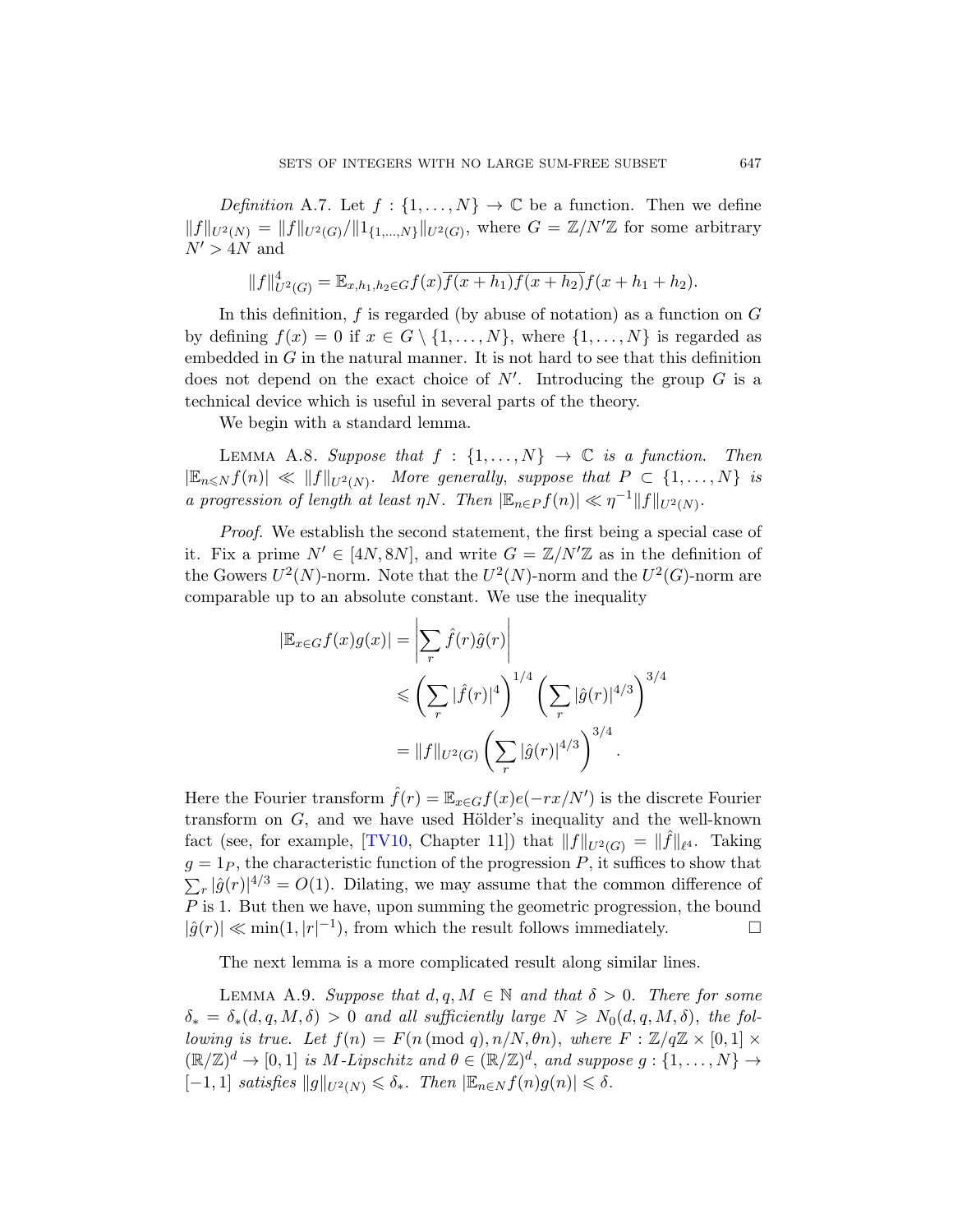[In](#page-24-3) other words, the "structured objects" and the "pseudorandom objects" of the regularity lemma do not correlate.

*Proof sketch.* As in the proof of Lemma A.4, the idea is to decompose  $F$ as a Fourier expansion of length  $O_{\delta,d,q,M}(1)$ , plus a uniformly small error:

$$
F = \sum_{a,m,\mathbf{m}} c_{a,m,\mathbf{m}} \phi_{a,m,\mathbf{m}} + F_{\text{sml}},
$$

where  $\phi_{a,m,\mathbf{m}}$  is given by (A.1),  $|c_{a,m,\mathbf{m}}| \leq 1$  and  $||F_{\text{sm}}||_{\ell^{\infty}} \leq \frac{1}{2}$  $\frac{1}{2}\delta$ . Note (A.5)  $\phi_{a,m,m}(n \pmod{q}, n/N, \theta n) = e(\beta_+ n) + e(\beta_- n),$ 

where  $\beta_{\pm} = \frac{r}{a}$  $\frac{r}{q} \pm \frac{m}{2N} + \mathbf{m} \cdot \theta$  (though this exact form is unimportant). However, writing  $e(\beta n) = e(\beta(n + h_1 + h_2))e(-\beta h_1)e(-\beta h_2)$  and averaging over  $h_1, h_2$ , it follows by the Gowers-Cauchy-Schwarz inequality [TV10, Chap. 11] that  $|\mathbb{E}_{n\leqslant N}e(\beta n)g(n)| \ll ||g||_{U^2(N)}$  uniformly in  $\beta \in \mathbb{R}$ , so

$$
|\mathbb{E}_{n\leq N}\phi_{a,m,\textup{\textbf{m}}}(n\,(\textup{\textbf{mod}}\,\,q),n/N,\theta n)g(n)|\ll \delta_*
$$

uniformly in  $a, m, m$ . It follows that

$$
|\mathbb{E}_{n \leq N} f(n)g(n)| = |\mathbb{E}_{n \in N} F(n \pmod{q}, n/N, \theta n)g(n)|
$$
  
\$\leqslant \sum\_{a,m,m} |\mathbb{E}\_{n \leqslant N} \phi\_{a,m,m}(n \pmod{q}, n/N, \theta n)g(n)| + \frac{1}{2}\delta\$  
\$\leqslant O\_{\delta,d,q,M}(\delta\_\*) + \delta/2\$,

so for  $\delta_*$  sufficiently small depending on  $\delta, d, q$  and  $M, |\mathbb{E}_{n \leq N} f(n)q(n)| \leq \delta$ .

Miscellany. We turn now to some rather miscellaneous lemmas. Recall that if  $f: \{1, ..., N\} \to \mathbb{C}$  is a function, then  $T(f) = \mathbb{E}_{n,n' \leq N} f(n) f(n') f(n +$  $n^{\prime}$ ).

LEMMA A.10. Suppose that  $f, \tilde{f} : \{1, \ldots, N\} \rightarrow [-1, 1]$  are functions. Then  $|T(f) - T(\tilde{f})| \leq 7||f - \tilde{f}||_{\ell^1(N)}$  and  $|T(f) - T(\tilde{f})| \leq ||f - \tilde{f}||_{U^2(N)}$ .

Recalling that  $\|\cdot\|_{\ell^1(N)} \leqslant \|\cdot\|_{\ell^2(N)} \leqslant \|\cdot\|_{\infty}$ , we also have  $|T(f) - T(\tilde{f})| \leqslant$  $7\|f - \tilde{f}\|_{\ell^2(N)} \text{ and } |T(f) - T(\tilde{f})| \leq 7\|f - \tilde{f}\|_{\infty}.$ 

*Proof.* Write  $g = f - \tilde{f}$ . Writing  $f = \tilde{f} + g$ ,  $T(f)$  may be expanded as a sum of eight terms, one of which is  $T(\tilde{f})$ , the other seven of which are trilinear terms of the form  $\mathbb{E}_{n,n'} f_1(n) f_2(n') f_3(n+n')$  with at least one of the  $f_i$  being equal to g. Using the hypothesis that all the  $f_i$ 's are bounded by 1, the estimate

$$
|\mathbb{E}_{n,n'}f_1(n)f_2(n')f_3(n+n')| \leq ||f_i||_{\ell^1(N)}
$$

is an easy consequence of the triangle inequality.

The case of the Gowers  $U^2(N)$ -norm is dealt with in a similar way, using instead the bound

$$
|\mathbb{E}_{n,n'}f_1(n)f_2(n')f_3(n+n')| \ll ||f_i||_{U^2(N)}.
$$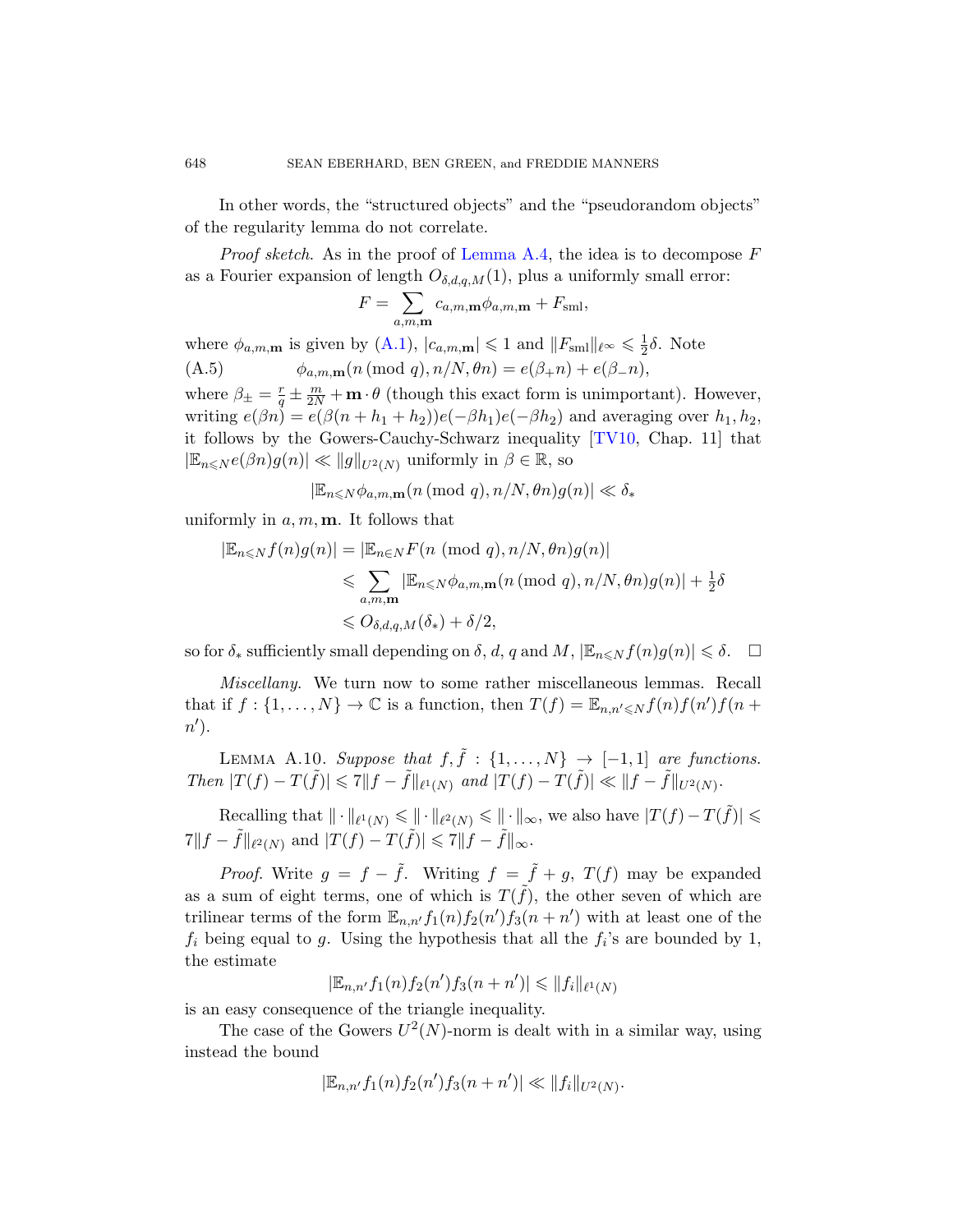<span id="page-28-0"></span>This is an instance of a generalised von Neumann theorem, for which there are many references, including  $[TV10, \text{Lemma } 11.4]$ .

LEMMA A.11. Let  $X$  be a compact metric abelian group endowed with a translation-invariant metric d and a translation-invariant probability measure  $\mu$ . Suppose that  $f: X \to \mathbb{C}$  is a function with  $||f||_{\text{Lip}} \leqslant K$ , thus  $|f(x) - f'(x)| \leqslant$  $Kd(x, x')$ . Let  $g : X \to \mathbb{C}$  be any continuous function with  $||g||_{\infty} \leq 1$ . Then the convolution  $f * g(x) = \int f(y)g(x - y) d\mu(y)$  also has Lipschitz constant at most K.

Proof. We have

$$
f * g(x) - f * g(x') = \int (f(x - y) - f(x' - y))g(y)d\mu(y)
$$
  
\n
$$
\leq \int |f(x - y) - f(x' - y)|d\mu(y)
$$
  
\n
$$
\leq K \sup_{y} d(x - y, x' - y) = Kd(x, x').
$$

The next lemma is an instance of Young's inequality, but we include the (short) proof for ease of reference.

LEMMA A.12. Let  $P, P' \subset \{1, \ldots, N\}$  be arithmetic progressions with the same length. Let  $f : P \to \mathbb{C}$  and  $g : P' \to \mathbb{C}$  be two functions. Suppose that both are bounded pointwise by 1 and that either  $\mathbb{E}_{n\in P}|f(n)| \leq \eta$  or  $\mathbb{E}_{n\in P'}|g(n)| \leq \eta$ . Write  $f * g(n) = \frac{1}{N} \sum_m f(m)g(n-m)$ . Then  $||f * g||_{\infty} \le \eta |P|/N$ .

*Proof.* Suppose that  $\mathbb{E}_{n \in P} |f(n)| \leq \eta$ . Then we have

$$
|f * g(n)| = \frac{1}{N} \left| \sum_{m} f(m)g(n-m) \right| \leq \frac{1}{N} \sum_{m} |f(m)| \leq \eta |P|/N.
$$

The case  $\mathbb{E}_{n\in P}|g(n)| \leq \eta$  is similar.

LEMMA A.13. Let  $f, \tilde{f}, g : \{1, \ldots, N\} \rightarrow [-1, 1]$  be functions such that  $\|\tilde{f} - f\|_{U^2(N)} \leq \delta$ . Then  $|\tilde{f} * g(d) - f * g(d)| \leq 4\delta^{1/2}$  for all except at most  $40\delta N$  values of d.

*Proof.* The functions f and g may be regarded as functions on  $G = \mathbb{Z}/N'\mathbb{Z}$ , where  $N' = 4N$ , in a natural way. Let  $h = \tilde{f} - f$ . Then

$$
\mathbb{E}_{x \in G} |\mathbb{E}_{y \in G} h(y)g(x - y)|^2 = \sum_r |\hat{h}(r)|^2 |\hat{g}(r)|^2
$$
  
\$\leqslant \left(\sum\_r |\hat{h}(r)|^4\right)^{1/2} \left(\sum\_r |\hat{g}(r)|^4\right)^{1/2}\$  
=  $||h||_{U^2(G)}^2 ||g||_{U^2(G)}^2 \leqslant ||h||_{U^2(G)}^2 \leqslant 10\delta^2.$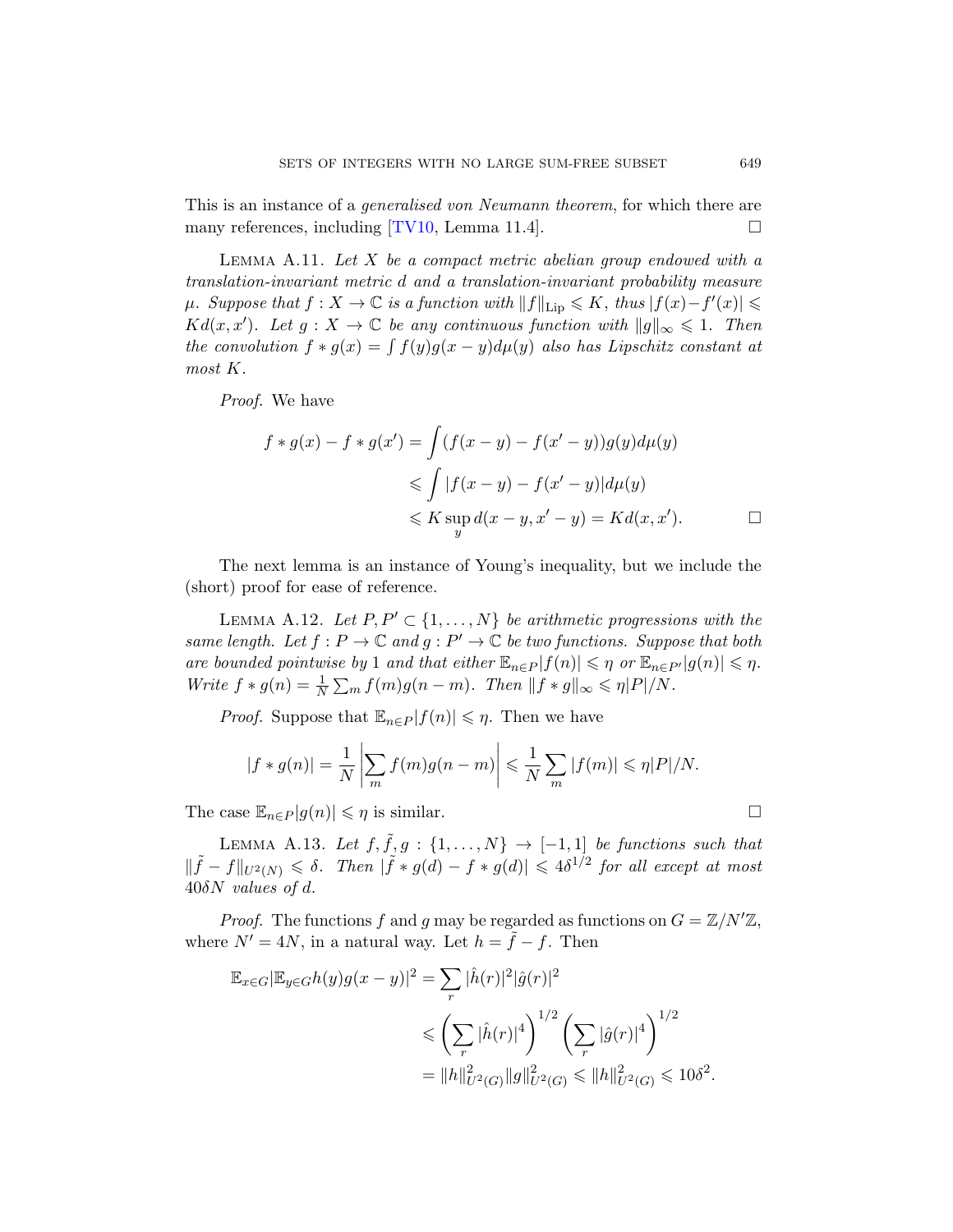Once again we have used basic facts about the  $U^2(G)$ -norm and the discrete Fourier transform as may be found in  $[TV10, §4.2]$ . Replacing the expectations over  $G$  by sums, we obtain

$$
\sum_x |h * g(x)|^2 \leqslant 640 \delta^2 N.
$$

<span id="page-29-3"></span><span id="page-29-1"></span>[Thus there cannot be more](http://dx.doi.org/10.1007/978-3-642-39286-3_1) than 40δN values of x for which  $|h * g(x)| \geq$  $4\delta^{1/2}$ .

#### [References](http://dx.doi.org/10.1017/CBO9780511983917.003)

- <span id="page-29-4"></span>[Alo13] N. ALON, Paul Erdős and probabilistic reasoning, in *Erdős Centennial*, Bolyai Soc. Math. Stud. 25, Spring[er-Verlag, New](http://www.ams.org/mathscinet-getitem?mr=2437651) York, 2013, pp. 11–33. [http://dx.doi.org/10.1007/978-3-6](http://dx.doi.org/10.1002/9780470277331)42-39286-3<sub>-1</sub>.
- <span id="page-29-7"></span>[\[](http://www.zentralblatt-math.org/zmath/en/search/?q=an:1148.05001)AK90] N. ALON and D. J. KLEITMAN, Sum-free subsets, in A Tribute to Paul Erdős, Cambridge Univ. Press, Cambridge, 1990, pp. 13–26. MR 1117002. [Zbl](http://www.zentralblatt-math.org/zmath/en/search/?q=an:0946.11004) 0718.11006. http://dx.doi.org/10.1017/CBO9780511983917.003.
- [AS08] N. ALON and J. H. SPENCER, The Probabilistic Method, third ed., Wiley-In[tersci](http://www.ams.org/mathscinet-getitem?mr=1441239). Ser. D[iscrete Math](http://www.zentralblatt-math.org/zmath/en/search/?q=an:01011389). Optim[., John Wiley](http://dx.doi.org/10.1007/BF02774027) & Sons, Hoboken, NJ, 2008, with an appendix on the life and work of Paul Erdős. MR 2437651. Zbl 1148.05001. http://dx.doi.org/10.1002/9780470277331.
- [Bil99] Y. Bilu, Structure of sets with small sumset, in Structure Theory of Set Addition, Astérisque 258[, Soc. Math. Fr](http://www.zentralblatt-math.org/zmath/en/search/?q=an:1183.11005)ance, Paris, 1999, pp. xi,  $77-108$ . MR 1701189. Zbl 0946.11004.
- <span id="page-29-8"></span><span id="page-29-0"></span>[Bou97] J. BOURGAIN[, Estimates related to sumfree](https://www.dpmms.cam.ac.uk/~se288/abelianregularity.pdf) subsets of sets of integers, Israel J. Math. 97 (1997), 71–92. MR 1441239. Zbl 01011389. http://dx.doi.org/ 10.1007/BF02774027.
- <span id="page-29-5"></span>[\[CL07\]](http://www.zentralblatt-math.org/zmath/en/search/?q=an:0144.28103) E. S. CROOT, III and V. F. LEV, Open problems in additive combinatorics, in Additive Combinatorics, CRM Proc. Lecture Notes 43, Amer. Math. Soc., Providence, RI, 2007, pp. 207–233. MR 2359473. Zbl 1183.11005.
- [Ebe] S. Eberhard, The abelian arithmetic regularity lemma, unpublished. Avail[able a](http://www.zentralblatt-math.org/zmath/en/search/?q=an:0263.10001)t https://www.dpmms.cam.ac.uk/∼se288/abelianregularity.pdf.
- <span id="page-29-2"></span>[Erd65] P. ERDŐS, Extremal [problems in number theory,](http://www.plambeck.org/oldhtml/mathematics/klarner/ep/index.htm) in *Proc. Sympos. Pure* [Math](http://www.plambeck.org/oldhtml/mathematics/klarner/ep/index.htm)., Vol. VIII, Amer. Math. Soc., Providence, R.I., 1965, pp. 181–189. MR 0174539. Zbl 0144.28103.
- <span id="page-29-6"></span>[Erd73] P. ERDOS, Problems and results on combinatorial number theory, in A Sur[vey of C](http://www.ams.org/mathscinet-getitem?mr=0360496)[ombinatorial Theo](http://www.zentralblatt-math.org/zmath/en/search/?q=an:0271.10044)ry (Proc. Internat. Sympos., Colorado State Univ., Fort Collins, Colo., 1971), North-Holland, Amsterdam, 1973, pp. 117–138. MR 0360509. Zbl 0263.10001.
- [Erd92] P. ERDŐS, Letter to Klarner, 1992. Available at http://www.plambeck.org/ oldhtml/mathematics/klarner/ep/index.htm.
- [Fre73] G. A. FREŬMAN, Foundations of a Structural Theory of Set Addition, Amer. Math. Soc., Providence, R. I., 1973, translated from the Russian, Trans. Math. Monogr. 37. MR 0360496. Zbl 0271.10044.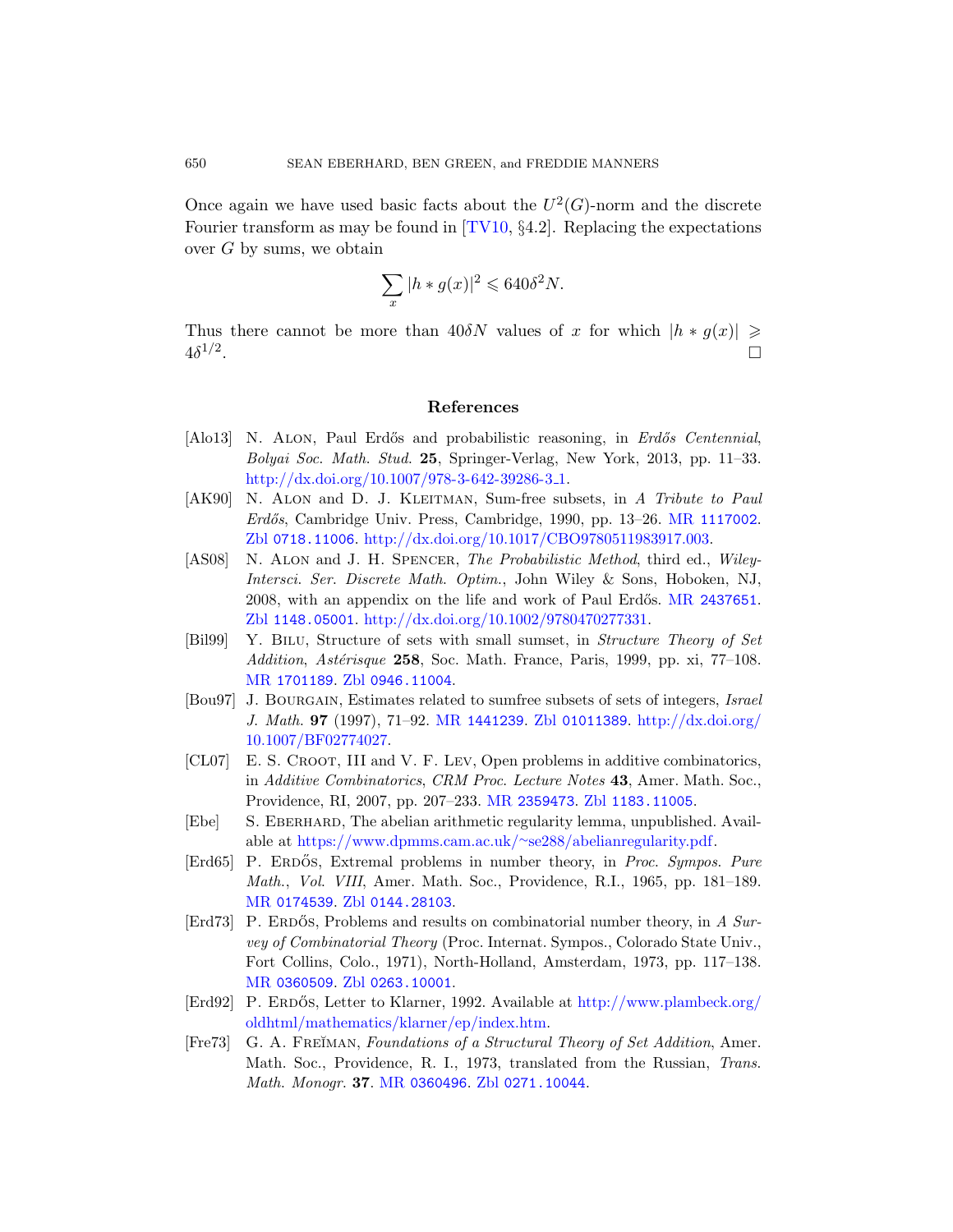- <span id="page-30-6"></span>[Gar02] R. J. GARDNER[, The Brun](http://www.ams.org/mathscinet-getitem?mr=2201602)[n-Minkowski ineq](http://www.zentralblatt-math.org/zmath/en/search/?q=an:1155.11307)[uality](http://dx.doi.org/10.1112/S0024609305018102), *Bull. Amer. Math. Soc.* 39 [\(2002\), 355–4](http://dx.doi.org/10.1112/S0024609305018102)05. MR 1898210. Zbl 1019.26008. http://dx.doi.org/10. 1090/S0273-0979-02-00941-2.
- <span id="page-30-10"></span>[GR05] B. Green and I. Z. Ruzsa[, Sum-free s](http://www.ams.org/mathscinet-getitem?mr=2473624)[ets in abelia](http://www.zentralblatt-math.org/zmath/en/search/?q=an:1160.11017)n groups, Israel J. Math. 147 [\(2005\), 157–](http://dx.doi.org/10.5802/aif.2401)188. MR 2166359. Zbl 1158.11311. http://dx.doi.org/10. 1007/BF02785363.
- <span id="page-30-4"></span>[GR06] B. Green and I. Z. Ruzsa, Sets with small sumset and rectification, Bull. London Math. Soc. 38 (2006), 43–52. MR [220160](http://www.ams.org/mathscinet-getitem?mr=2815606)2. Zbl 1155.11307. http: [//dx.doi.org/10.1112/S002460930501810](http://dx.doi.org/10.1007/978-3-642-14444-8_7)2.
- <span id="page-30-1"></span>[\[](http://www.zentralblatt-math.org/zmath/en/search/?q=an:1222.11015)GT08] B. GREEN and T. TAO, Quadratic uniformity of the Möbius function, Ann. Inst. Fourier (Gre[noble](http://www.ams.org/mathscinet-getitem?mr=2076335)) 58 (20[08\), 1863–1935.](http://www.zentralblatt-math.org/zmath/en/search/?q=an:1058.11001) MR 2473624. Zbl 1160. 11017. [http://dx.doi](http://dx.doi.org/10.1007/978-0-387-26677-0).org/10.5802/aif.2401.
- <span id="page-30-3"></span>[GT10] B. Green and T. Tao, An arithmetic regularity lemma, an associated counting lemma, and applications, in An Irregular Mind, Bolyai Soc. Math. Stud. 21, János Bolyai Math. [Soc., Budapes](http://www.ams.org/mathscinet-getitem?mr=1420213)[t, 2010, pp](http://www.zentralblatt-math.org/zmath/en/search/?q=an:0861.11015). 261–334. MR 2815606. Zbl 1222.11015. http://dx.doi.org/10.1007/978-3-642-14444-8 7.
- <span id="page-30-8"></span>[Guy04] R. K. Guy, Unsolved Problems in Number Theory, third ed., Problem Books in Math[., Springe](http://www.ams.org/mathscinet-getitem?mr=1430006)r[-Verlag, New Yor](http://www.zentralblatt-math.org/zmath/en/search/?q=an:0868.11017)[k, 2004.](http://dx.doi.org/10.1006/jnth.1997.2012) MR 2076335. Zbl 1058.11001. [htt](http://dx.doi.org/10.1006/jnth.1997.2012)p://dx.doi.org/10.1007/978-0-387-26677-0.
- <span id="page-30-9"></span><span id="page-30-2"></span>[Kol96] M. N. KOLOUNTZAKIS, Some applications of probability to additive number theory and h[armonic analy](http://www.ams.org/mathscinet-getitem?mr=1318763)sis, in [Number T](http://www.zentralblatt-math.org/zmath/en/search/?q=an:0817.11005)heory (New York, 1991–1995), Springer-Verlag, New York, 1996, pp. 229–251. MR 1420213. Zbl 0861. 11015.
- [Lev97] V. F. Lev[, Optimal representations by sumsets and](https://cs.uwaterloo.ca/journals/JIS/VOL13/Lewko/lewko3.pdf) subset sums, J. Number Theory 62 (1997), 127–143. MR 1430006. Zbl 0868.11017. http://dx.doi. org/10.1006/jnth.1997.2012.
- <span id="page-30-5"></span>[LS95] V. F. Lev and P. Y. Smeliansky[, On additio](http://www.ams.org/mathscinet-getitem?mr=0056670)n of two distinct sets of integers, Acta Arith. 70 [\(1995\), 85–9](http://dx.doi.org/10.1017/S0305004100028012)1. MR 1318763. Zbl 0817.11005.
- <span id="page-30-0"></span>[Lew10] M. Lewko, An improved upper bound for the sum-free subset constant, J. Integer Seq. 13 (2010), Article 10.8.3, 15. MR 2718234. Zbl 1216. 11029[. Available a](http://www.ams.org/mathscinet-getitem?mr=2691850)t https://cs.u[waterloo.ca/journ](http://gateway.proquest.com/openurl?url_ver=Z39.88-2004&rft_val_fmt=info:ofi/fmt:kev:mtx:dissertation&res_dat=xri:pqdiss&rft_dat=xri:pqdiss:9512476)als/JIS/VOL13/Lewko/ [lewko3.pdf.](http://gateway.proquest.com/openurl?url_ver=Z39.88-2004&rft_val_fmt=info:ofi/fmt:kev:mtx:dissertation&res_dat=xri:pqdiss&rft_dat=xri:pqdiss:9512476)
- <span id="page-30-7"></span>[Mac53] A. M. MACBEATH[, On measure of s](http://gateway.proquest.com/openurl?url_ver=Z39.88-2004&rft_val_fmt=info:ofi/fmt:kev:mtx:dissertation&res_dat=xri:pqdiss&rft_dat=xri:pqdiss:9512476)um sets. II. The sum-theorem for the torus, Proc. Cambridge Philos. Soc. 49 (1953), 40–43. MR 0056670. [Zbl](http://www.ams.org/mathscinet-getitem?mr=1141099) 0[3083529](http://www.zentralblatt-math.org/zmath/en/search/?q=an:0737.28006). http://d[x.doi.org/10.1017/S0305004](http://dx.doi.org/10.1007/BF01351772)100028012.
- [Mal94] J. L. MALOUF, *Combinatorial Approaches to Integer Sequences*, Pro-Quest LLC, Ann Arbor, MI, 1994, Ph.D. thesis, University of Illinois at Urbana-Champaign. MR 2691850. Available at http://gateway. proquest.com/openurl?url ver=Z39.88-2004&rft val fmt=info:ofi/fmt:kev: mtx:dissertation&res dat=xri:pqdiss&rft dat=xri:pqdiss:9512476.
- [Ruz91] I. Z. Ruzsa, Diameter of sets and measure of sumsets, Monatsh. Math. 112 (1991), 323–328. MR 1141099. Zbl 0737.28006. http://dx.doi.org/10.1007/ BF01351772.